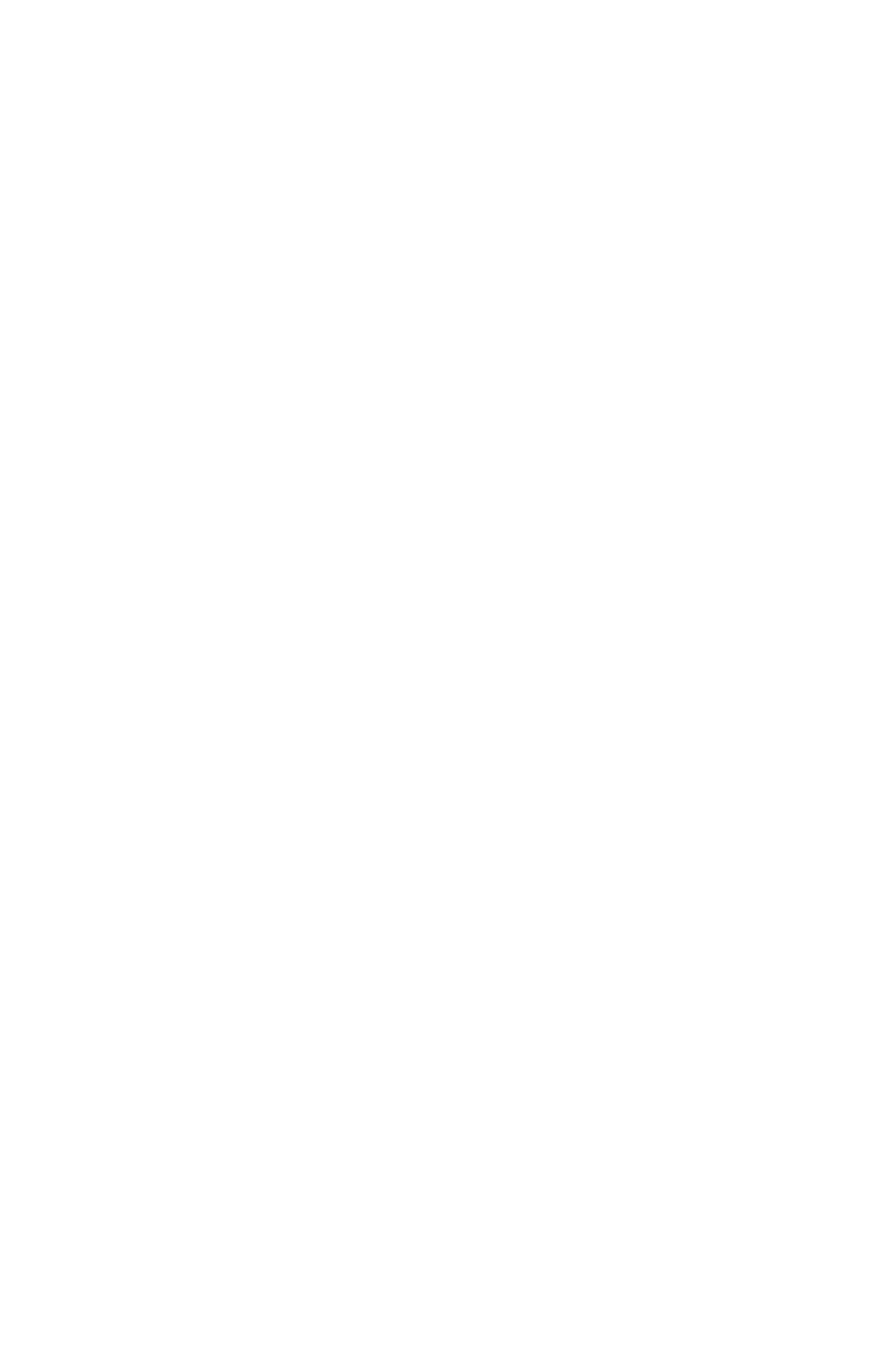## CONTENTS

| Communicating with Your Child Care Provider 11              |
|-------------------------------------------------------------|
| Communicating with Your Child's Healthcare Professional 24  |
| Communicating with Another Family  37                       |
| Communicating Why Quality Child Care is Important  46       |
| How do you know when it's time to explore other options? 57 |
| Additional supports and resources 58                        |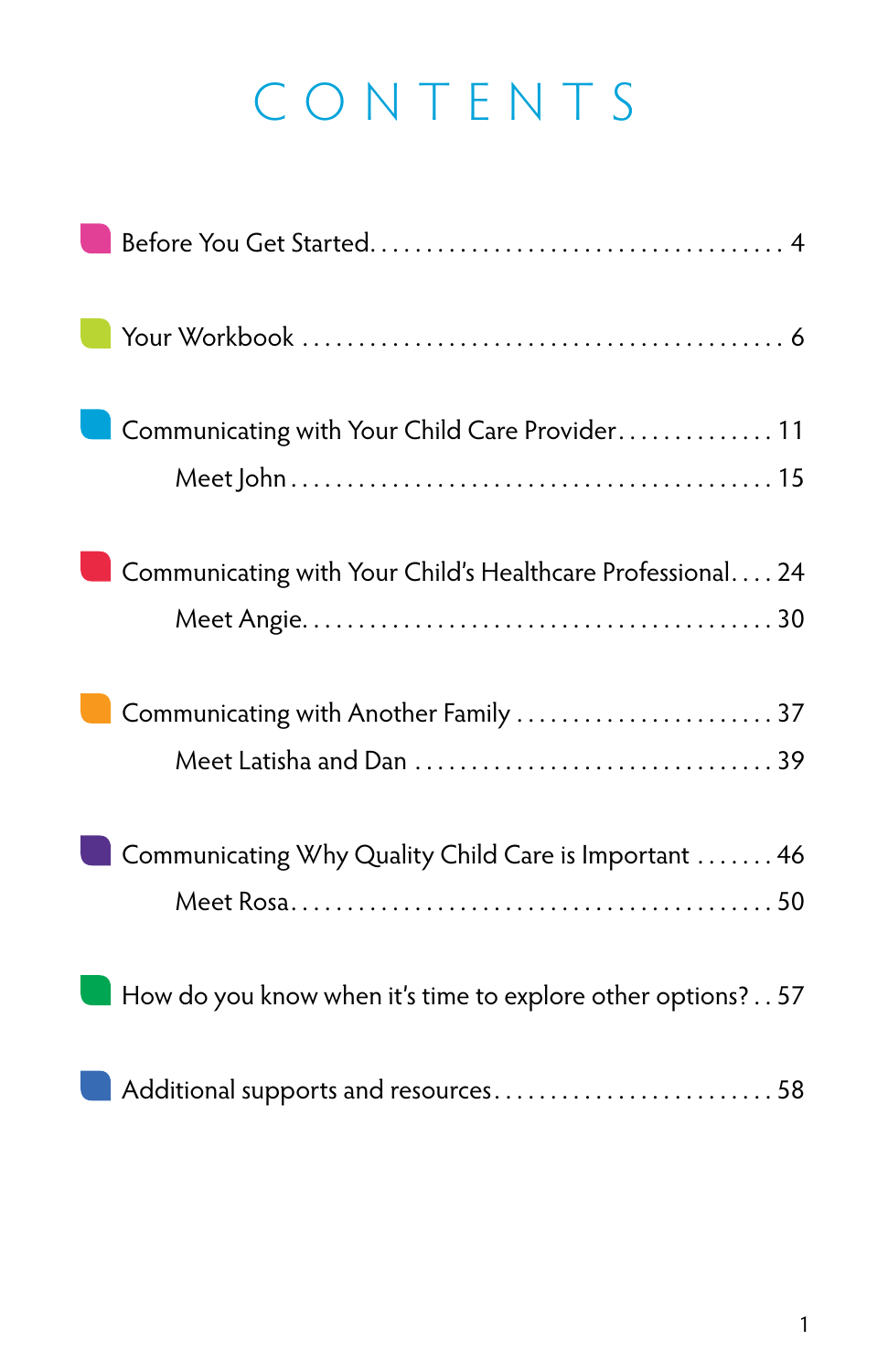

You may have heard "It takes a village to raise a child". Aside from a child's family, there are others who may help shape the way your child develops, what your child learns, and how your child grows. There may be other parents, your child's child care provider, and healthcare professional. As an expert on your

child, you may need to address all types of situations with the goal of telling your child's story and making things better for your child.

This booklet can help you through four parts of communicating on behalf of your child.

- 1. **MY THOUGHTS** can help you identify, organize and prepare your thoughts before you begin a conversation.
- 2. **OUR CONVERSATION** can provide helpful phrases that you might want to use during a conversation to assist you in telling your child's story.
- 3. **MY REFLECTIONS** can help you determine how you feel about what occurred during a conversation and how you felt a conversation went, as well as any additional questions or concerns you have.
- 4. **NEXT STEPS** can help you outline what needs to be done next.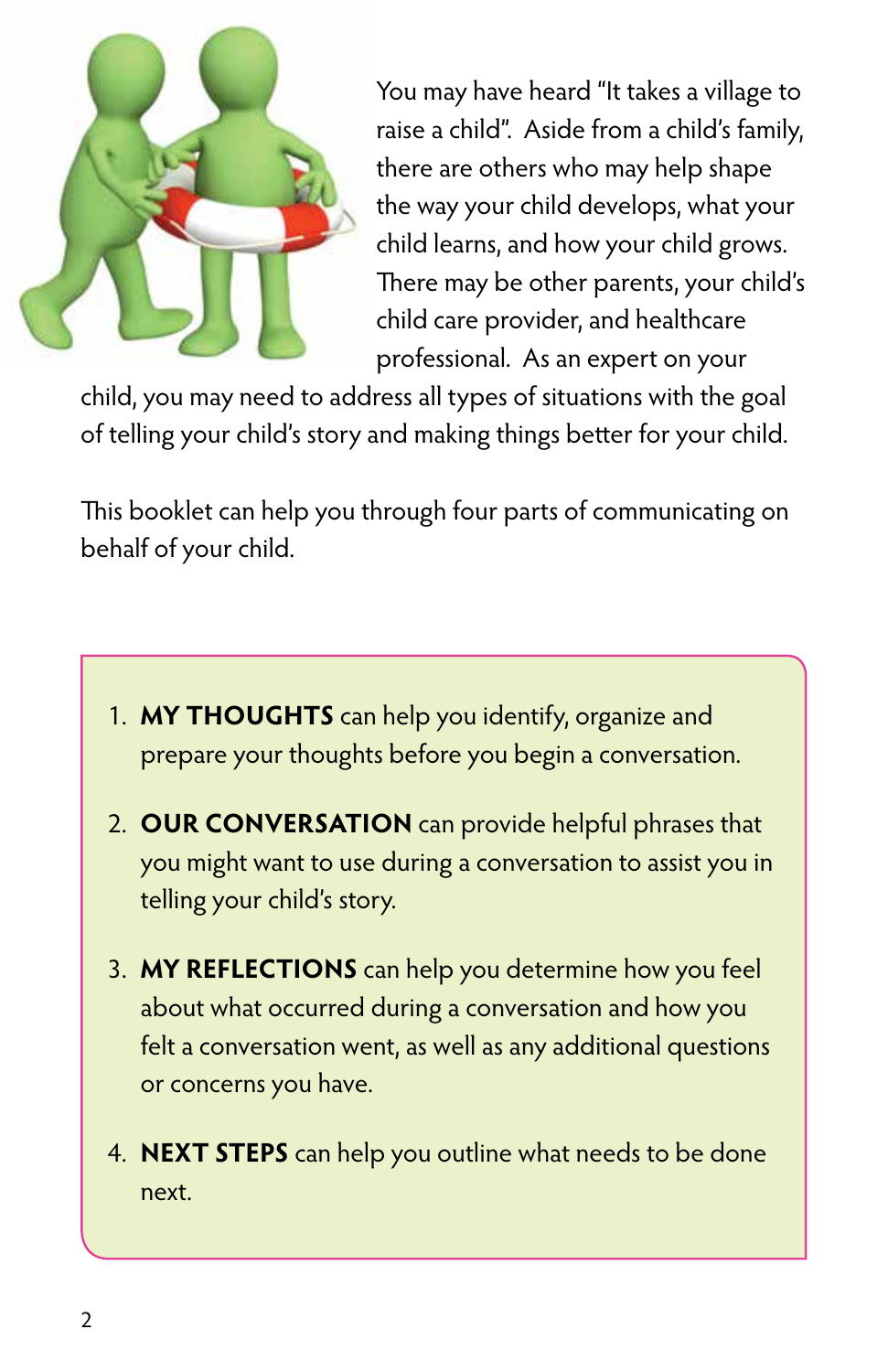Each section contains questions or phrases to get started. Use the workbook for your responses, or print more worksheets from PA's Promise for Children (www.papromiseforchildren.com). It's not necessary to provide a response to every question. Sometimes, it can be helpful to admit you just don't know the answer!

You may want to take this booklet with you when you begin the conversation, so you can reference what you've written.

Sometimes it may help to be able to see how someone else handles a situation. This booklet contains four different situations in addressing concerns on behalf of a child:

- **n Child Care Provider:** Meet John who has a concern about his daughter and his child care provider.
- **E** Healthcare Professional: Meet Angie who has a concern about her son and her healthcare professional
- **Another Family:** Meet Latisha and Dan who have a concern about their son and a friend's family.
- **n I**ne importance of **quality child care:**

Meet Rosa who shares with her mother why the decision for quality child care is so important.

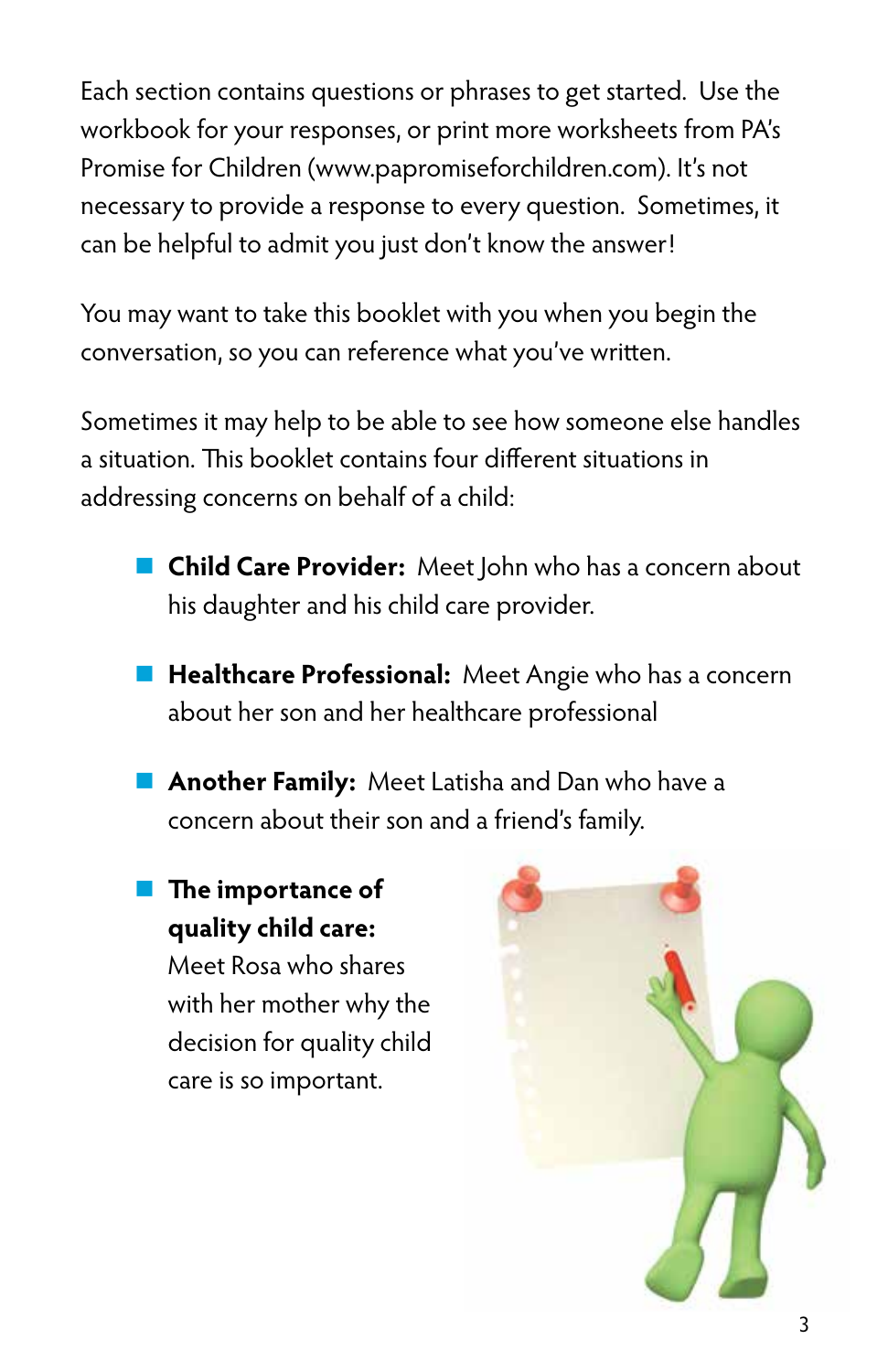## **BEFORE YOU GET STARTED**

Here are some helpful tips to consider before you begin.

- **n** Keep open the lines of communication. Share the positive feedback, as well as the concerns. When you do start a conversation, make sure each person has a chance to participate.
- **Nice your ears.** Listening is just as important as sharing. Communication is a two-way street! It is important to listen and problem solving together. By working together, you can develop solutions that may not have been identified by only one person.
- **n** Share concerns. Don't be afraid to share a concern that involves your child. Other people can be great resources to help you problem solve. You can also learn more about how you can support your child. Reaching out to others means that everyone can come together to find a solution.
- **n** Consider all circumstances. Share any family circumstances that might be affecting your child. Changes in employment, family schedules, moving, death of a pet, family member or friend, or divorce can affect children in different ways. Others may be able to provide support for your child and your family.
- **Provide details.** If you have concerns, share them as soon as possible. Be specific by providing relevant details, such as what happened, and when and how your child was impacted by this event.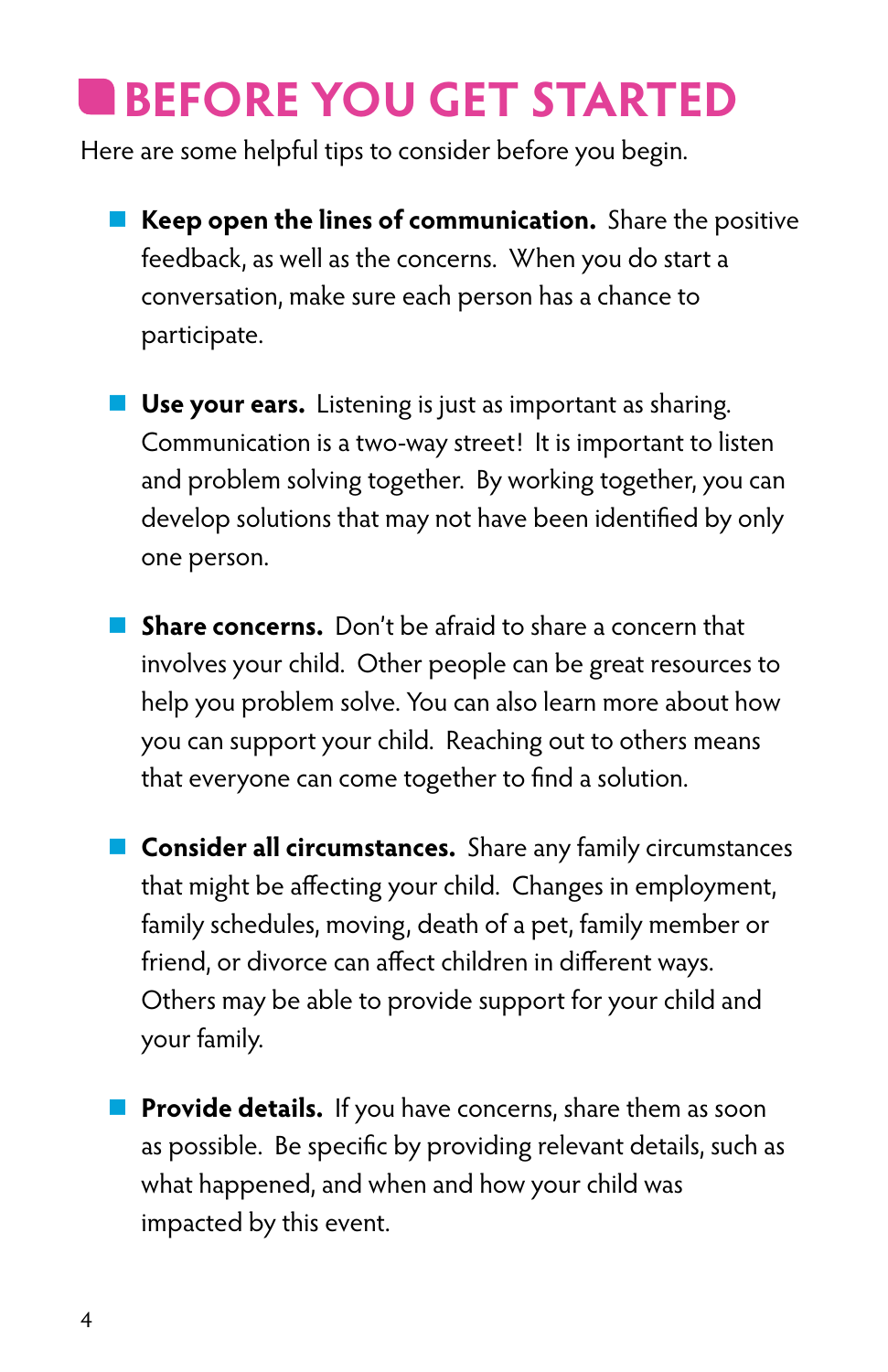**Have a purposeful conversation.** Conversations about a child can be emotional! Be prepared to have a conversation that looks for a solution. The outcome you want is what is best for your child, and perhaps also for other children and their families.

- **Think ahead.** Consider what comments the other person might have, and what your possible responses might be. How will you handle yourself if the conversation gets heated or emotional? Think about what your own emotional "hot buttons" are, and what you can do to stay calm and focused on your child.
	- **n** Taking deep breaths
	- **n** Counting to ten
	- **n** Practicing a phrase to use, such as "Can we can have this conversation at another time?" or "I need some time to think about this."
	- **•** Bringing a visual support (like a picture of your child) that you can use to refocus your thoughts
	- **n** Verbally acknowledging this is a difficult conversation
- **n** Listen to what's being said. Even though you might have thought ahead and anticipated what the other person's comments might be, they might surprise you. Listen to what is being said, not what you thought would or should be said.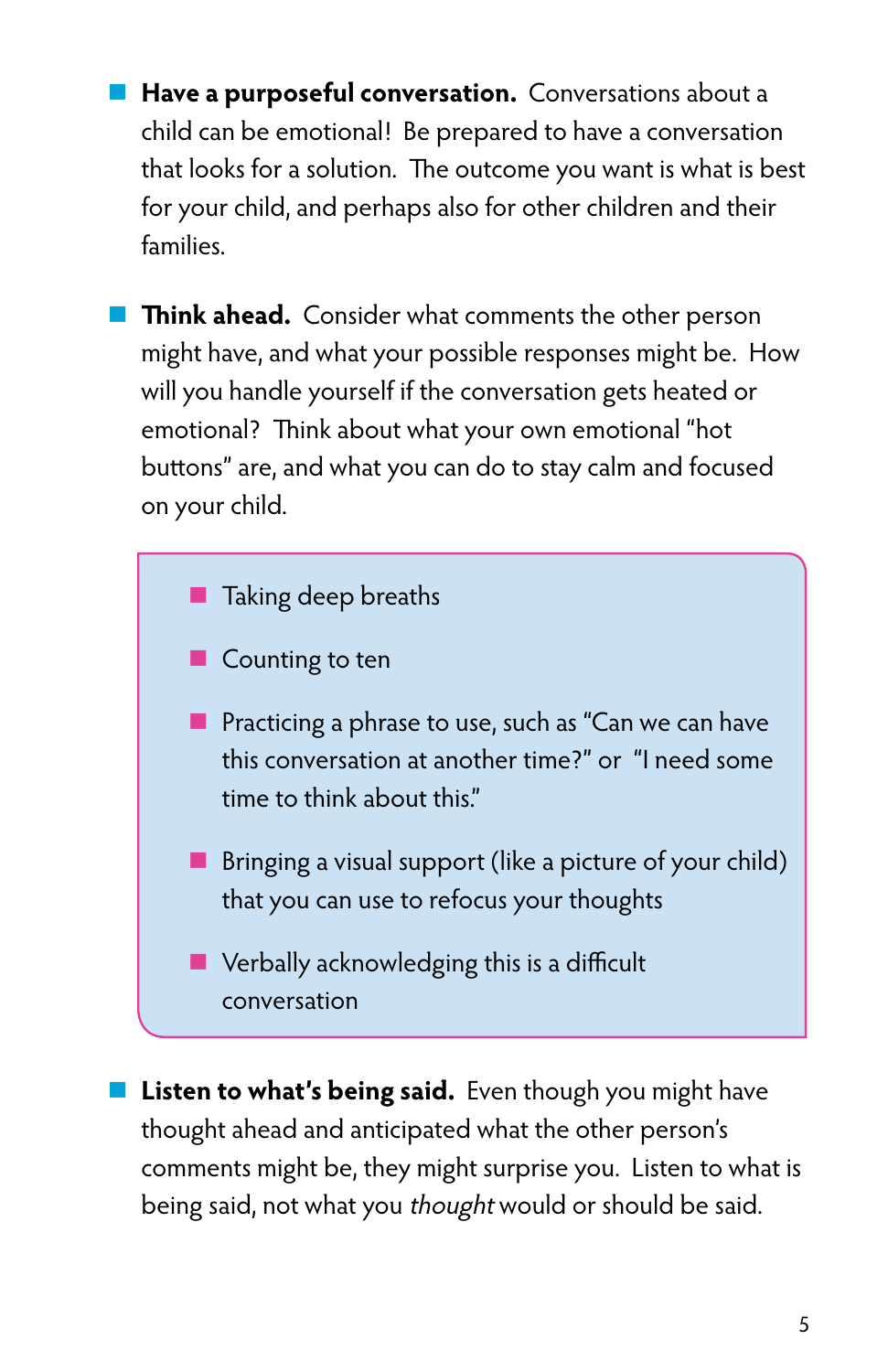## **YOUR WORKBOOK**

You can use this workbook to record your responses, or visit PA's Promise for Children (www.papromiseforchildren.com) to print additional worksheets.

## **MY THOUGHTS**

Take a few moments before a conversation to consider the situation.

Remember: It's not necessary to provide a response to every question. Sometimes, it may be helpful to admit you don't know the answer!

What is working well in this situation is \_\_\_\_\_\_\_\_\_\_\_\_\_\_\_\_\_\_\_\_

\_\_\_\_\_\_\_\_\_\_\_\_\_\_\_\_\_\_\_\_\_\_\_\_\_\_\_\_\_\_\_\_\_\_\_\_\_\_\_\_\_\_\_\_\_\_\_\_

\_\_\_\_\_\_\_\_\_\_\_\_\_\_\_\_\_\_\_\_\_\_\_\_\_\_\_\_\_\_\_\_\_\_\_\_\_\_\_\_\_\_\_\_\_\_\_\_

\_\_\_\_\_\_\_\_\_\_\_\_\_\_\_\_\_\_\_\_\_\_\_\_\_\_\_\_\_\_\_\_\_\_\_\_\_\_\_\_\_\_\_\_\_\_\_\_

My concern is\_\_\_\_\_\_\_\_\_\_\_\_\_\_\_\_\_\_\_\_\_\_\_\_\_\_\_\_\_\_\_\_\_\_\_\_\_\_

\_\_\_\_\_\_\_\_\_\_\_\_\_\_\_\_\_\_\_\_\_\_\_\_\_\_\_\_\_\_\_\_\_\_\_\_\_\_\_\_\_\_\_\_\_\_\_\_ What I see in my child is \_\_\_\_\_\_\_\_\_\_\_\_\_\_\_\_\_\_\_\_\_\_\_\_\_\_\_\_\_\_

This is how my child is affected **Example 20** 

\_\_\_\_\_\_\_\_\_\_\_\_\_\_\_\_\_\_\_\_\_\_\_\_\_\_\_\_\_\_\_\_\_\_\_\_\_\_\_\_\_\_\_\_\_\_\_\_

\_\_\_\_\_\_\_\_\_\_\_\_\_\_\_\_\_\_\_\_\_\_\_\_\_\_\_\_\_\_\_\_\_\_\_\_\_\_\_\_\_\_\_\_\_\_\_\_

\_\_\_\_\_\_\_\_\_\_\_\_\_\_\_\_\_\_\_\_\_\_\_\_\_\_\_\_\_\_\_\_\_\_\_\_\_\_\_\_\_\_\_\_\_\_\_\_

\_\_\_\_\_\_\_\_\_\_\_\_\_\_\_\_\_\_\_\_\_\_\_\_\_\_\_\_\_\_\_\_\_\_\_\_\_\_\_\_\_\_\_\_\_\_\_\_

\_\_\_\_\_\_\_\_\_\_\_\_\_\_\_\_\_\_\_\_\_\_\_\_\_\_\_\_\_\_\_\_\_\_\_\_\_\_\_\_\_\_\_\_\_\_\_\_

\_\_\_\_\_\_\_\_\_\_\_\_\_\_\_\_\_\_\_\_\_\_\_\_\_\_\_\_\_\_\_\_\_\_\_\_\_\_\_\_\_\_\_\_\_\_\_\_

This is what I have done or tried to do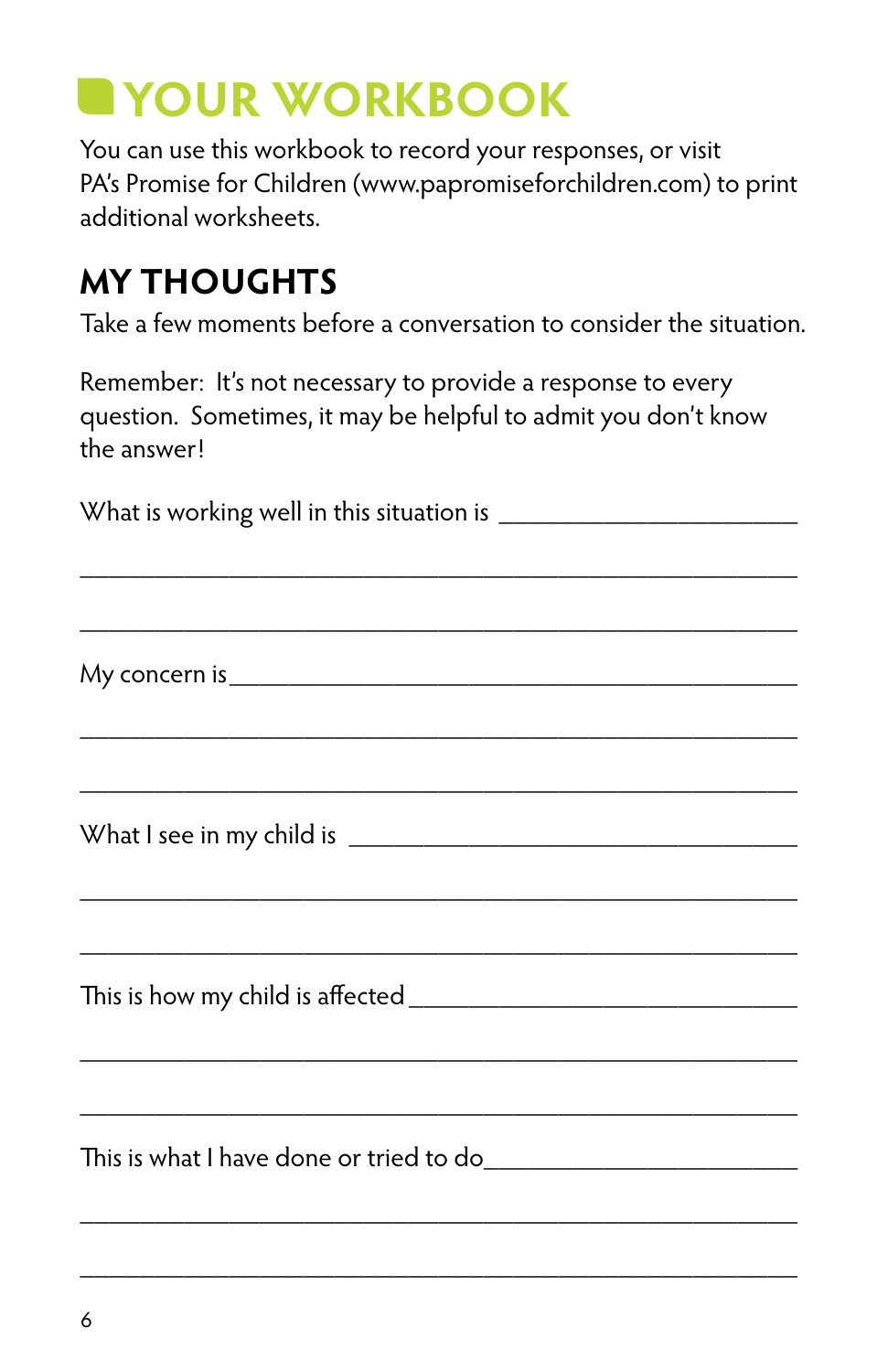| These are the results I've gotten _____     |
|---------------------------------------------|
|                                             |
|                                             |
|                                             |
| This is what I think I would like to happen |
|                                             |

## **OUR CONVERSATION**

Set up a time to speak with the other person. Tell them beforehand that you have a concern you would like to share with them. Take this book with you to record responses.

\_\_\_\_\_\_\_\_\_\_\_\_\_\_\_\_\_\_\_\_\_\_\_\_\_\_\_\_\_\_\_\_\_\_\_\_\_\_\_\_\_\_\_\_\_\_\_\_

Remember: It's not necessary to provide a response to every question. Sometimes, it may be helpful to admit you don't know the answer!

## **DURING THE CONVERSATION**

Can you please tell me your thoughts?

\_\_\_\_\_\_\_\_\_\_\_\_\_\_\_\_\_\_\_\_\_\_\_\_\_\_\_\_\_\_\_\_\_\_\_\_\_\_\_\_\_\_\_\_\_\_\_\_

\_\_\_\_\_\_\_\_\_\_\_\_\_\_\_\_\_\_\_\_\_\_\_\_\_\_\_\_\_\_\_\_\_\_\_\_\_\_\_\_\_\_\_\_\_\_\_\_

\_\_\_\_\_\_\_\_\_\_\_\_\_\_\_\_\_\_\_\_\_\_\_\_\_\_\_\_\_\_\_\_\_\_\_\_\_\_\_\_\_\_\_\_\_\_\_\_

\_\_\_\_\_\_\_\_\_\_\_\_\_\_\_\_\_\_\_\_\_\_\_\_\_\_\_\_\_\_\_\_\_\_\_\_\_\_\_\_\_\_\_\_\_\_\_\_

\_\_\_\_\_\_\_\_\_\_\_\_\_\_\_\_\_\_\_\_\_\_\_\_\_\_\_\_\_\_\_\_\_\_\_\_\_\_\_\_\_\_\_\_\_\_\_\_

\_\_\_\_\_\_\_\_\_\_\_\_\_\_\_\_\_\_\_\_\_\_\_\_\_\_\_\_\_\_\_\_\_\_\_\_\_\_\_\_\_\_\_\_\_\_\_\_

What are your suggestions to resolve this? \_\_\_\_\_\_\_\_\_\_\_\_\_\_\_\_\_

How can we work together to make this happen?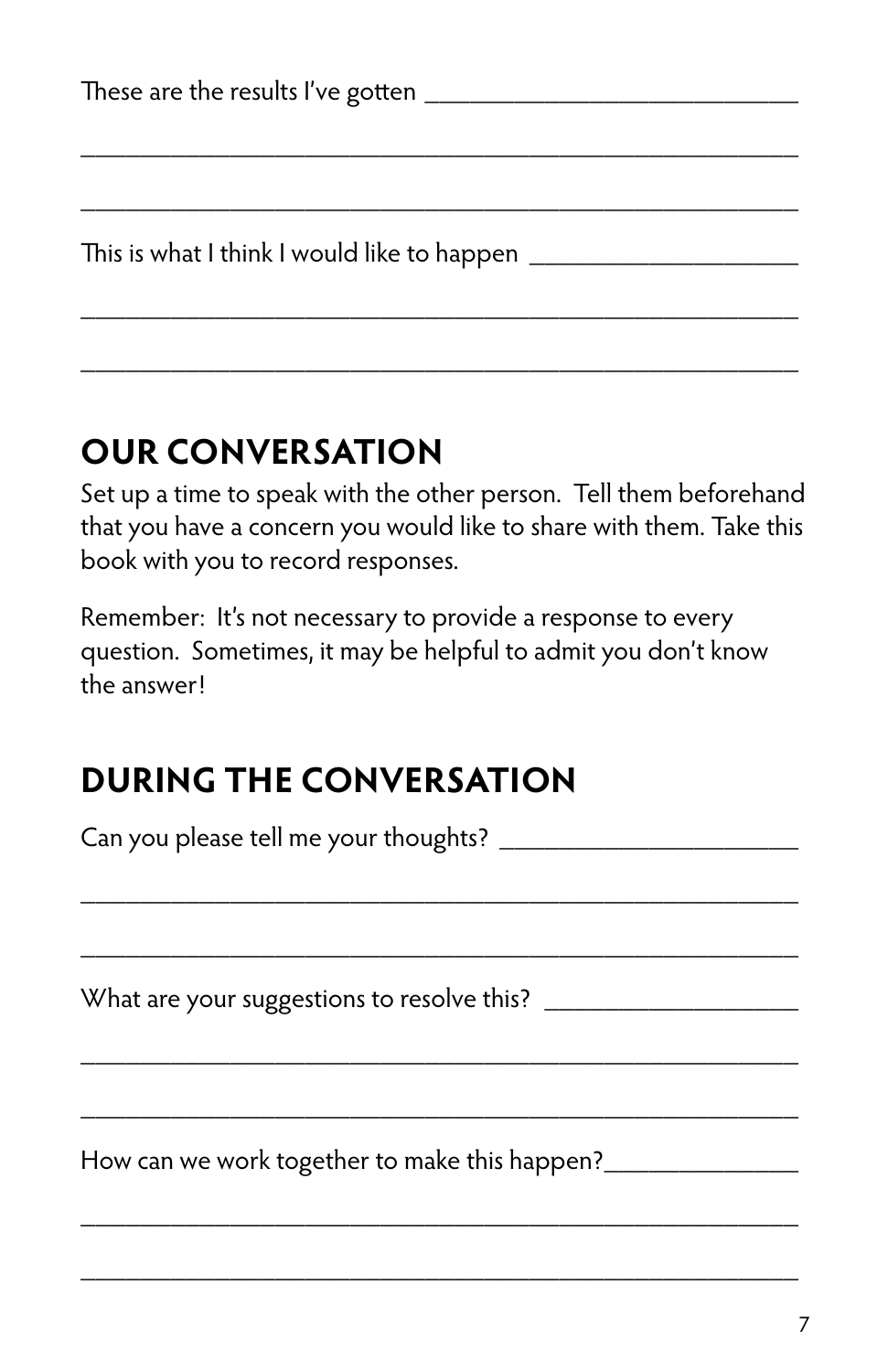\_\_\_\_\_\_\_\_\_\_\_\_\_\_\_\_\_\_\_\_\_\_\_\_\_\_\_\_\_\_\_\_\_\_\_\_\_\_\_\_\_\_\_\_\_\_\_\_

## **MY REFLECTIONS**

Take a few moments to think about the conversation. Consider what the other person said and then read what you've written about the conversation.

Remember: It's not necessary to provide a response to every question. Sometimes, it may be helpful to admit you don't know the answer!

\_\_\_\_\_\_\_\_\_\_\_\_\_\_\_\_\_\_\_\_\_\_\_\_\_\_\_\_\_\_\_\_\_\_\_\_\_\_\_\_\_\_\_\_\_\_\_\_

\_\_\_\_\_\_\_\_\_\_\_\_\_\_\_\_\_\_\_\_\_\_\_\_\_\_\_\_\_\_\_\_\_\_\_\_\_\_\_\_\_\_\_\_\_\_\_\_

\_\_\_\_\_\_\_\_\_\_\_\_\_\_\_\_\_\_\_\_\_\_\_\_\_\_\_\_\_\_\_\_\_\_\_\_\_\_\_\_\_\_\_\_\_\_\_\_

\_\_\_\_\_\_\_\_\_\_\_\_\_\_\_\_\_\_\_\_\_\_\_\_\_\_\_\_\_\_\_\_\_\_\_\_\_\_\_\_\_\_\_\_\_\_\_\_

\_\_\_\_\_\_\_\_\_\_\_\_\_\_\_\_\_\_\_\_\_\_\_\_\_\_\_\_\_\_\_\_\_\_\_\_\_\_\_\_\_\_\_\_\_\_\_\_

\_\_\_\_\_\_\_\_\_\_\_\_\_\_\_\_\_\_\_\_\_\_\_\_\_\_\_\_\_\_\_\_\_\_\_\_\_\_\_\_\_\_\_\_\_\_\_\_

This is how I feel about the conversation \_\_\_\_\_\_\_\_\_\_\_\_\_\_\_\_\_\_\_

What I learned or information I got from this conversation \_\_\_\_\_\_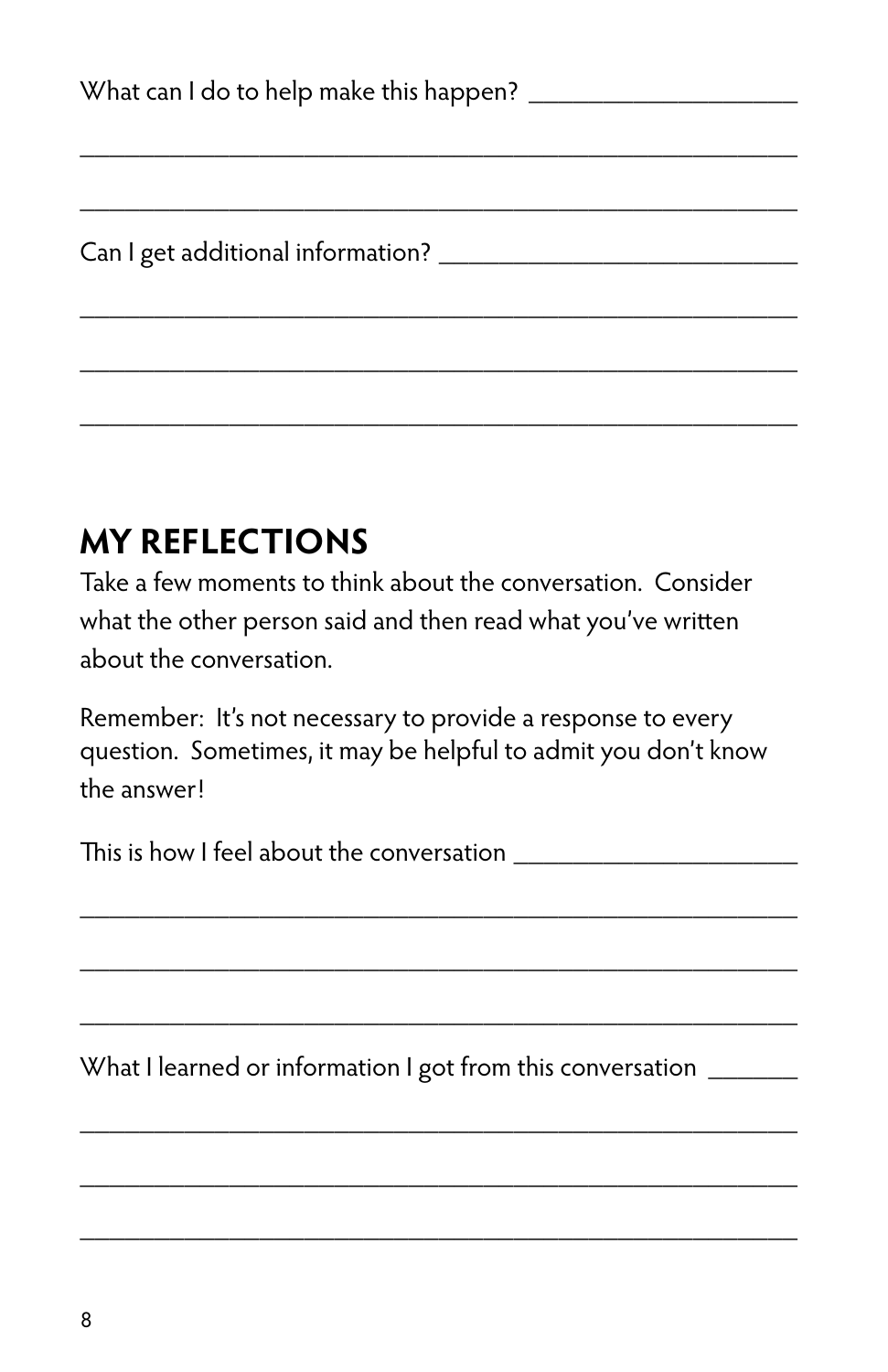The additional concerns or questions I have as a result of this

\_\_\_\_\_\_\_\_\_\_\_\_\_\_\_\_\_\_\_\_\_\_\_\_\_\_\_\_\_\_\_\_\_\_\_\_\_\_\_\_\_\_\_\_\_\_\_\_

\_\_\_\_\_\_\_\_\_\_\_\_\_\_\_\_\_\_\_\_\_\_\_\_\_\_\_\_\_\_\_\_\_\_\_\_\_\_\_\_\_\_\_\_\_\_\_\_

\_\_\_\_\_\_\_\_\_\_\_\_\_\_\_\_\_\_\_\_\_\_\_\_\_\_\_\_\_\_\_\_\_\_\_\_\_\_\_\_\_\_\_\_\_\_\_\_

conversation **and the set of the set of the set of the set of the set of the set of the set of the set of the set of the set of the set of the set of the set of the set of the set of the set of the set of the set of the se** 

## **NEXT STEPS**

You can use this section to record what needs to be done next, by either you or the other person engaged in the conversation. If you're not sure what needs to be done next, you may want to discuss it with the other person during the conversation. That way, each of you will have a clear understanding of the situation.

To get more information, I can contact \_\_\_\_\_\_\_\_\_\_\_\_\_\_\_\_\_\_\_\_ \_\_\_\_\_\_\_\_\_\_\_\_\_\_\_\_\_\_\_\_\_\_\_\_\_\_\_\_\_\_\_\_\_\_\_\_\_\_\_\_\_\_\_\_\_\_\_\_ \_\_\_\_\_\_\_\_\_\_\_\_\_\_\_\_\_\_\_\_\_\_\_\_\_\_\_\_\_\_\_\_\_\_\_\_\_\_\_\_\_\_\_\_\_\_\_\_ What I will need to do next is\_\_\_\_\_\_\_\_\_\_\_\_\_\_\_\_\_\_\_\_\_\_\_\_\_\_\_ \_\_\_\_\_\_\_\_\_\_\_\_\_\_\_\_\_\_\_\_\_\_\_\_\_\_\_\_\_\_\_\_\_\_\_\_\_\_\_\_\_\_\_\_\_\_\_\_ \_\_\_\_\_\_\_\_\_\_\_\_\_\_\_\_\_\_\_\_\_\_\_\_\_\_\_\_\_\_\_\_\_\_\_\_\_\_\_\_\_\_\_\_\_\_\_\_ This is when I will attempt to do this \_\_\_\_\_\_\_\_\_\_\_\_\_\_\_\_\_\_\_\_\_\_ \_\_\_\_\_\_\_\_\_\_\_\_\_\_\_\_\_\_\_\_\_\_\_\_\_\_\_\_\_\_\_\_\_\_\_\_\_\_\_\_\_\_\_\_\_\_\_\_ \_\_\_\_\_\_\_\_\_\_\_\_\_\_\_\_\_\_\_\_\_\_\_\_\_\_\_\_\_\_\_\_\_\_\_\_\_\_\_\_\_\_\_\_\_\_\_\_ What I expect the other person to do next is \_\_\_\_\_\_\_\_\_\_\_\_\_\_\_\_

\_\_\_\_\_\_\_\_\_\_\_\_\_\_\_\_\_\_\_\_\_\_\_\_\_\_\_\_\_\_\_\_\_\_\_\_\_\_\_\_\_\_\_\_\_\_\_\_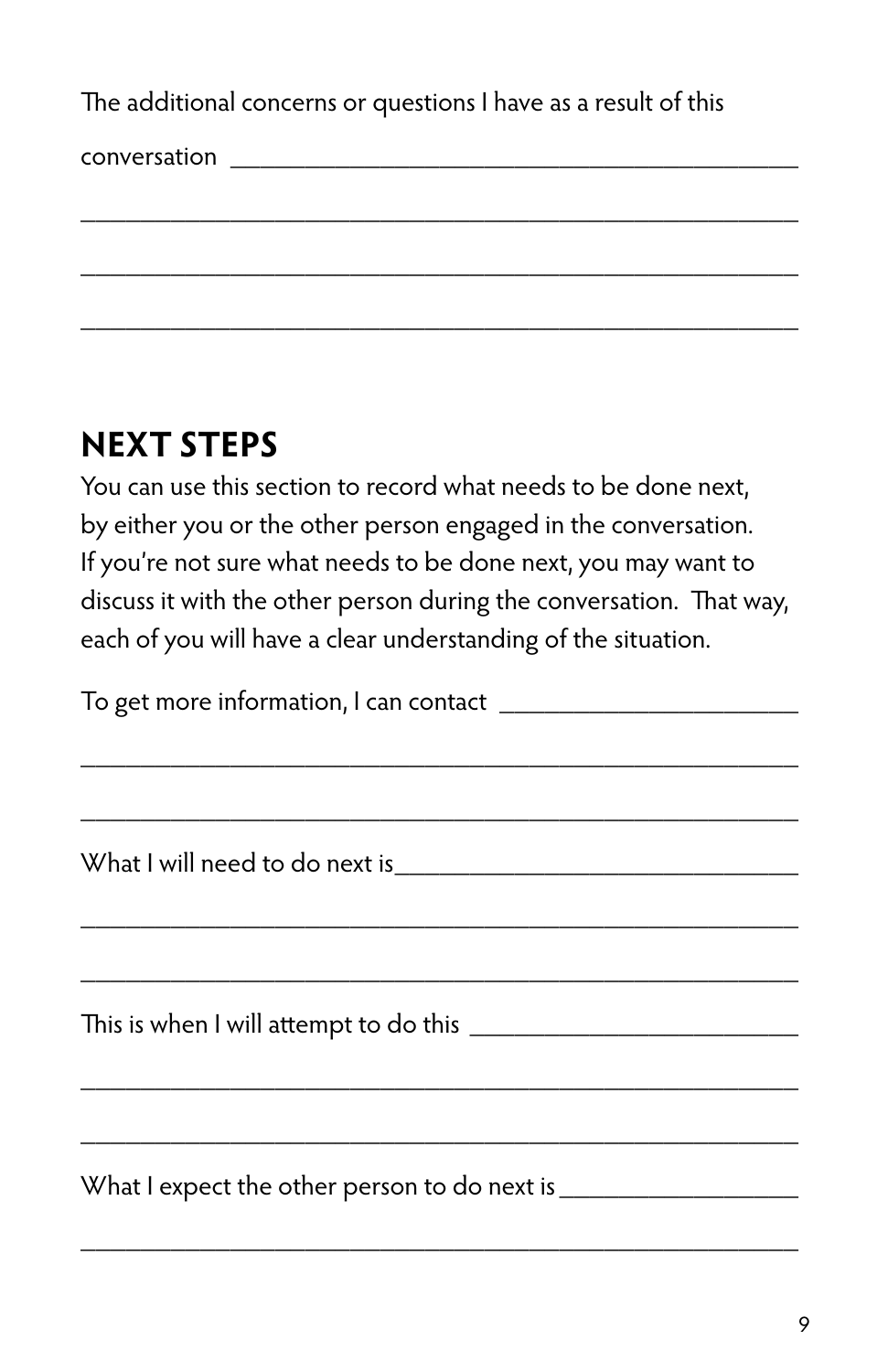This is how I will know the situation has been addressed or resolved

\_\_\_\_\_\_\_\_\_\_\_\_\_\_\_\_\_\_\_\_\_\_\_\_\_\_\_\_\_\_\_\_\_\_\_\_\_\_\_\_\_\_\_\_\_\_\_\_

\_\_\_\_\_\_\_\_\_\_\_\_\_\_\_\_\_\_\_\_\_\_\_\_\_\_\_\_\_\_\_\_\_\_\_\_\_\_\_\_\_\_\_\_\_\_\_\_

\_\_\_\_\_\_\_\_\_\_\_\_\_\_\_\_\_\_\_\_\_\_\_\_\_\_\_\_\_\_\_\_\_\_\_\_\_\_\_\_\_\_\_\_\_\_\_\_

\_\_\_\_\_\_\_\_\_\_\_\_\_\_\_\_\_\_\_\_\_\_\_\_\_\_\_\_\_\_\_\_\_\_\_\_\_\_\_\_\_\_\_\_\_\_\_\_

If I need help from someone else, this is who I can contact \_\_\_\_\_\_\_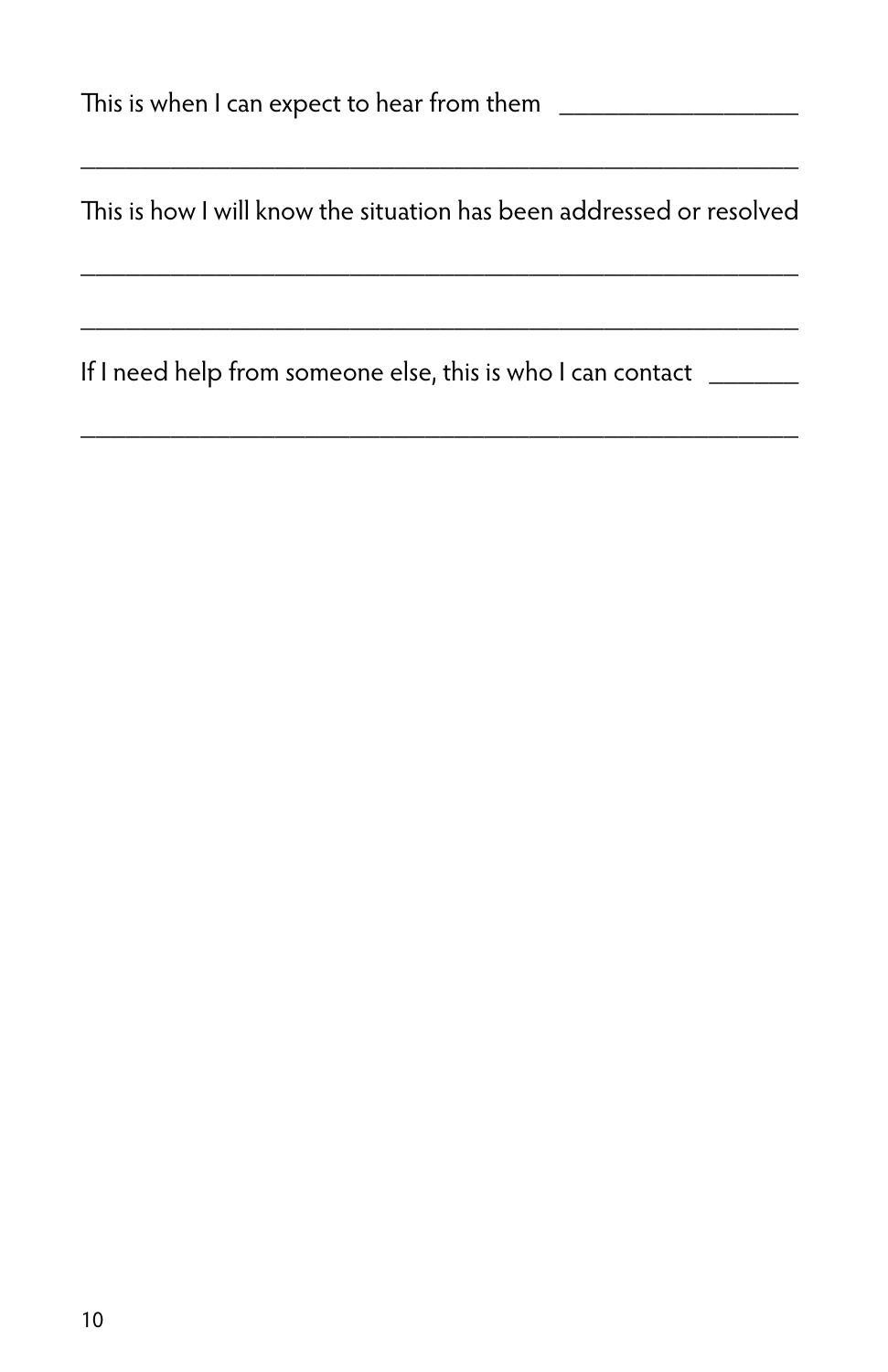## **COMMUNICATING WITH YOUR CHILD CARE PROVIDER**

Families are the child's first teacher and the expert on their child. When child care providers and families engage in the shared care and education of children, the quality of the experience is rich and nurturing.

Some of the benefits of working together and sharing information include:

A more accurate understanding of your child and family.

- **n** Gaining valuable insights about your family values, traditions and interests, so teachers can develop plans that are more meaningful to you and your child.
- **n** Providing on-going communication which supports consistency of care between the child care provider and your home.

You may have clear expectations of what you want from your child's provider, but have you considered what you can do to strengthen that partnership?

Although each child care provider may be different, the following are a few helpful suggestions that will enhance and strengthen your partnership.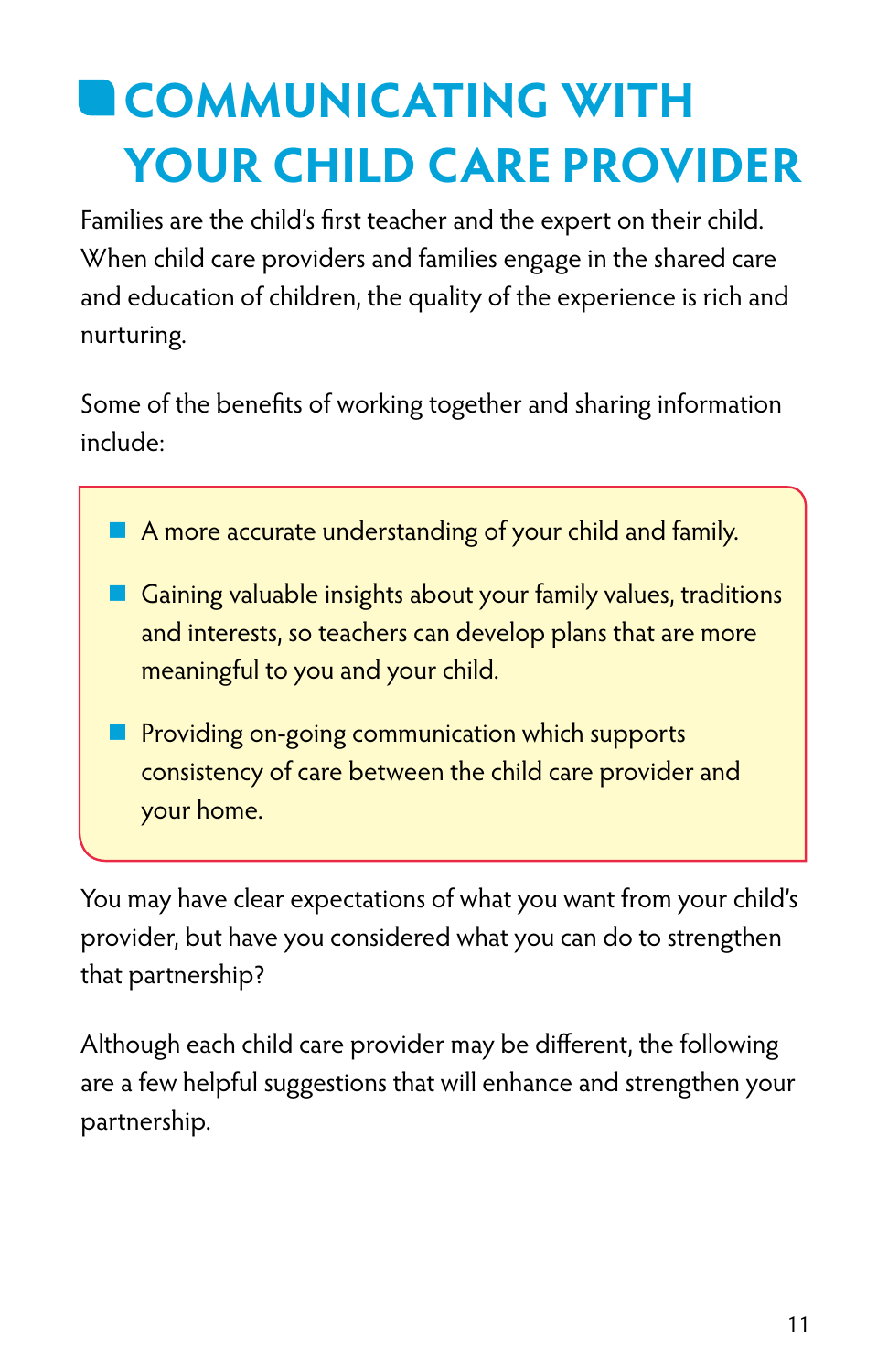**Choose Quality.** Selecting a quality child care provider, like one that is licensed and certified by the Department of Human Services (DHS), and participate with Keystone STARS, can mean staff have special education and training in providing the best environments for your child. (For more information on selecting a quality child care provider and Keystone STARS, please visit the PA Promise for Children website at www.papromiseforchildren.com).

**Paperwork with a purpose.** The paperwork may sometimes seem not important, but these important forms help to ensure that kids are safe and help maintain quality programs. These forms also assure that in an emergency, the provider has the information needed to help your child. Those child care providers who are licensed & certified by DHS must have a complete child file as defined by DHS. This file must include:

- **An agreement** that specifies your charges per day or week, arrival and departure, persons to whom your child can be released, services to be provided by the facility, and date of admission;
- **n** Parent Consent & Emergency Contact Form that includes all of the important information needed in an emergency;
- **n** An initial health report to be updated, which includes your child's immunizations.
- $\blacksquare$  You should also receive information (such as a Family Handbook) that may include an **acknowledgement that you have read the information.**
- Some centers may ask you to complete a **Pre-Enrollment Questionnaire** that will enable center staff to get to know you and your child.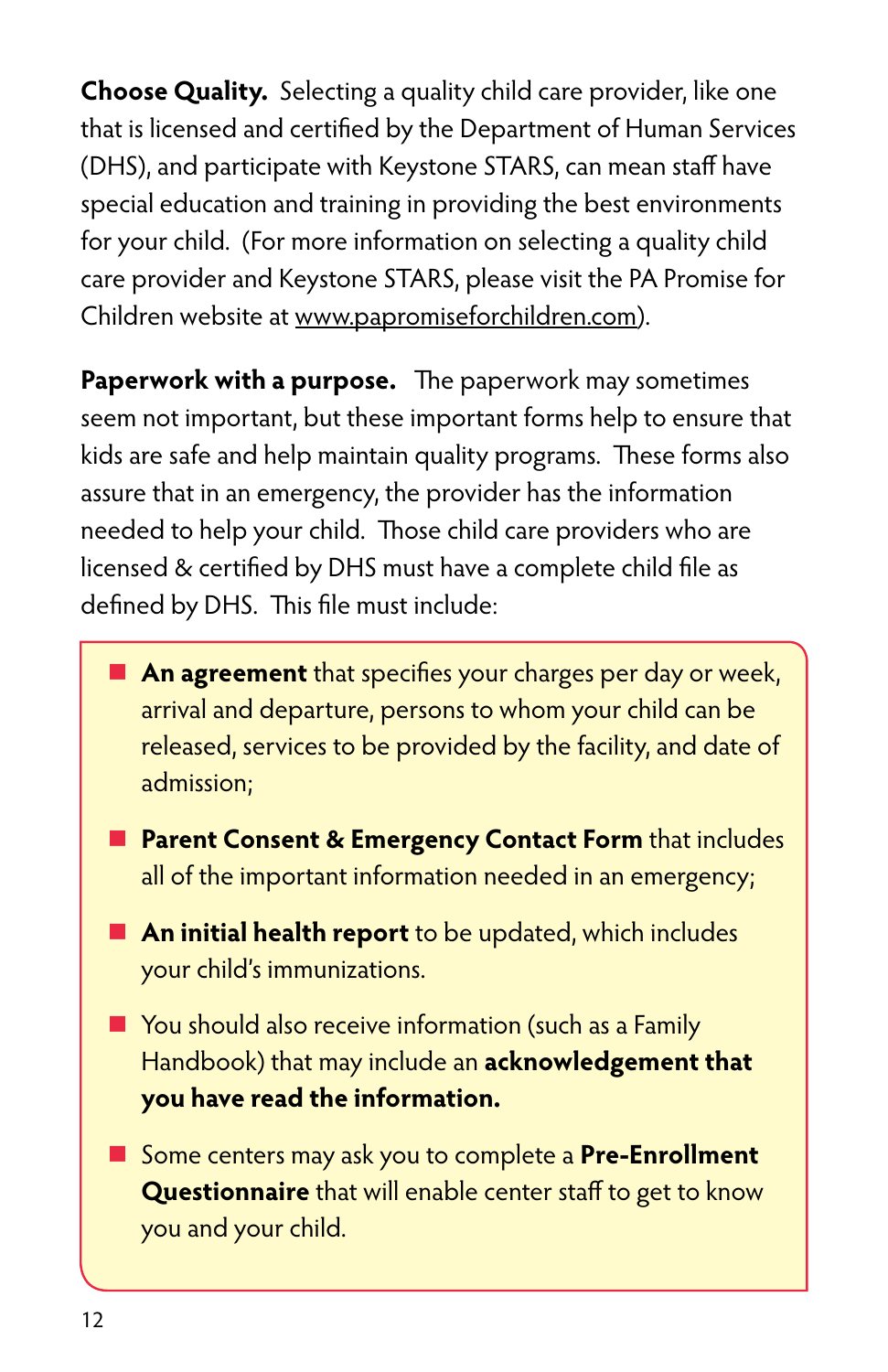**Walk your child to his/her classroom each day.** Help your child prepare for his/her day by following established classroom rules, such as taking off your child's coat, signing in your child with the sign-in sheet, helping your child wash his/her hands upon entering the room, sharing information about your child's evening or morning if it might affect your child's day, etc.

**Call the provider if your child will not be attending on a scheduled day.** By letting the provider know your child will not be attending, the provider can adjust staff to accommodate the change in ratios between teacher and child. (This may vary from provider to provider.)

**Update contracts and emergency forms.** In case of emergency, your child care provider should have up-to-date contact information. Any time you have a change in your contact information, notify your provider. This information may include changes in: address, home or work telephone numbers, employers, physicians and/or dentists, insurance information, emergency contact, and any other important information. You should leave a current emergency telephone number if the number is different from the emergency contact form.

**Check for current information.** Updates or changes on class activities may be posted on bulletin boards or a specific area. When you share how you have used the ideas at home, it helps your child care provider learn how what's being taught in the classroom is being used at home. You can also ask about activities that can be done at home to support what your child is learning in the classroom. Check out the Learning is Everywhere Calendar at www.papromiseforchildren.com for fun activities to do at home.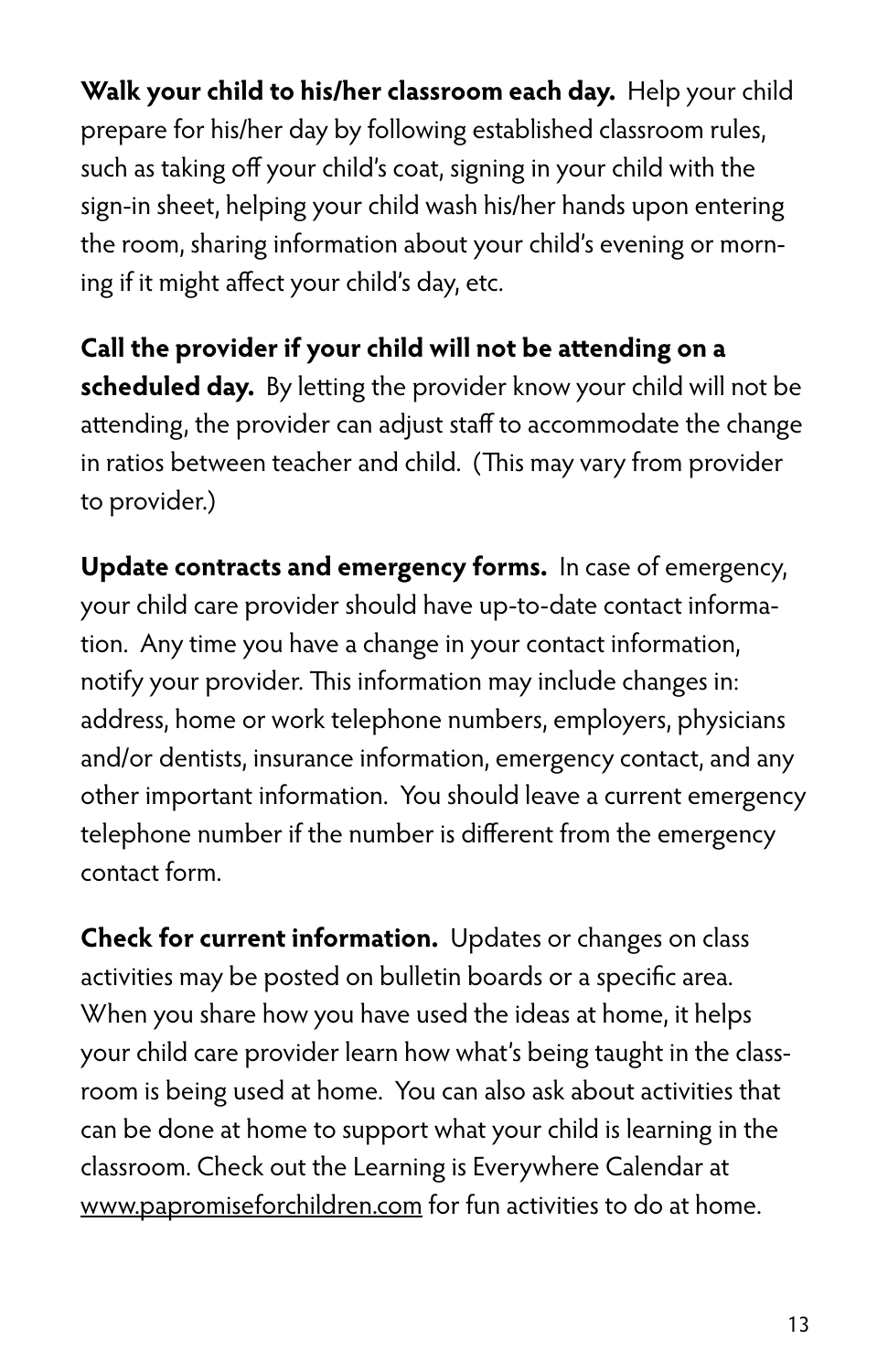**Keep on top of supplies.** Provide a complete extra set of clothes for each season, labeled with your child's name. Check monthly for size and any needed replacement items. Make sure your child has enough supplies, like diapers and wipes, for the day (if applicable), as well as formula or other needed supplies. If your child is working on toilet learning, dress for easy independence—no leotards or tights for girls, or overalls for boys and girls. If your child's provider requires it, make sure your child's sheets, bedding and other napping items are taken home weekly, laundered, and then promptly returned.

**Keep in touch with your child's teacher.** Ask how your child's day went, any difficulties that came up, or things you should be aware of while at home. Is there a daily activities record for your child you can take home?

**Dress your children according to the weather.** Hats, mittens, coats and appropriate footwear are required for winter. Lighter weight clothing for the summer. Scarves, hats that tie under the chin, mittens with strings, and coats or jackets with long drawstrings can present a strangulation hazard. Try to avoid outerwear that is unsafe for your child.

**Leave all toys and any valuable items at home.** When children bring toys from home it may be hard to understand "sharing," or items be lost or broken. However, a security item may be acceptable throughout the day to assist your child's emotional development. If your child is having difficulty leaving their favorite toy at home, talk with your child care provider about their rules and preferences. They can provide ideas of how you can help your child to leave their items at home.

**Pick up your child based on the schedule agreed upon by you and your provider.** Your child care provider understands that emergencies occur, but if you are unable to arrive by the time scheduled, contact the provider. If you need earlier hours than scheduled, speak with your provider to see if that changes can be made.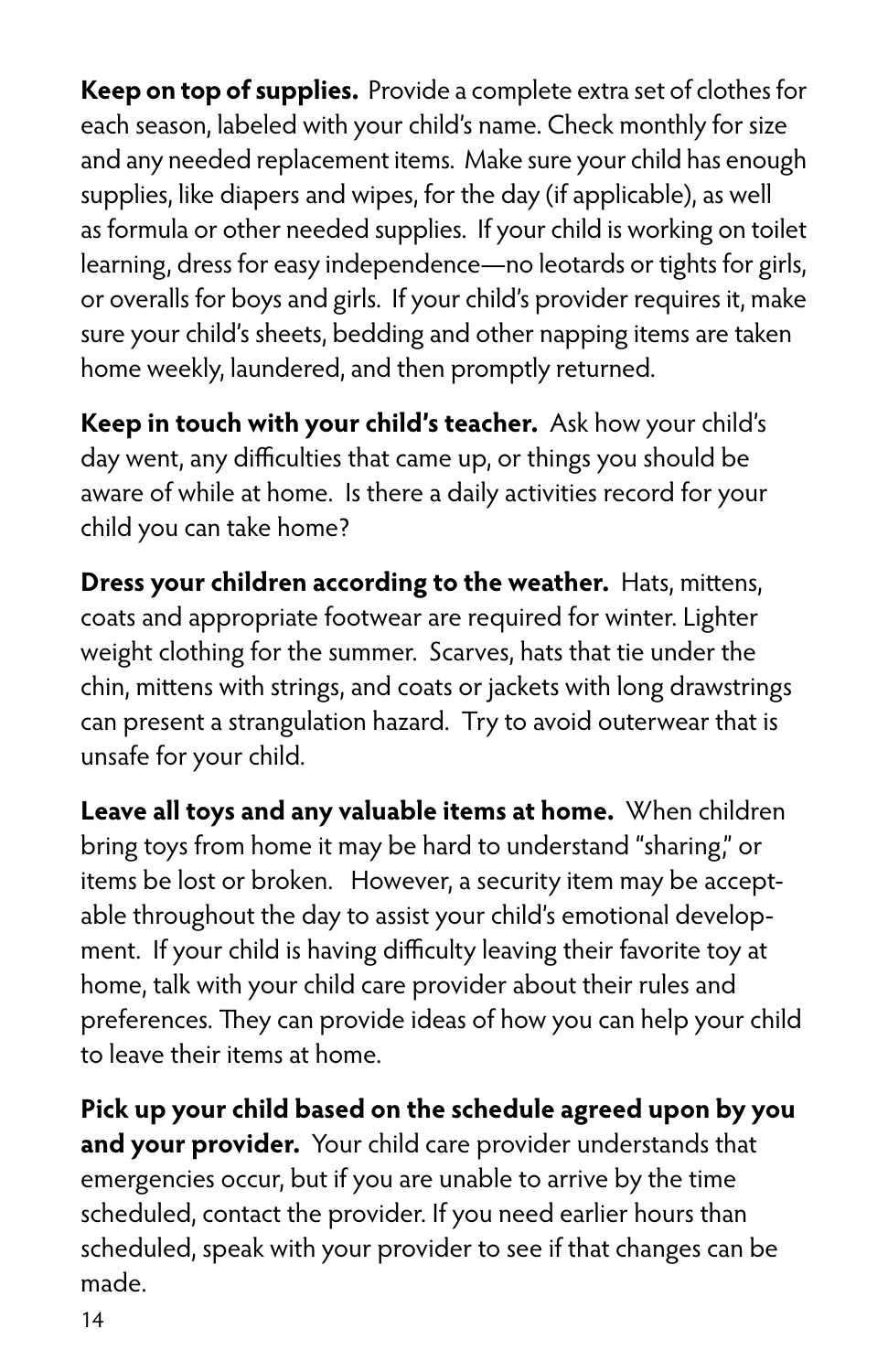## **Communicating with Your Child Care Provider — Meet John**

Sometimes it may help to see how someone else handles a situation.

John is a working single dad with a two year old daughter, Beth, who recently moved to the toddler room. Beth cries and clings to him when John drops her off at child care, and on several occasions, John has been late to work because of this.



With John's situation, you'll be able to see how John used the questions in the workbook to identify the problem, what is working and what he'd like to happen (My Thoughts). You can also see how he prepares for the conversation (Setting up the Conversation). Read what happens during the conversation, and the results of the conversation (My Reflections). See the next steps John takes to resolve the situation. The boxes reflect what John wrote in his workbook.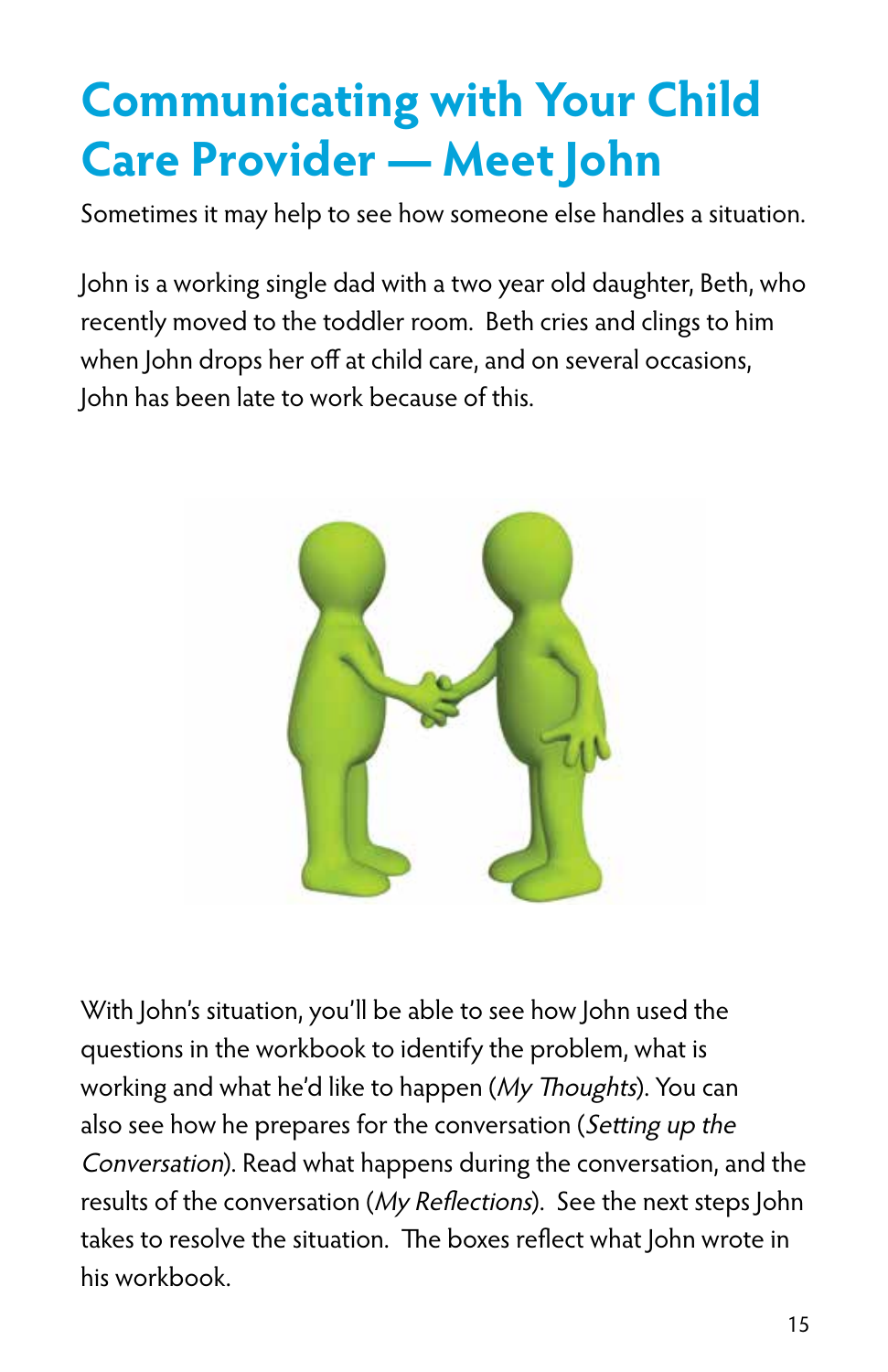### **WORKBOOK: MY THOUGHTS**

- $\blacksquare$  What is working well in this situation
- $\blacksquare$  My concern
- **No. 3** What I see in my child
- $\blacksquare$  This is how my child is affected
- n This is what I have done or tried to do
- $\blacksquare$  These are the results I've gotten
- $\blacksquare$  This is what I think I would like to happen

## **JOHN'S THOUGHTS**

### *What is Working*

- The child care center is close to my house and work.
- *They accept Child Care Subsidy and are a Keystone STARS center.*
- *I like the director, my daughter really liked her old class, and I really like her teachers.*
- Beth seems to be learning so much and has friends in her *class.*
	- *When I pick up Beth, she seems happy.*

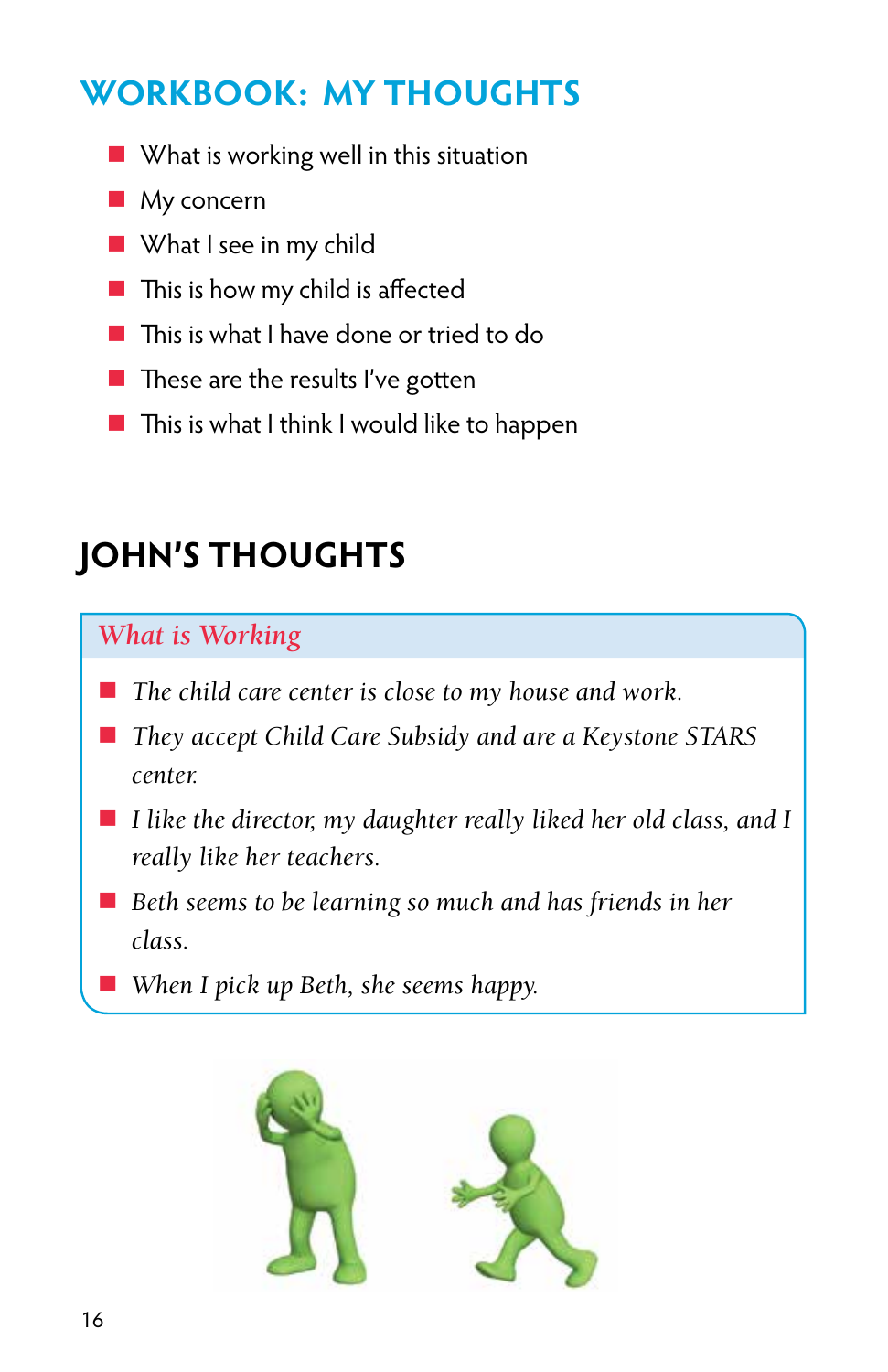#### *My Concern*

- *Now that Beth has moved to a new class, she doesn't seem to like coming to school.*
- She cries and clings to me—it even starts before we even leave *for the center.*
- It's hard for me to leave in the morning and I have been late to *work several times.*
- *I don't think that the new teacher is helping Beth in the morning when she cries and gets upset.*
- When I pick up Beth in the afternoon, there is a *different teacher, so I don't have the chance to talk to the morning teacher.*
- *I hate leaving my daughter when she's so upset—it ruins my day at work and I have difficulty concentrating.*
- *I* wish someone would recognize that I am struggling!

#### *What I see in my child*

- My daughter used to love school, but now she is crying and *doesn't want me to leave. She seems so unhappy and doesn't seem to like her new teacher.*
- *She is so sad when I leave, and I am afraid of what this is doing to her.*

#### *This is how it affects my child*

■ *She is unhappy and I am afraid that she won't like school anymore.*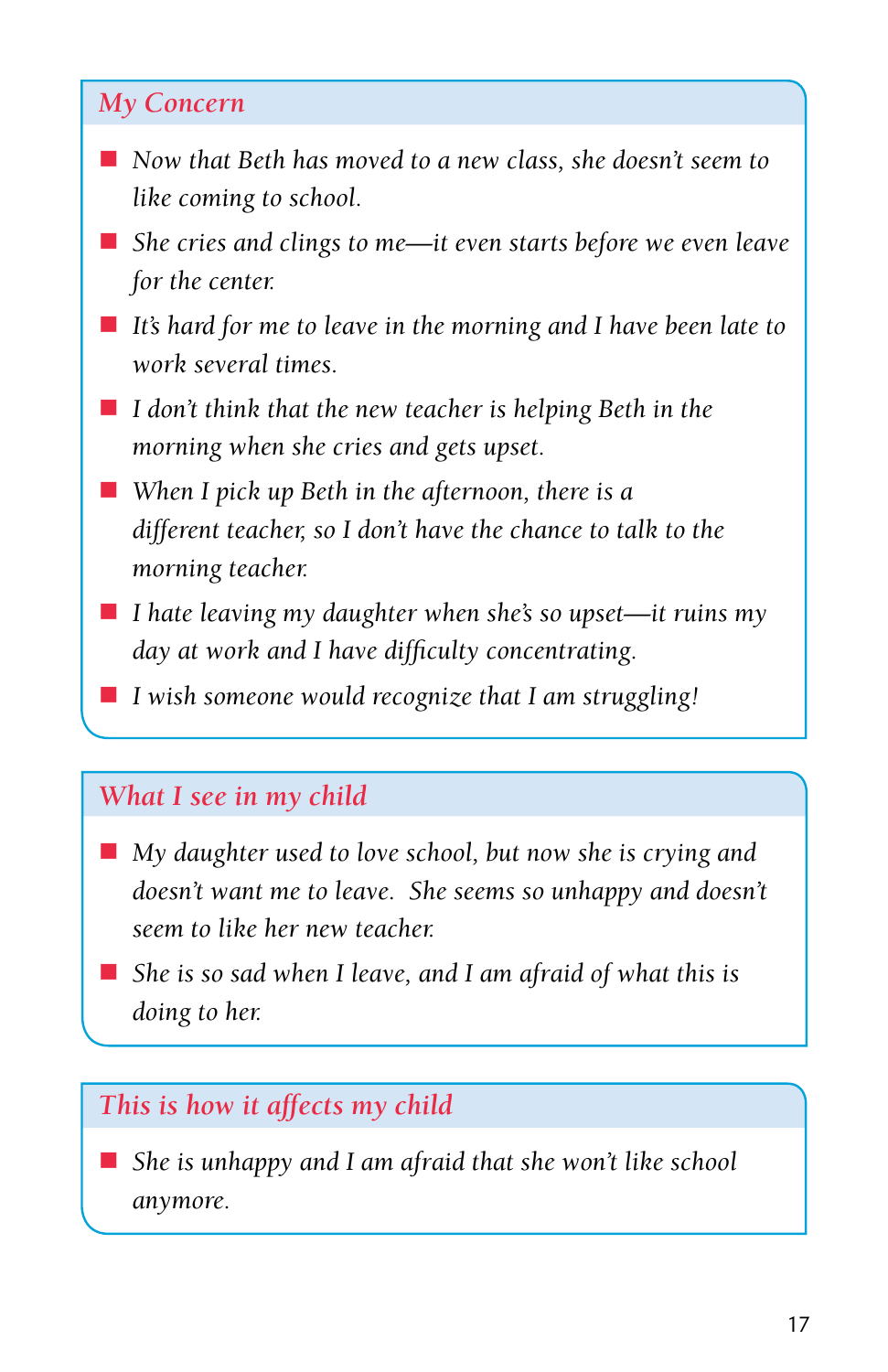### *This is what I have done or tried to do*

- *I tell Beth that I have to get to work on time or I will lose my job, but she doesn't cooperate.*
- *I remind her that she likes school and that she can still see her old teachers.*
- *I try to tell her that she will get to know her new teachers and that they are nice.*

### *The results I have gotten*

■ *Nothing I have tried has helped. My daughter still cries and clings to me.*

### *This is what I think I would like to happen*

- *I would like for Beth to begin to like coming to her classroom again and have fun like she used to do.*
- *I would like help from her teacher so my daughter can begin her day without tears.*
- *I would like not to have to worry that Beth is unhappy while I'm at work.*

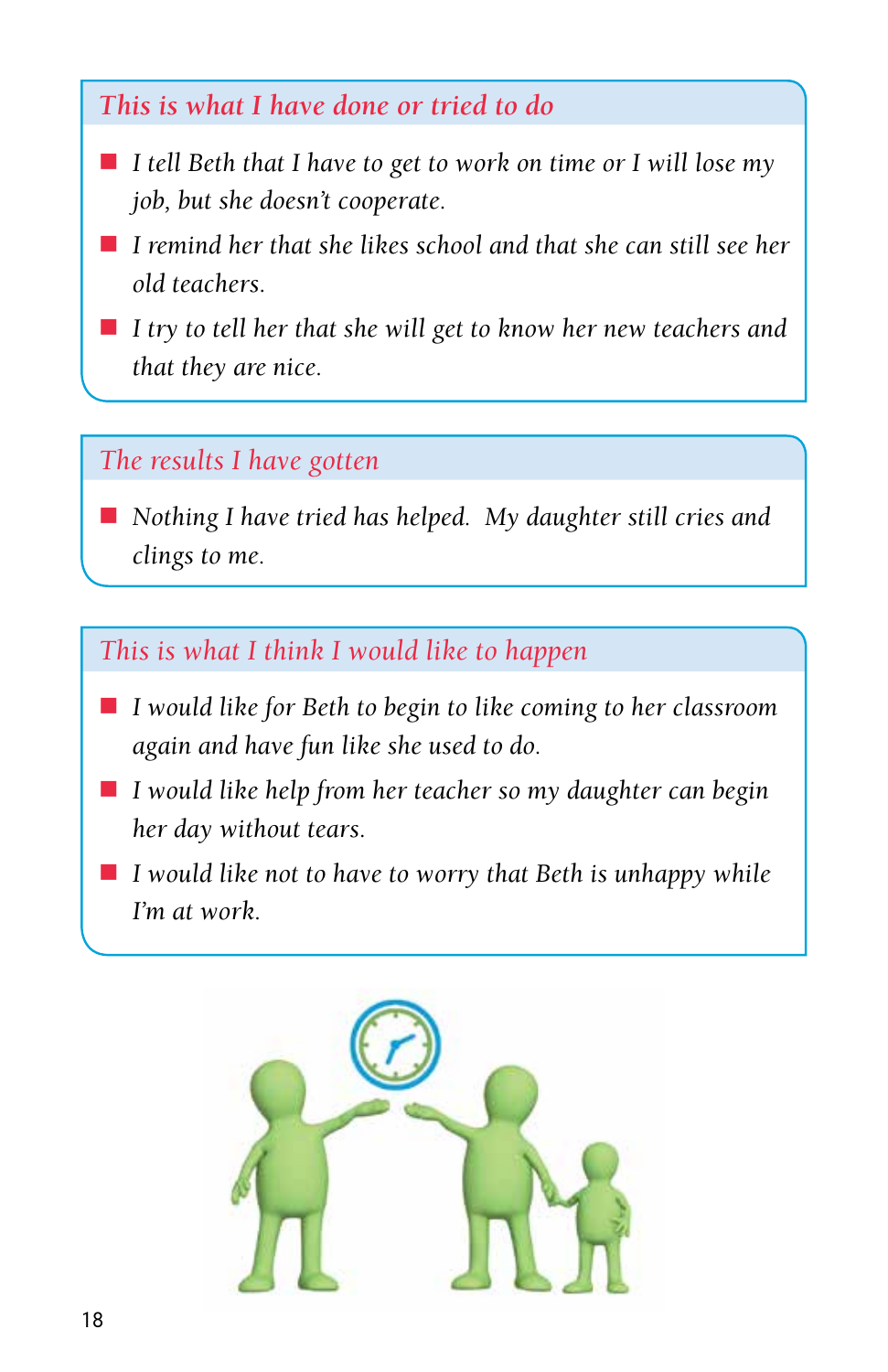## **JOHN'S SETTING UP THE CONVERSATION**

When John picks up his daughter, he speaks with the child care Director about his concerns. He mentions Beth is having a really hard time in the mornings with the new room. He would like to talk about can be done to help, but John does not have time in the morning to talk to the teacher. (See My Concern)

The Director suggests that she, John, and Beth's new teacher meet to talk about what can be done. They set a meeting time for a little earlier than drop off time. The Director also information about transition.

### **WORKBOOK: DURING THE CONVERSATION**

- $\blacksquare$  Can you please tell me your thoughts?
- $\blacksquare$  What are your suggestions to resolve this?
- $\blacksquare$  How can we work together to make this happen?
- $\blacksquare$  What can I do to help make this happen?
- Can I get additional information?

## **JOHN'S CONVERSATION WITH THE STAFF**

John lets the Director & teacher know why he selected this particular child care center and how well Beth had been doing in her old classroom. (See What is Working.)

John shares that Beth seems very unhappy and no longer seems to enjoy coming to school and the situation is causing a lot of stress. (See What I see in my child.) John says that he wants to work with the staff to find a way to help his daughter like school again and help him get to work on time. (See This is what I would like to happen.)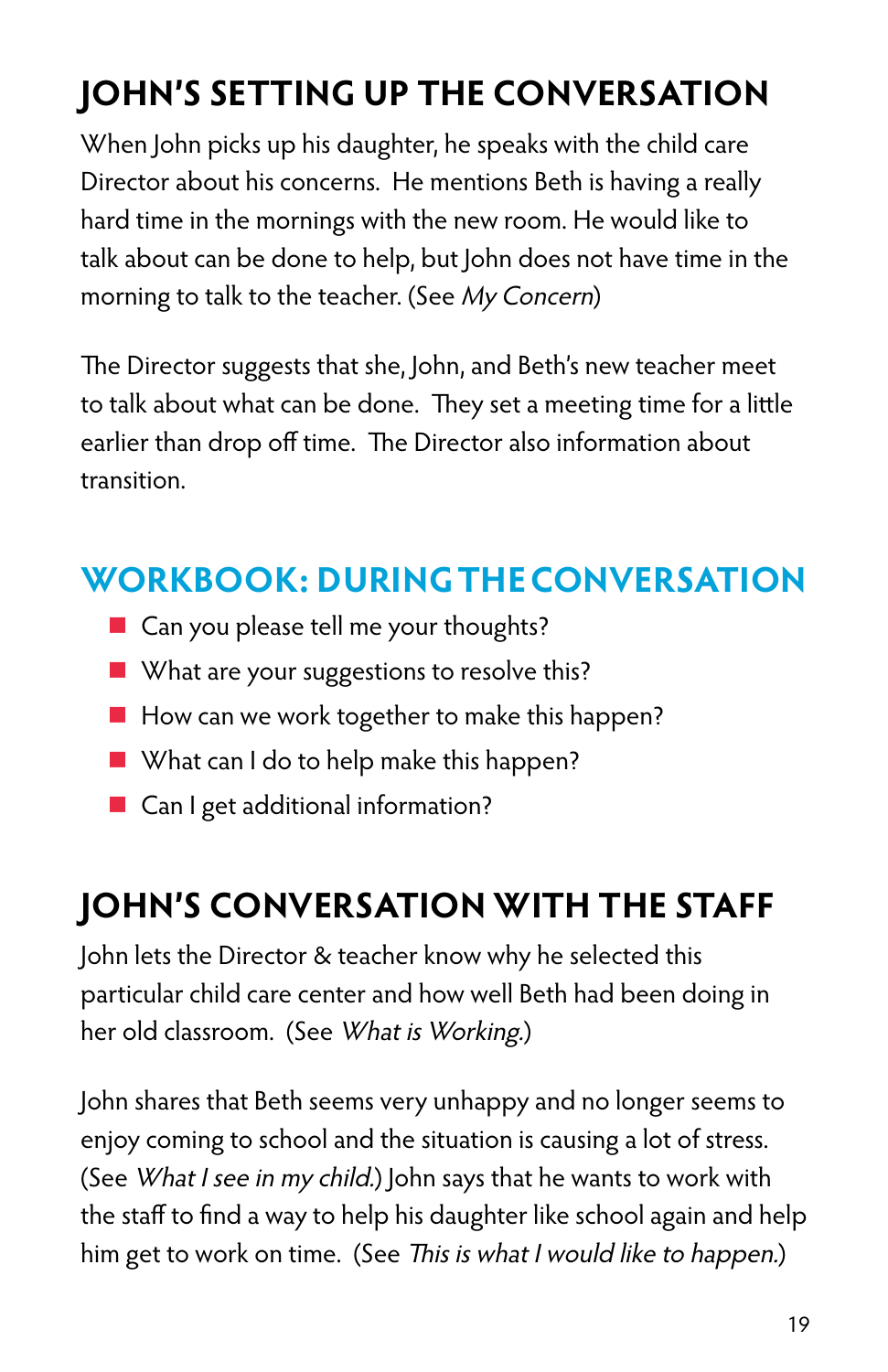The teacher had no idea that John is so frustrated. She tells John that she frequently sees children having difficulty when they first move to a new classroom, and what John and Beth are going through seems normal. She also points out that John is doing a lot of the right things with Beth to support this transition, like staying with his daughter for a few minutes and telling her that he will be back after work.

The teachers admits that Beth is typically a little upset after John leaves, but it doesn't last long. Both the teacher and the Director thank John for bringing these issues to their attention and think of ideas to help with John's concerns.

The teacher suggests that when John and Beth come in, John walks his daughter to the group so she can get comfortable engaging with the other children. The teacher offers to make sure there are some of Beth's favorite toys available and to help by picking her up or holding her. The Director offers to change John's contracted times for drop off by 15 minutes earlier, so there is more time for the transition. She also offers to provide information for things John can do with easing drop off times.

In addition, the teacher offers to send John a text message or leave a message on his cell phone when his daughter gets settled, so John knows that his daughter is okay while he is at work. The teacher also offers to take pictures of his daughter and classmates having fun and post them in the room and give a few to John. This way, John can remind himself on difficult mornings that his daughter is learning new things and is not sad all day.

The teacher and Director thank John for bringing up this issue and agree to keep in touch with each other.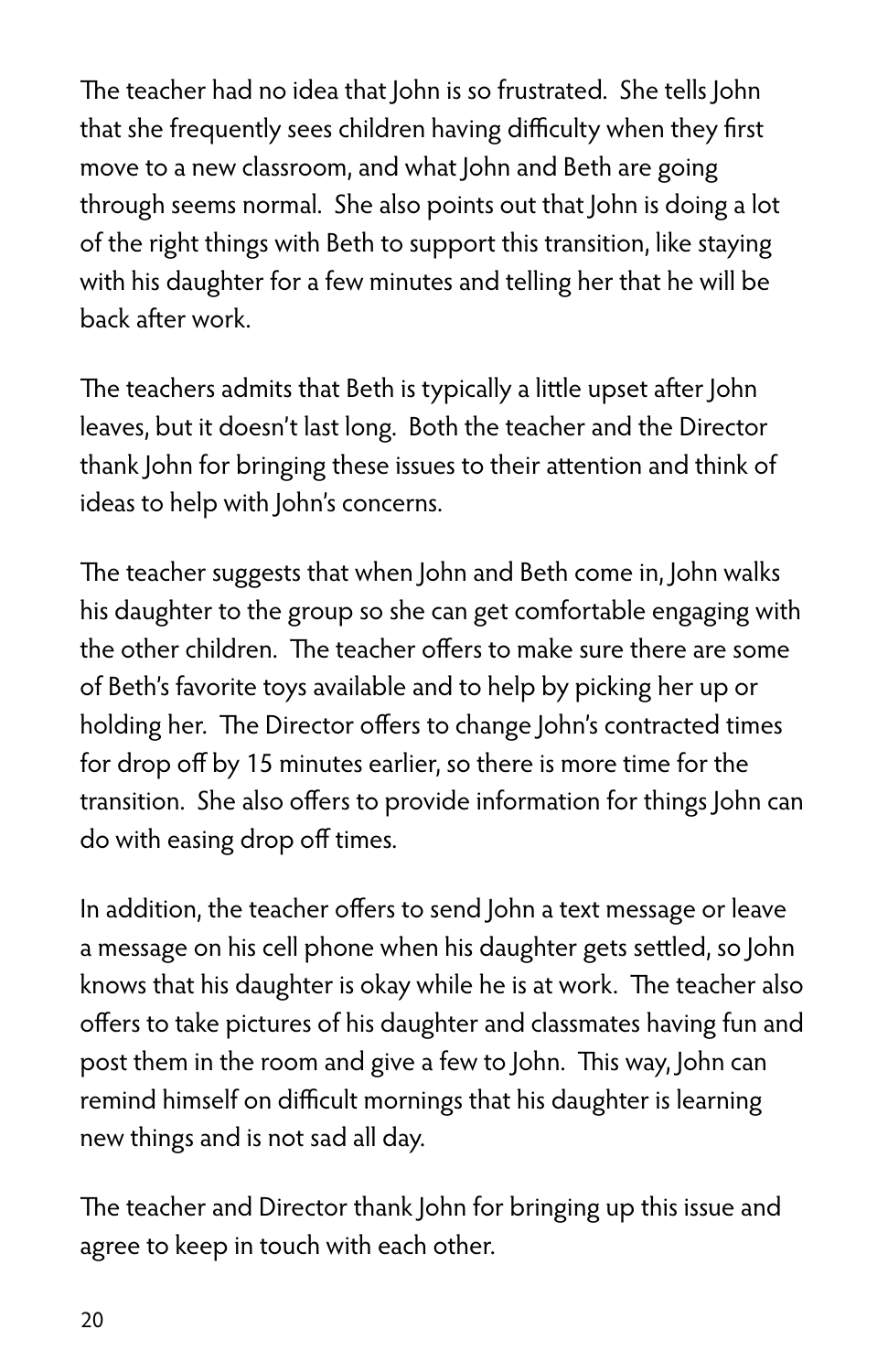### **WORKBOOK: MY REFLECTIONS**

- $\blacksquare$  This is how I feel about the conversation.
- $\blacksquare$  What I learned or information I got from this conversation.
- $\blacksquare$  The additional concerns or questions I have as a result of this conversation.

## **JOHN'S REFLECTIONS**

John feels really uncomfortable at first talking with the teacher. He is surprised when the teacher mentions that she did not know that John and Beth are having such a hard time. After the conversation, John feels so much better. He learns that the child care staff is willing to be flexible with the drop off times for his daughter, the behavior his daughter is displaying is normal, and his daughter is happy during the day.

### *What I learned*

- Difficulty with the transition to a new classroom is normal.
- *I am doing some things right to help my daughter.*
- *The teacher and Director do care--they just didn't recognize how frustrated I was.*
- *I can make adjustments to Beth's pick up and drop off times. This means I can spend more time with her in the mornings, helping her get adjusted to her new classroom if I need to. I just need to talk to the Director and she will check and see if it is possible.*
- *I can help Beth get engaged by bringing her to the group before I start to say goodbye.*
- *The teacher is willing to help Beth separate by holding her and comforting her so I can leave for work and not be late.*
- *That I can have a difficult conversation and it is ok!*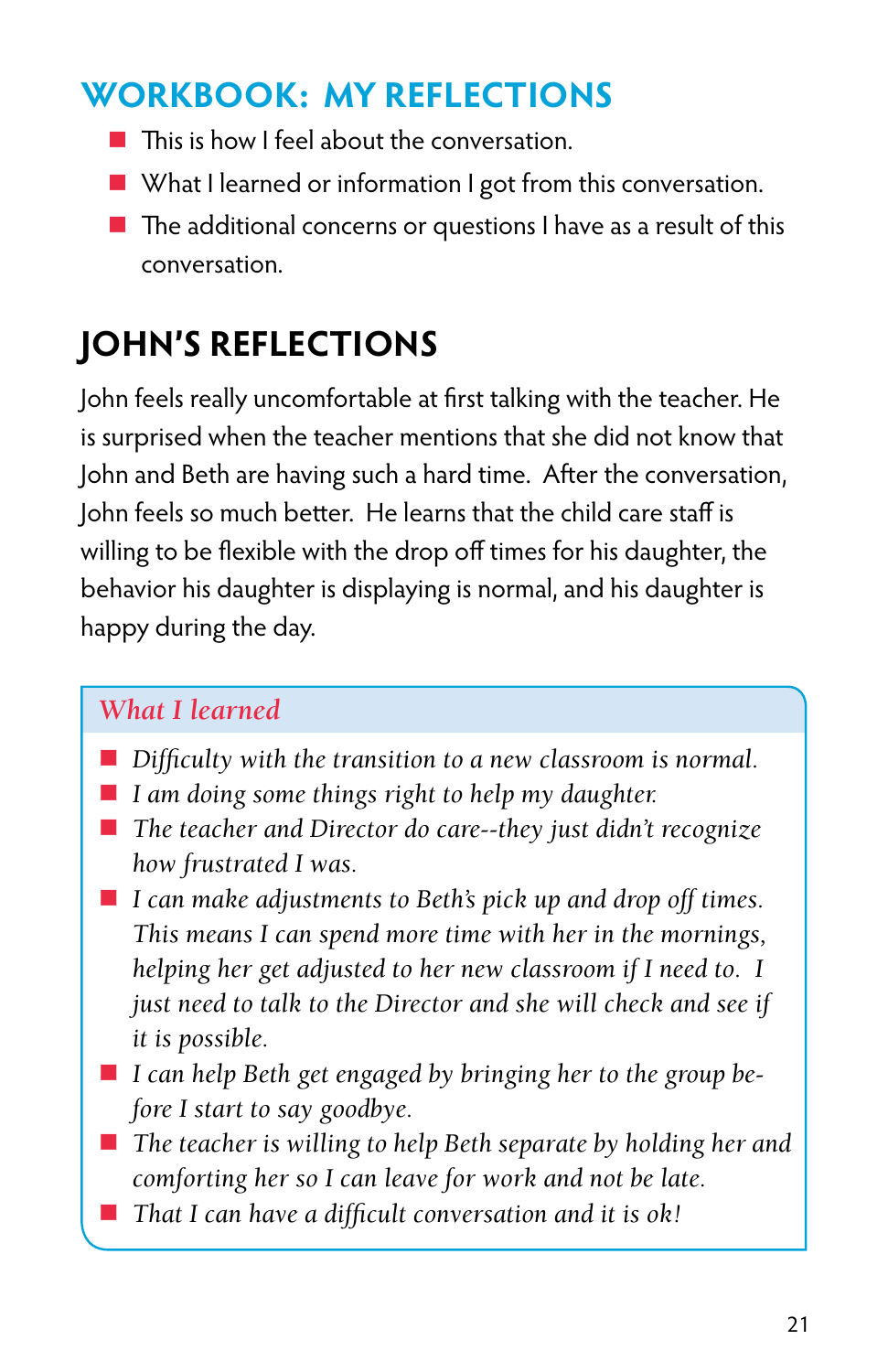#### *What I need more information about*

- *I realize I could still use some ideas of how I can stay calm and not show my daughter how upset I am when she is upset. In the information they sent home with me, I read that if I got upset, it could make it harder. It still makes me sad to see her cry—then we both start to cry or I just get so frustrated and afraid I am going to be late that I am short with her.* 
	- n *I need more information on what I can do to help us get started from home easier.*

### **WORKBOOK: NEXT STEPS**

- $\blacksquare$  To get more information, I can contact
- $\blacksquare$  What I will need to do next
- $\blacksquare$  This is when I will attempt to do this
- $\blacksquare$  What I expect the other person to do next
- $\blacksquare$  This is when I can expect to hear from them
- n This is how I will know the situation has been addressed or resolved
- $\blacksquare$  If I need help from someone else, this is who I can contact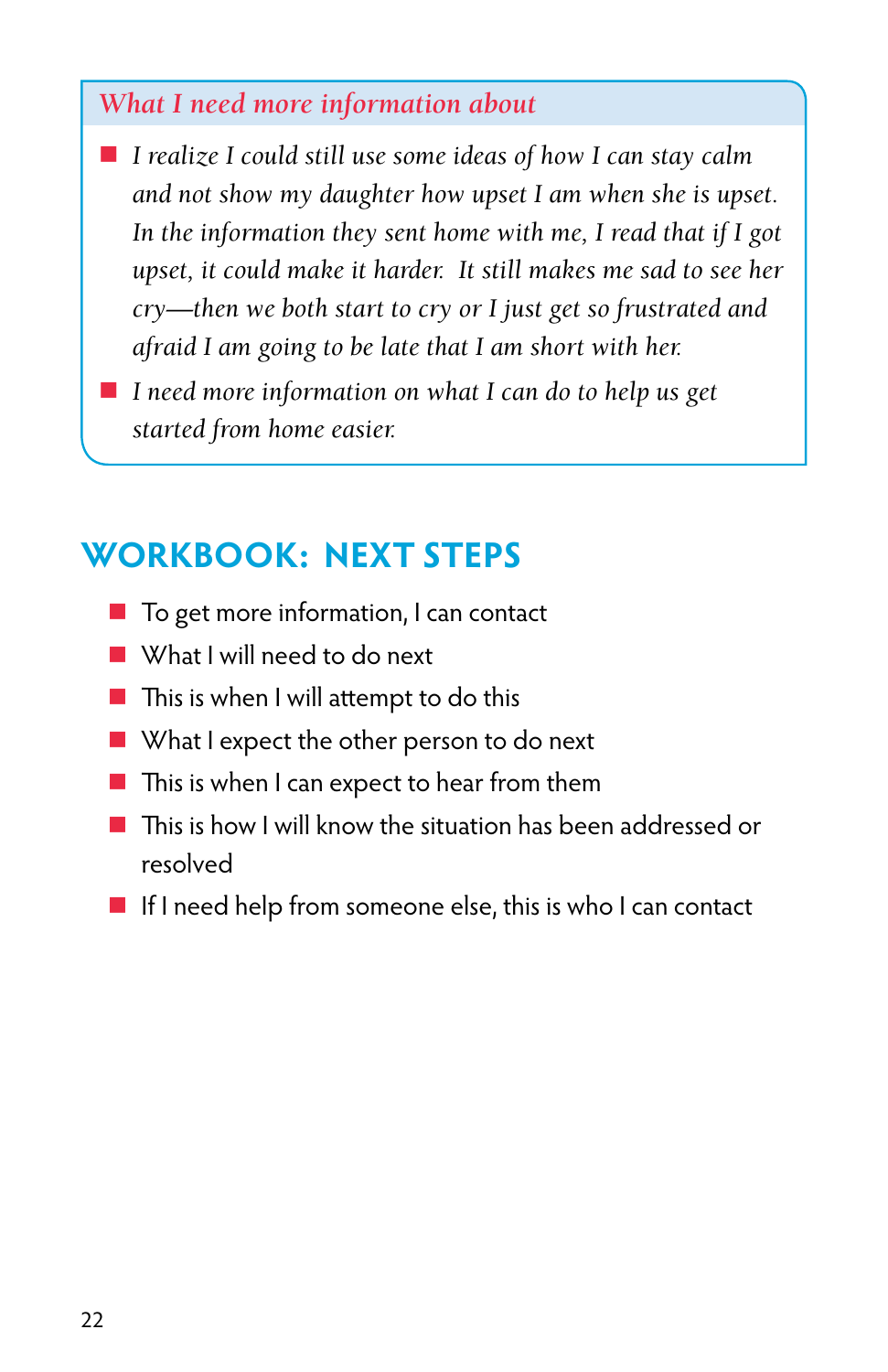## **JOHN'S NEXT STEPS**

#### *My Next Steps:*

- *Keep talking with the teachers and the Director if I continue to have concerns.*
- *I need to get up 15 minutes earlier and get organized the night before, so it is easier to get out of the door in the morning.*
- *I need to try to get Beth closer to the teacher & group before I leave.*
- *I need to give the teacher some suggestions of what Beth likes, so there can be ready a toy or activity.*
- *I need to calmly tell Beth that she is ok and that I will be back at the end of the day to pick her up.*
- *I noticed there is another parent who drops off her daughter at the same time and her daughter is also having a hard time, but that parent seems so calm! I am going to try to talk with her to find out how she does that.*

In the next few weeks, John, the classroom teacher and the Director worked together to help John's daughter with the transition to a new classroom. At first it was difficult, but the teacher quickly engaged Beth when they entered the classroom. Getting up earlier in the morning and preparing the night before really helped John be able to get ready in the mornings, and he was able to spend a few extra minutes with his daughter in the new classroom. After a few weeks, John realized that Beth is more comfortable entering her classroom, and even has a friend she looks for each morning. During the day, John frequently looks at the photo of Beth playing in the classroom to remind himself that both he and Beth are doing great.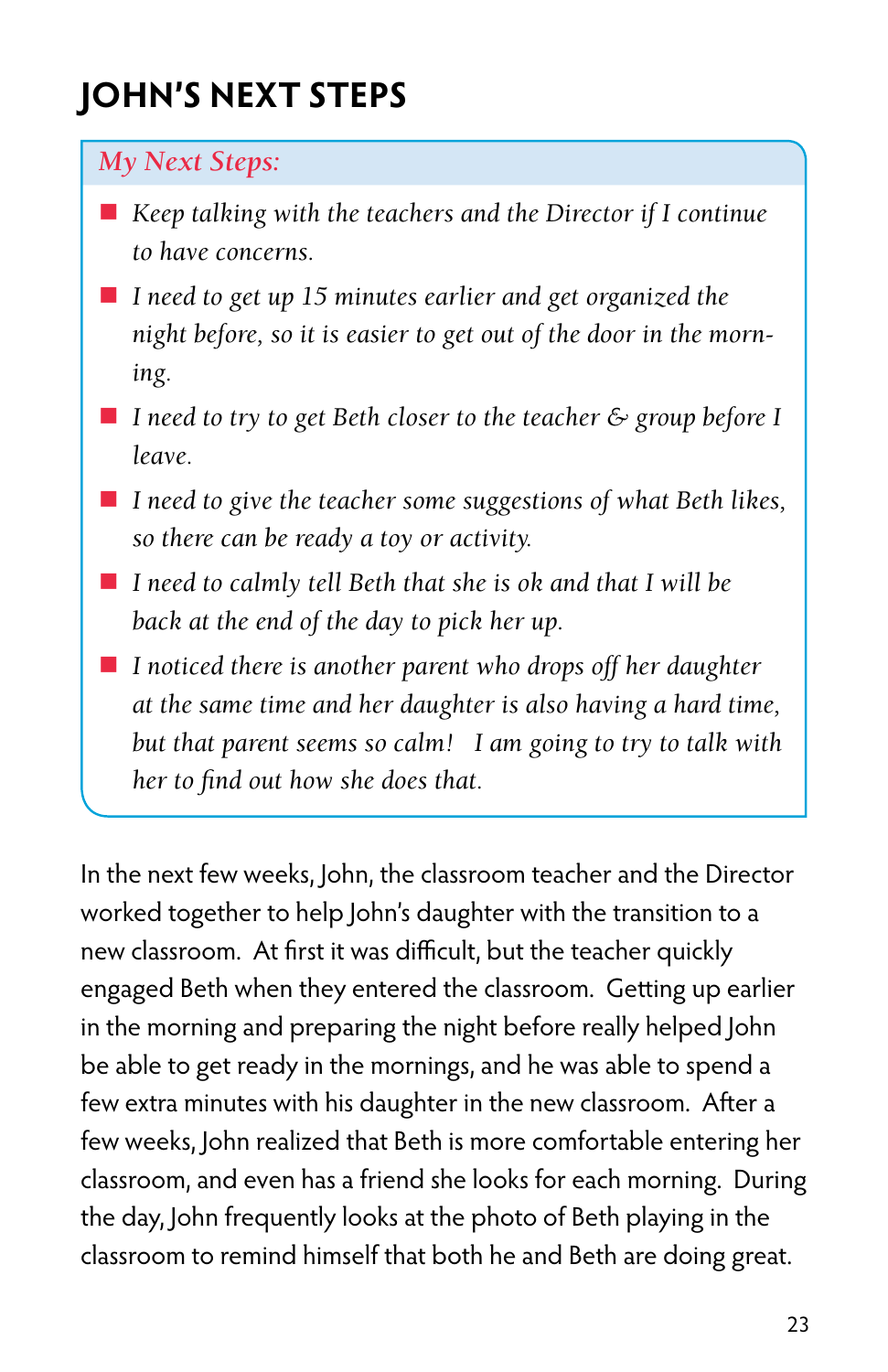## **COMMUNICATING WITH YOUR CHILD'S HEALTHCARE PROFESSIONAL**

From well baby visits to health emergencies that occur in a moment's notice, establishing good communication with your child's health care professional can ensure you understand the options and treatment for your child, and that your child's healthcare professional understands your concerns.

Consider the following when communicating with your child's healthcare professional.



**Choose the right healthcare professional for your child.** Don't underestimate the importance of choosing your child's healthcare professional. They will shape the feelings your child has of healthcare visits. If your child is in need of specialty care or if there are a lack of providers in your area, this could be challenging. However, doing a little homework prior to deciding on a provider may make for a more positive experience you and your child.

**Ask around and get referrals.** Finding the right healthcare professional for your child can be confusing and scary. You may be faced with many choices—a clinic, a pediatrician, a family doctor, a nurse practitioner, a physician assistant—or you may feel as if your options are limited.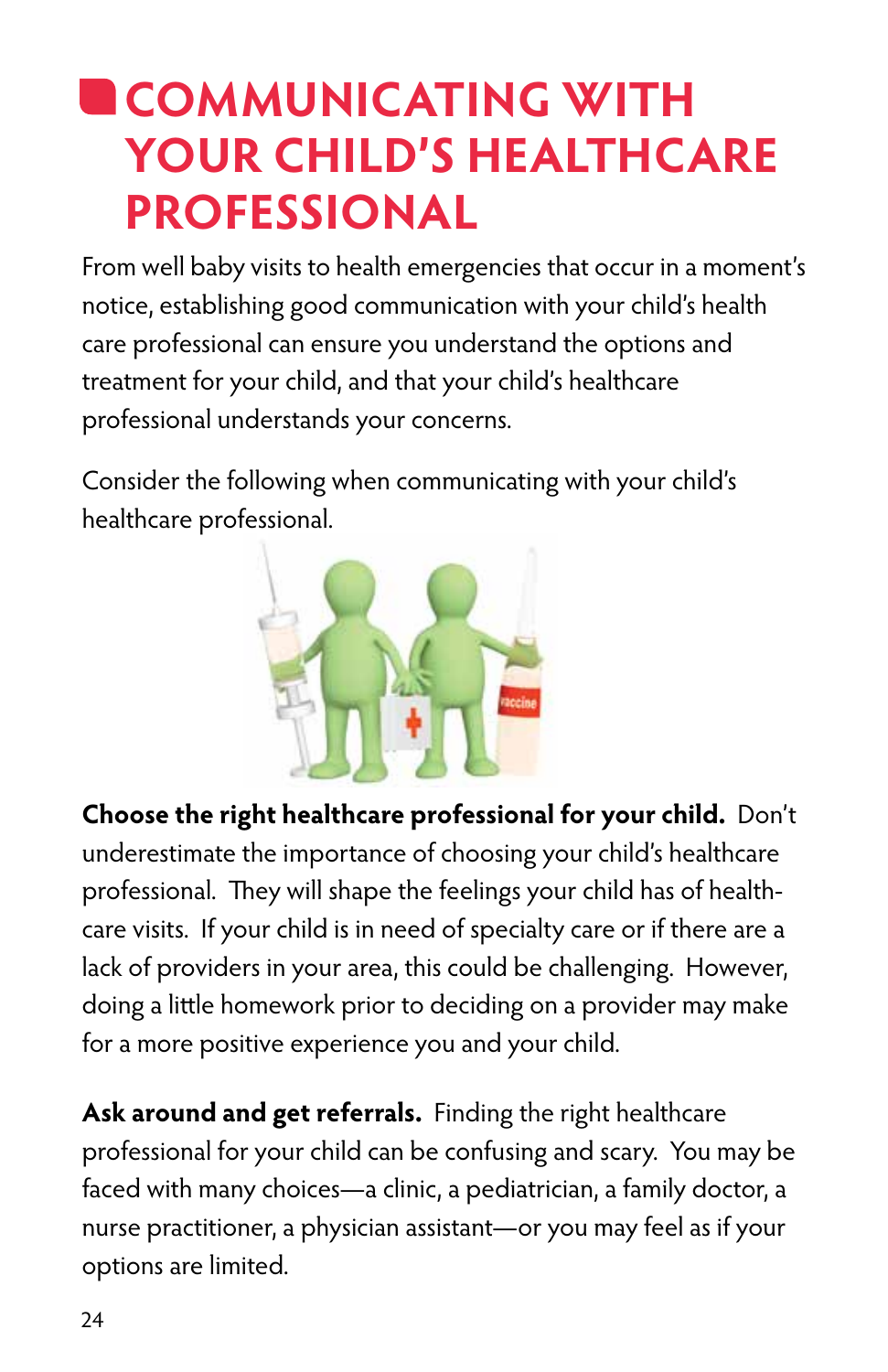Choosing the best healthcare professional for your child may begin before your child is born! You can get recommendations from friends, family members, or even the healthcare professional that provides your prenatal care.

You can also check with your insurance company for a physician referral number or online provider search. The last thing you want is to find the perfect healthcare professional, but they do not accept your insurance. If your child has more than one insurance, make sure the healthcare professional will accept both insurance plans to get the maximum benefits on behalf of your child.

You will usually be able to determine if this healthcare professional is a good fit for your family within the first six months or so. During this time, your family is adjusting to your new baby. Working with your healthcare professional during this time can help you decide if you are a good match for each other. If after a few visits, you are uncomfortable, then don't be afraid to change!

**How do you know if you've found the right healthcare professional?** The right healthcare professional will be a **good listener**. If you have a concern, the healthcare professional should take the time to answer your questions or provide more information. Your child's healthcare professional should be **respectful, value your input and understand** that you are the primary expert on your child and know your child better than anyone else. Your healthcare professional should **be able and willing to communicate** so you can understand, while being sensitive to language, educational or cultural differences. A medical office with **polite, friendly office staff** is a good place to take children because often these are the people you will deal with in addition to the primary healthcare professional.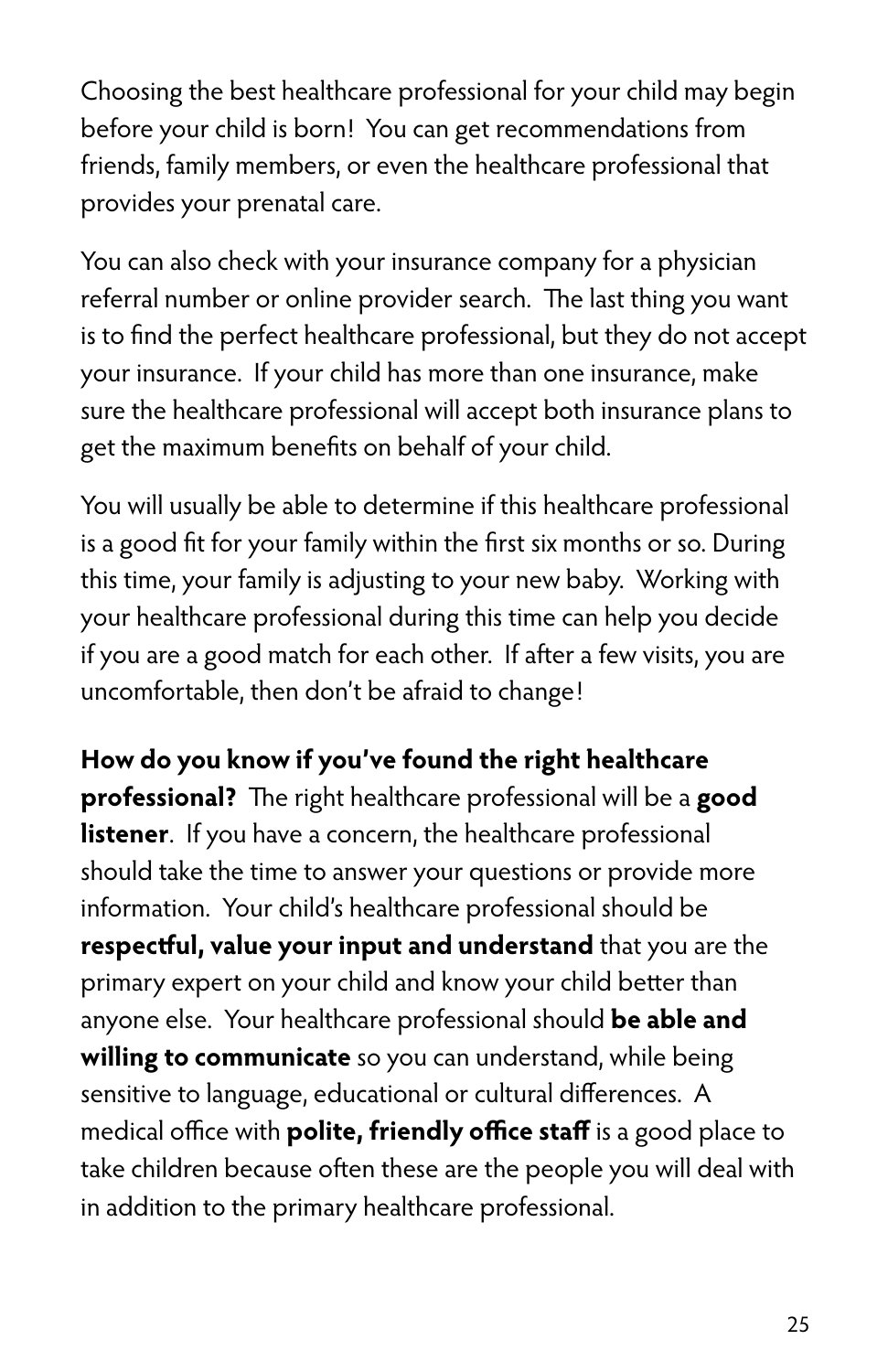## **QUESTIONS TO ASK YOUR CHILD'S HEALTHCARE PROFESSIONAL.**

- What are their regular hours? Do they have extended hours on evenings and/or weekends?
- $\blacksquare$  If they do have weekend or evening hours, what types of appointments will they schedule, such as sick visits or wellchild checks?
- **n** What is their policy regarding filling out of physical and other forms? For families of children with special needs and/ or involved in sports, this may be an important factor.
- $\blacksquare$  What is their philosophy or policy regarding referrals to specialists? Families may want a healthcare professional who is comfortable with referring to outside specialists, but who also views their role as helping to coordinate care across specialties.
- $\blacksquare$  Does the practice use nurse practitioners and/or physician assistants? How are they used within the practice? Ask yourself if you are comfortable with this arrangement.
- $\blacksquare$  If the office uses an automated phone tree or directory, is it helpful? Is it easy to use?
- $\blacksquare$  Do they have separate rooms for sick visits versus well checks? If not, and your child has a particular type of disability or special need that would make this important, would the office offer an accommodation for your child?
- $\blacksquare$  How do they handle insurance claims and billing? Do they accept the type of insurance you have for your child? Do they bill on a sliding fee scale if necessary?
- How do they handle calls after hours? Can you reach or speak to a physician if you need to?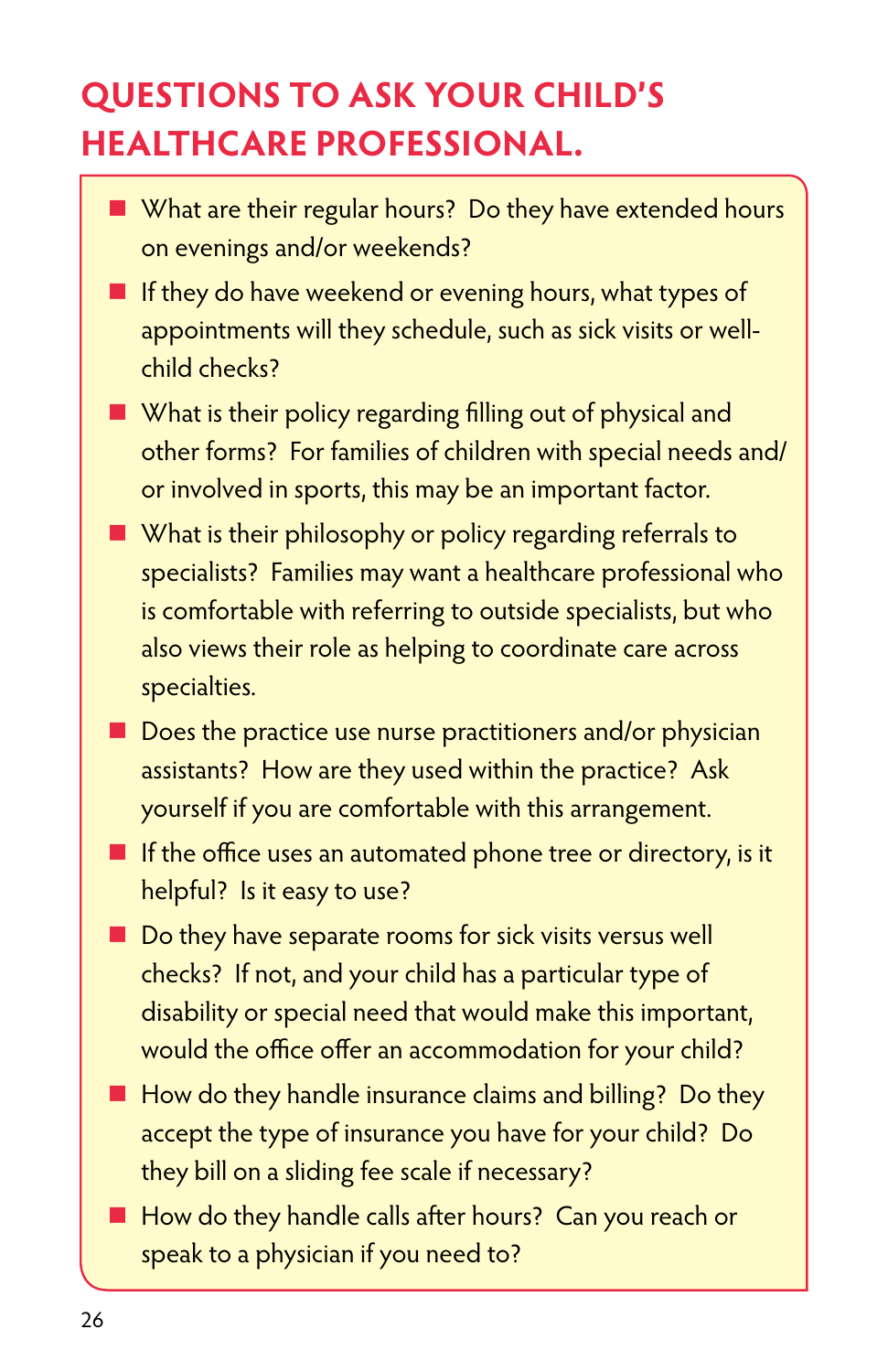**Preparing for a visit.** If you know you have a lot of questions when you schedule the appointment, let the office know so they can schedule accordingly. The healthcare professional may prefer to schedule a longer visit, have a conversation on the phone before or after your scheduled appointment, or refer you to someone else in the practice to spend more time answering your questions.

Write down any questions or concerns so you don't forget. For example, prior to a well-child check, ask about screenings and immunizations. This will help you be better prepared and have ready appropriate questions.

If your child is sick or seems to have developmental issues that are of concern, have a list of things you've noticed that you can discuss with the healthcare professional. Before the visit, ask other adults who care for your child what they may have noticed. All this information may be helpful to the healthcare professional in diagnosing or making referrals. Don't be afraid to ask for a referral for a second opinion, especially for issues like surgery, concerns about a child's development, or a new diagnosis or treatment plan.

Families often have a need to share medical information with those in charge of their children at child care or school. The CD 51 form, available on-line at the DHS<sup>1</sup> website or from your care provider has questions about medical conditions which a child care provider should be aware of to provide the best care daily or on an emergency basis. The Pennsylvania Chapter of the American Academy of Pediatrics' ECELS program<sup>2</sup> can help providers, health professionals and families share this important information with further documents as necessary.

<sup>1</sup> www.dhs.state.pa.us

<sup>2</sup> www.ecels-healthychildcarepa.org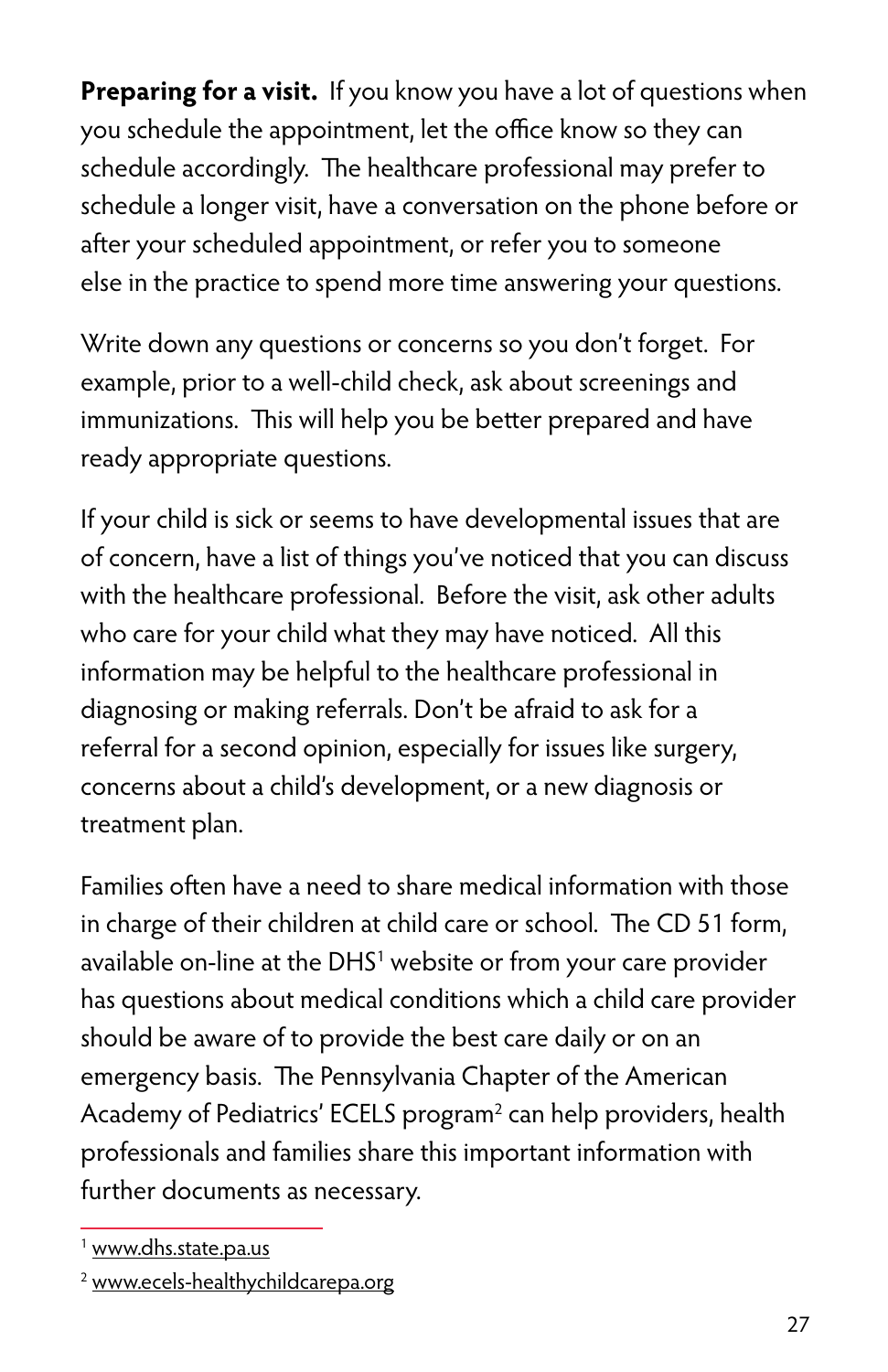Don't ignore your instincts! If you have concerns regarding your child, tell your healthcare professional. Try to be as direct as possible and give examples. Every child is unique and grows and develops at his or her own pace, but if you have concerns, then share them. You know your child best, and health care professionals rely upon you to tell them concerns you may have. If you are not satisfied with a recommendation you receive, it's okay to ask for a second opinion.

If you switch healthcare professionals, don't forget to request that your child's records be transferred to the new healthcare professional. Usually this can be as simple as filing out a form at the new healthcare professional's office, but contact both the old office and the new one to make sure.

**When a medication is prescribed.** Before you leave the office, make sure you know the dosage amounts, the times to give the medication to your child and any other special restrictions (like taking medicine with food, or avoiding particular foods while taking the medicine). Make sure you can read the prescription, or write it down and confirm with the healthcare professional before you leave.

Ask if this will interfere with any medications your child is already taking, including vitamins, herbal treatments, or over the counter medications. You can also ask this of the pharmacist. Ask what the anticipated side effects are, and what you should do if your child has the side effects. You can also ask this of the pharmacist.

Before you leave the pharmacy with your medication, check that what you have matches what the healthcare professional ordered. The pharmacist may provide you with a generic medication. It is ok to ask if you are not sure.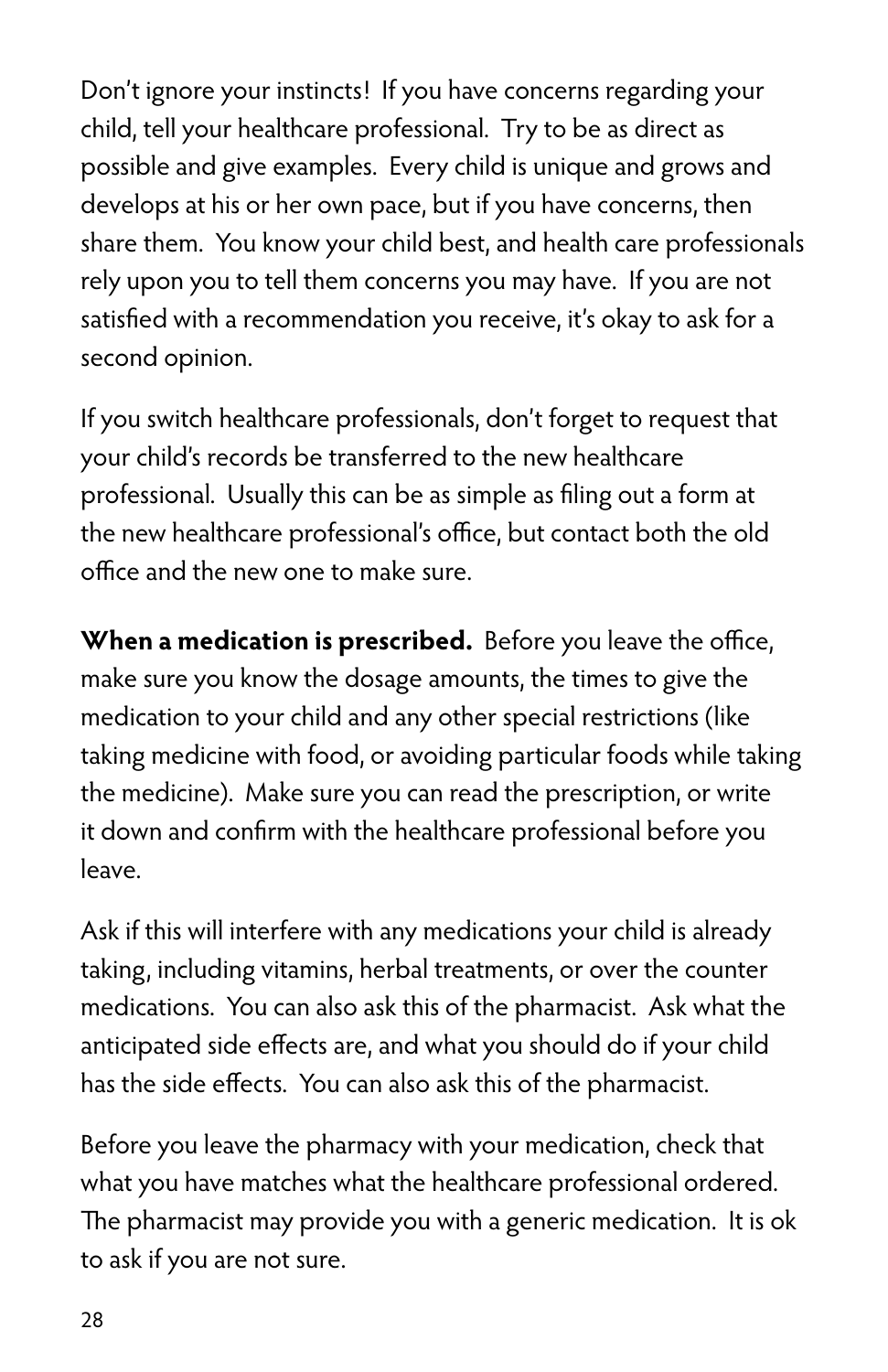If you are nursing your baby, and you are taking medications, make sure your doctor knows what medications you are taking.

**Where to find additional information.** During well-child checks, ask your healthcare professional what you should expect from your child, plus any advice or tips that will help you understand and be aware of what should be coming next with your child.

You can find information about your child's development on the Early Learning GPS (www.earlylearninggps.com). There are also many books, websites and videos available which can provide information about specific milestones in your child's development and when you can expect them. Ask your child's healthcare professional, early learning provider, or a local librarian to recommend their favorites! There are also many great programs and resources available for children who are found to have developmental delays or health issues.

If you have questions about your child's development, contact the CONNECT Helpline at 1-800-692-7288. The CONNECT Helpline assists families in locating resources and providing information regarding child development for children ages birth to age 5. In addition, CONNECT can assist by making a direct link to a local Early Intervention program or local preschool Early Intervention program.

The Learning is Everywhere Calendar<sup>3</sup> can provide everyday activities which align with the Pennsylvania Early Learning Standards and will support your child's early learning.

<sup>3</sup> www.papromiseforchildren.com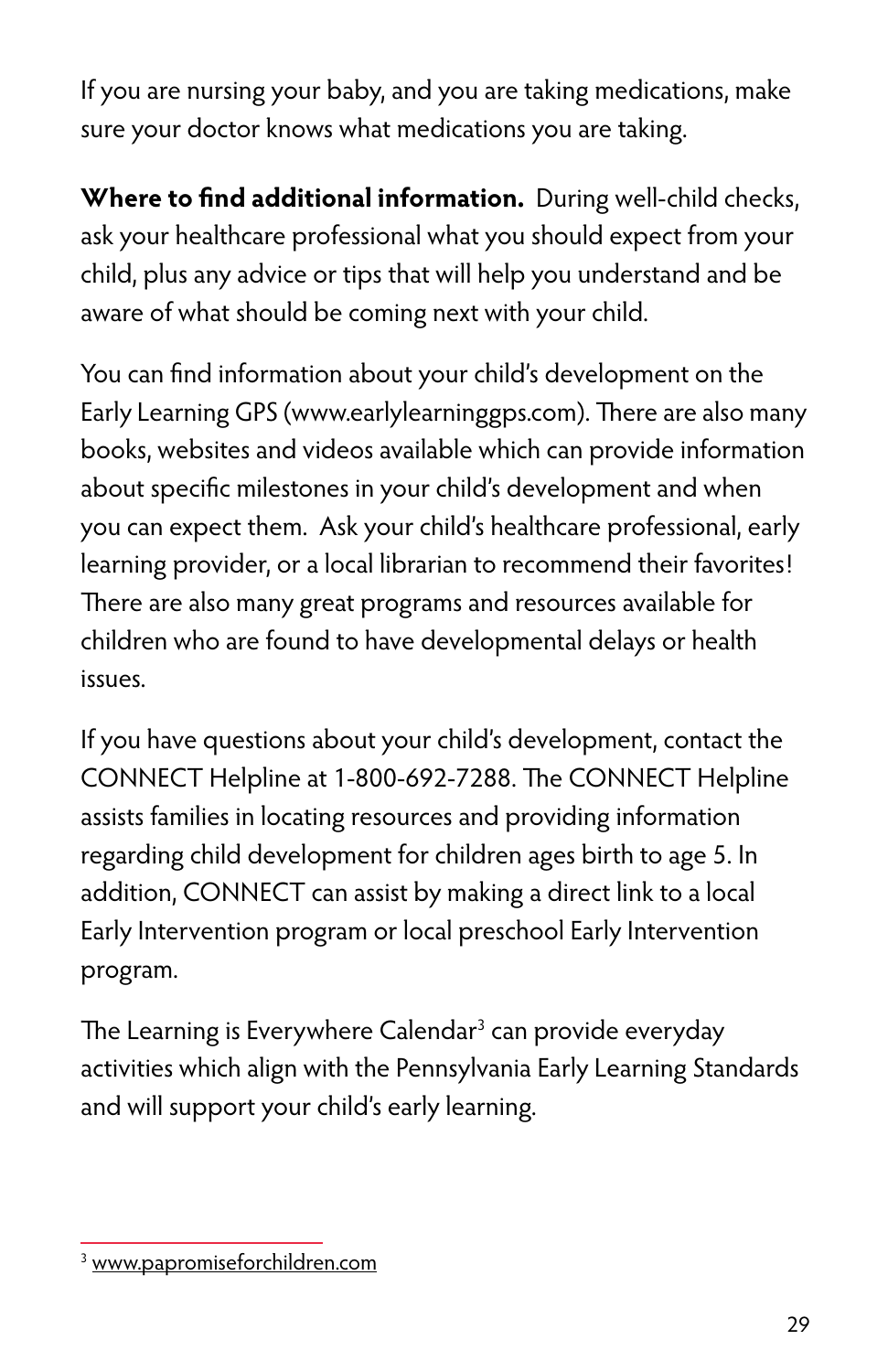## **Communicating with Your Health Care Provider – Meet Angie**

Sometimes it may help to be able to see how someone else handles a situation. That's why we've provided you with Angie's situation.

Angie is a working single mom with a two year old son, Tony. Her son has experienced a lot of ear infections and she fears he has another one. She has concerns that she should be doing something else to help Tony, but she does not know what else could be done.

With Angie's situation, you'll be able to see how Angie used the questions in the workbook to identify the problem, what is working and what she'd like to happen (My Thoughts), how she prepares for the conversation (Setting up the Conversation), what happens during the conversation, and the results of the conversation (My Reflections). You can also see the next steps Angie takes to resolve the situation. The boxes reflect what Angie wrote in her workbook.

### **WORKBOOK: MY THOUGHTS**

- $\blacksquare$  What is working well in this situation
- $My$  concern
- What I see in my child
- $\blacksquare$  This is how my child is affected
- $\blacksquare$  This is what I have done or tried to do
- $\blacksquare$  These are the results I've gotten
- $\blacksquare$  This is what I think I would like to happen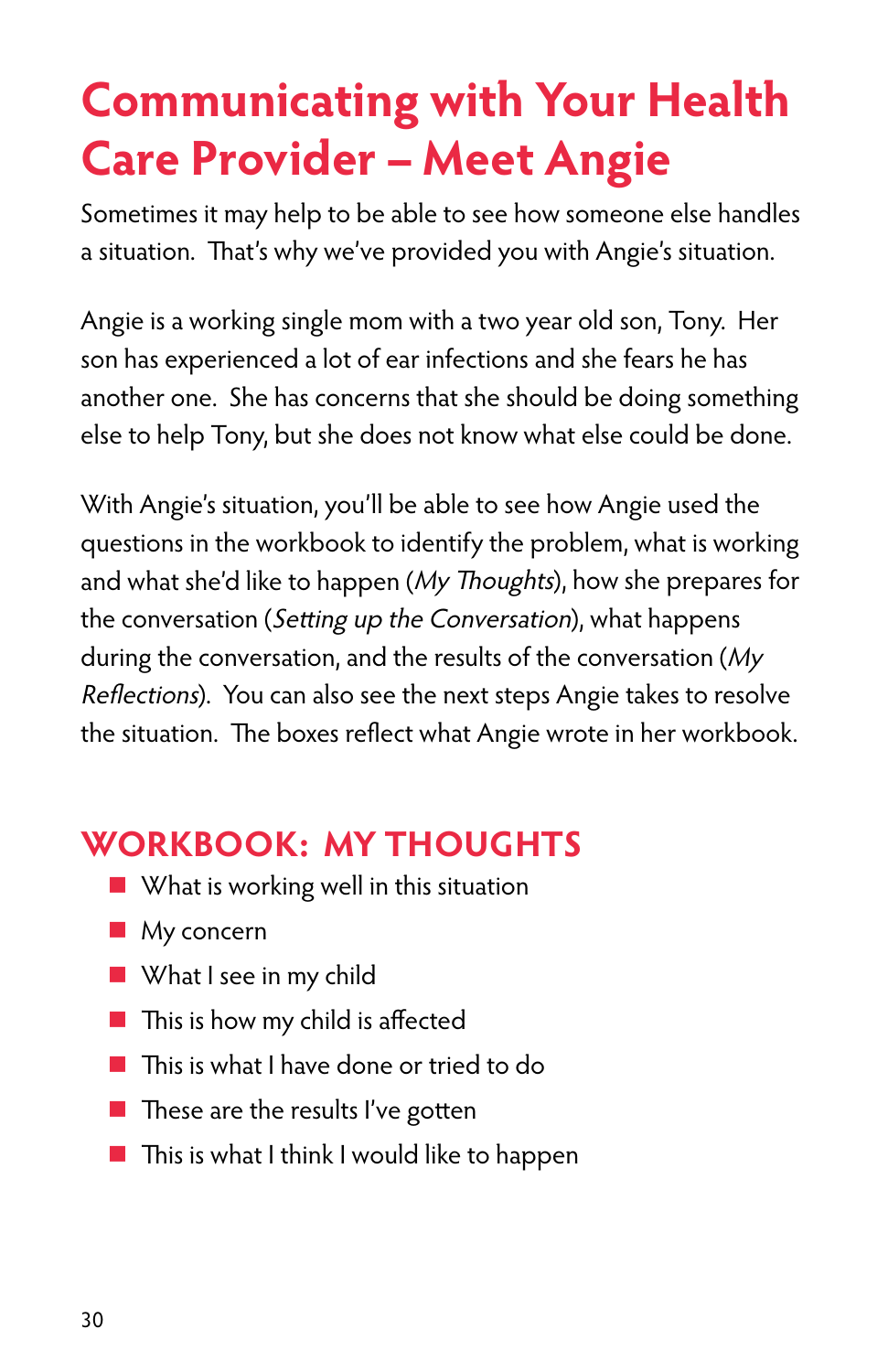## **ANGIE'S THOUGHTS**

### *What is Working*

- *Other than the ear infections, my son seems healthy.*
- *Tony's doctor is nice and seems smart.*
- *The treatment that is prescribes does clear up the ear infection.*

#### *My Concern*

- My son keeps getting ear infections and they are really painful for *him.*
- We keep doing the same thing when he has an infection, and he *keeps getting them.*
- *I think that we need to do something different to treat his ear infections.*
- *I can't help but wonder if with all the ear infections, if Tony can hear well enough to learn what he needs to learn at this age.*

### *What I see in my child*

- He tugs on his ear, tells me it hurt. He cries and sometimes does *not want to eat or drink.*
- He has a much shorter temper when his ear hurts—it seems like *the smallest thing makes him throw a temper tantrum.*

### *This is how it affects my child*

- n *He is in pain and his behavior is worse when his ears hurt.*
- It seems like for the past year, either he has an ear infection, or is *getting over one.*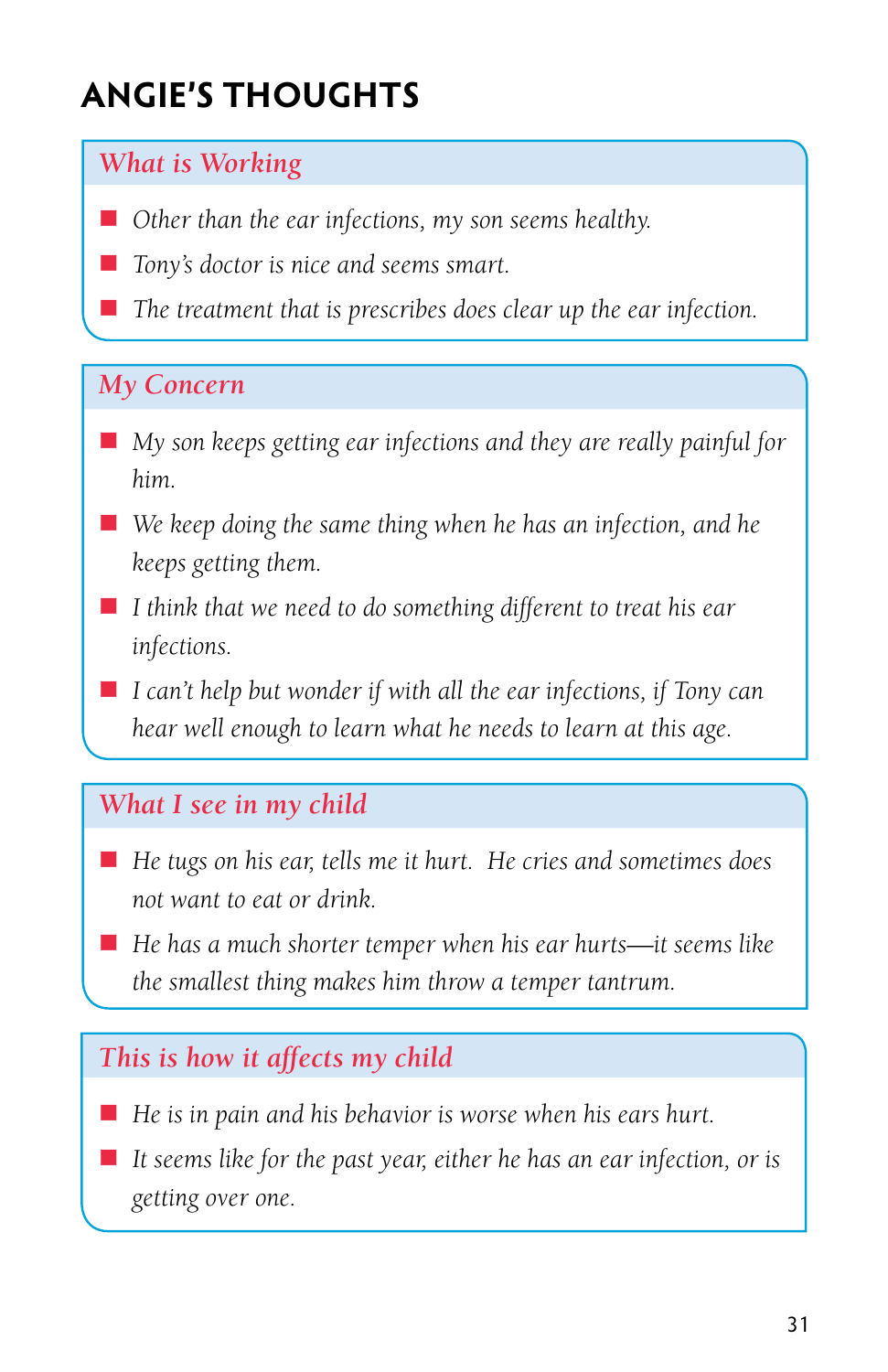### *This is what I have done or tried to do*

- *I take him to the doctor right away now when I think he has an ear infection.*
- *I follow the doctor's instructions for treatment.*

### *The results I have gotten*

■ *The treatment does clear up the infection, but then it just happens again a few weeks later.*

*This is what I think I would like to happen*

- *For the doctor to do something else to treat the ear infection.*
- For my son to stop getting ear infections.

## **ANGIE'S SETTING UP THE CONVERSATION**

When Angie calls to schedule the visit for her son with her health care professional, she tells them she thinks Tony has an ear infection. She also lets them know that this has been an ongoing issue and that she would like to talk to the doctor about other options in treating Tony's ear infections. (See My Concern)

The scheduler lets Angie know that she is going to have a nurse call her back to get some more information on her concerns, and schedules an appointment for later that day.

### **WORKBOOK: DURING THE CONVERSATION**

- $\blacksquare$  Can you please tell me your thoughts?
- $\blacksquare$  What are your suggestions to resolve this?
- $\blacksquare$  How can we work together to make this happen?
- $\blacksquare$  What can I do to help make this happen?
- Can I get additional information?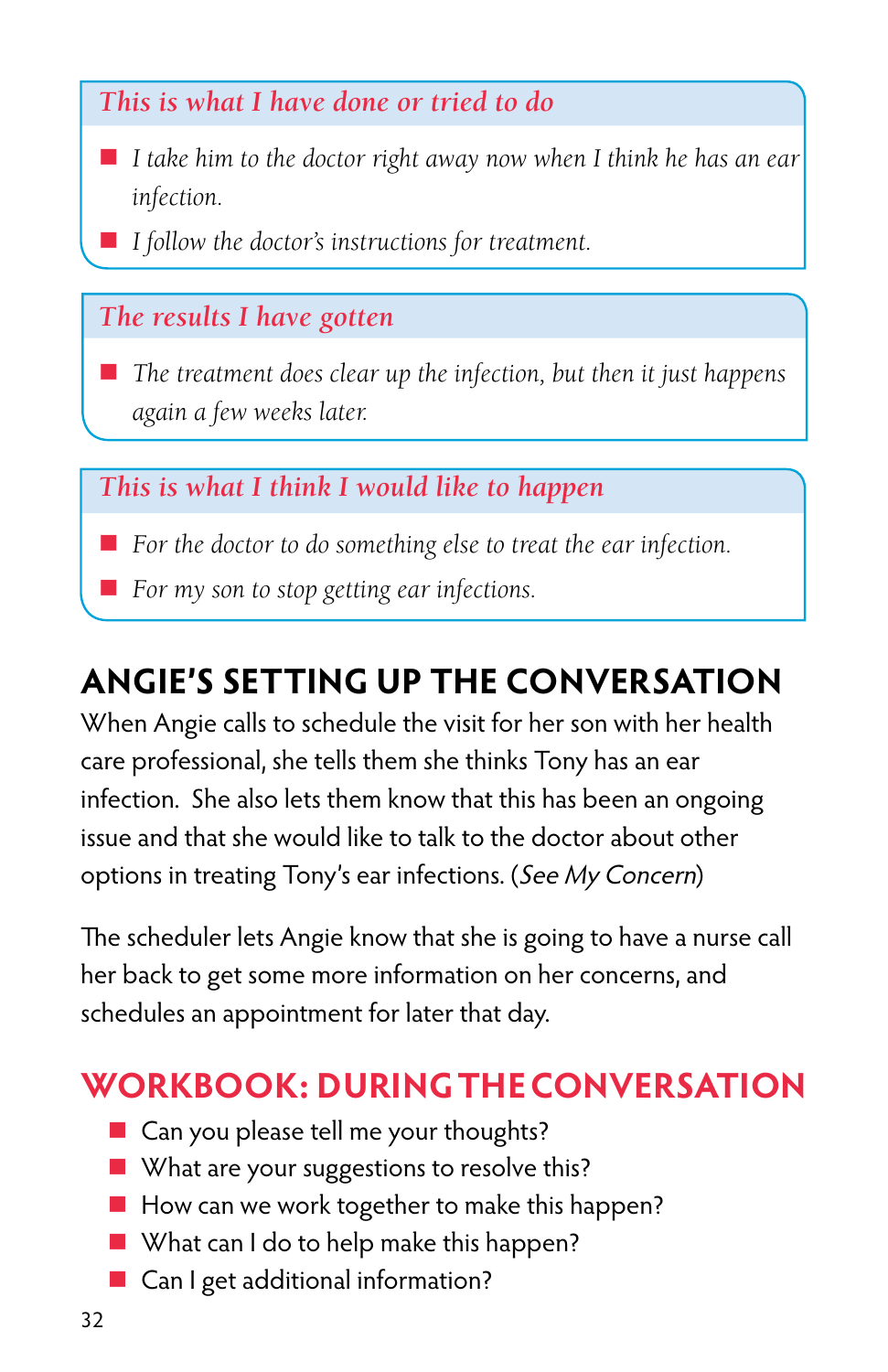## **ANGIE'S CONVERSATION WITH THE STAFF**

When the nurse calls, Angie shares that her son keeps getting ear infections and even though the treatment works, they keep reoccurring. (See What I see in my child.) She lets the nurse know that she is concerned that something else should be done to treat the ear infections. (See What I see in my child.) The nurse lets Angie know that the doctor is going to want to know how many ear infections Tony has had and what has been prescribed. She let Angie know that she will alert the doctor of Angie's concern so the doctor can review that information in Tony's chart. She tells Angie there is information in the waiting room about ear infections that Angie can get when she comes in for the visit. The nurse thanks Angie for letting the scheduler know of her concern, because it helped them make sure that the doctor would have the information needed to discuss her concern. (See What is Working.)

When Angie sees the doctor, she shares her concern that although the treatment for the ear infections seems to be working, Tony keeps getting them. It is hard for Angie to see her son hurting and Tony's behavior is more difficult to manage when he is sick. She also shares her concern that the ear infections may be damaging his hearing, or at least affecting him so he's unable to properly hear well enough to learn. Angie wants to know if there's something else that can be done.

The doctor listens to Angie's concerns and says she did review the chart to make sure that she had all of the information. She lets Angie know that she understands the concerns and thanks her for bringing it to her attention. The doctor lets Angie know that there are other options and talks to her about the pros and cons of the options. The doctor provides a recommendation and also suggests that Angie can seek a second opinion.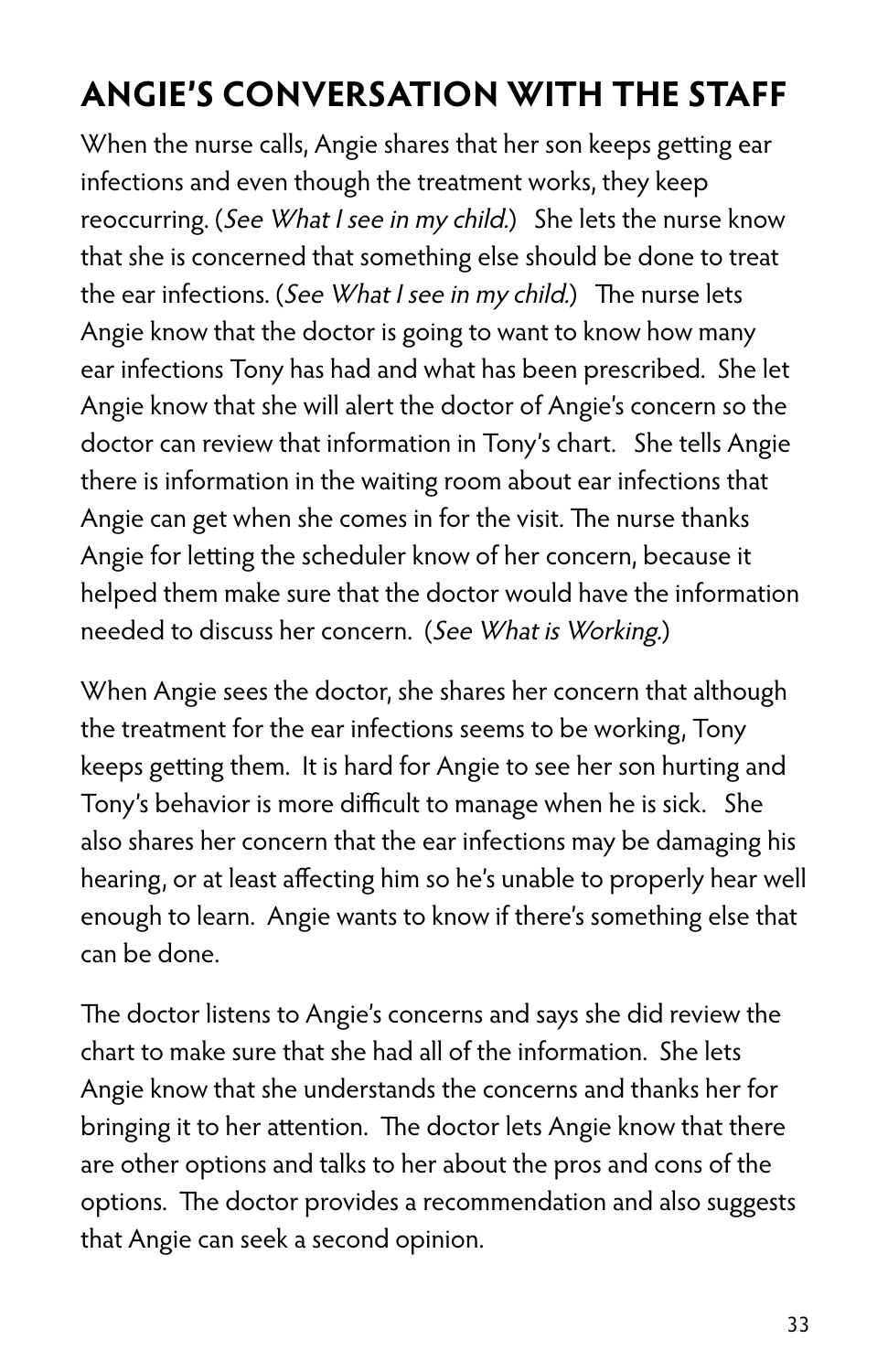The doctor also asks Angie about the behavior Tony exhibits. She lets Angie know that illness can influence behavior and that the types of behaviors she is seeing with her son are typical for children her age. She also reassures Angie that she is correct to make the connection between his behavior and his ear infections, and that it is not surprising that her son is exhibiting more difficult behaviors when he doesn't feel well. The doctor gives Angie some suggestions of what she can do to help Tony with his behavior.

### **WORKBOOK: MY REFLECTIONS**

- $\blacksquare$  This is how I feel about the conversation.
- What I learned or the information I got from this conversation.
- $\blacksquare$  The additional concerns or questions I have as a result of this conversation.

## **ANGIE'S REFLECTIONS**

Angie feels a little concerned that she is not sure exactly what she wants to happen. All she knows is that what they are doing was not working. This is also the first time that she questions a doctor. She is not sure how that is going to go. After the conversation, Angie feels that she has a plan and feels even more comfortable in her choice of a health care provider. She is also happy to realize that her doctor will give her suggestions on how to deal with her son's behavior. She is happy that her doctor also addresses that concern. She does not expect that.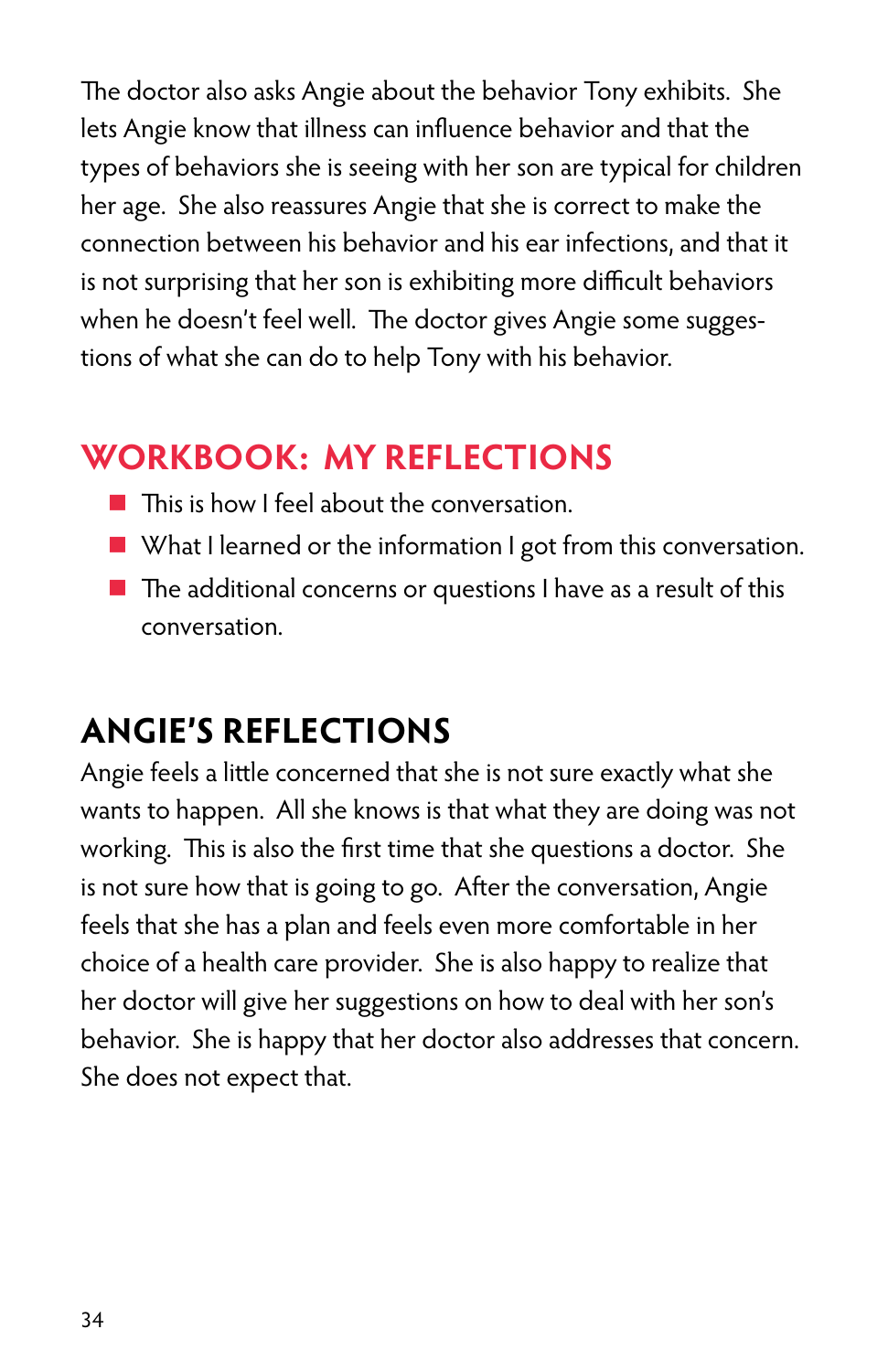#### *What I learned*

- If I have a concern about my Tony's medical care or health, I *can talk to his doctor about it.*
- *That if I let them know of my concern when I schedule the appointment, it is helpful for the staff.*
- Getting a second opinion for medical treatment is being a good *advocate for my son.*
- *There are some things I can do to help my child's behavior.*

#### *What I need more information about*

■ Who I can go to that accepts my insurance for a second *opinion.*

### **WORKBOOK: NEXT STEPS**

- $\blacksquare$  To get more information, I can contact
- $\blacksquare$  What I will need to do next
- $\blacksquare$  This is when I will attempt to do this
- $\blacksquare$  What I expect the other person to do next
- $\blacksquare$  This is when I can expect to hear from them
- $\blacksquare$  This is how I will know the situation has been addressed or resolved
- $\blacksquare$  If I need help from someone else, this is who I can contact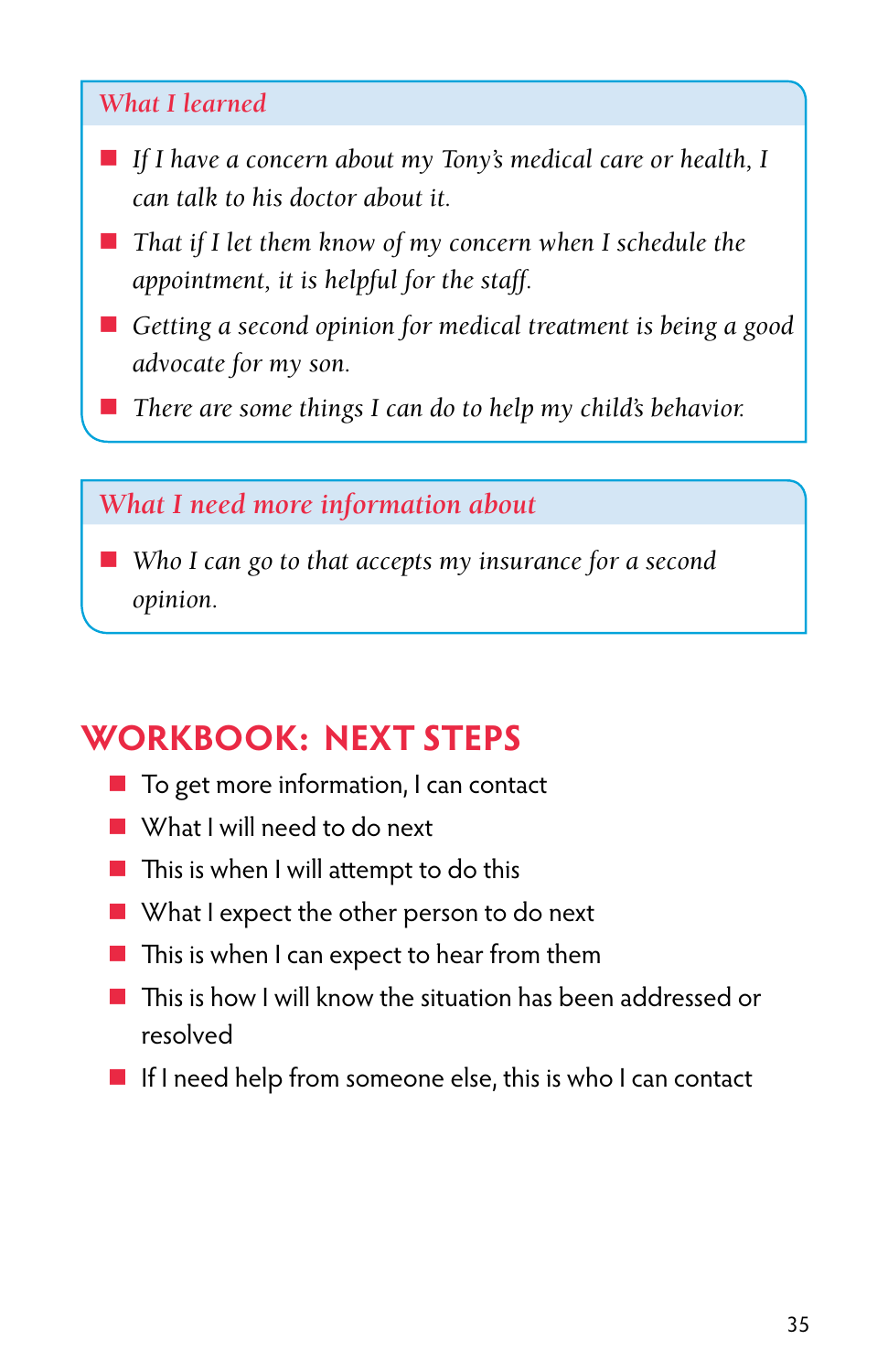## **ANGIE'S NEXT STEPS**

#### *My Next Steps:*

- *Speak with the nurse to get suggestions of where I can go for a second opinion.*
- Get a referral to and schedule an appointment for the second *opinion.*
- Follow up to make sure that my son's medical records are *shared with the second doctor.*
- *Talk to my Tony's teacher to let them know what is happening with my son's ears.*
- *Reconnect with the first doctor to review the second opinion and decide what the next steps will be.*

In the next few weeks, Angie schedules the second opinion; speaks with Tony's teacher about the plan so school is aware of the situation, and arranges for the referrals and medical records transfer. She feels much better about the situation, because she has a plan in place and is feeling confident that she is being a good advocate for her son.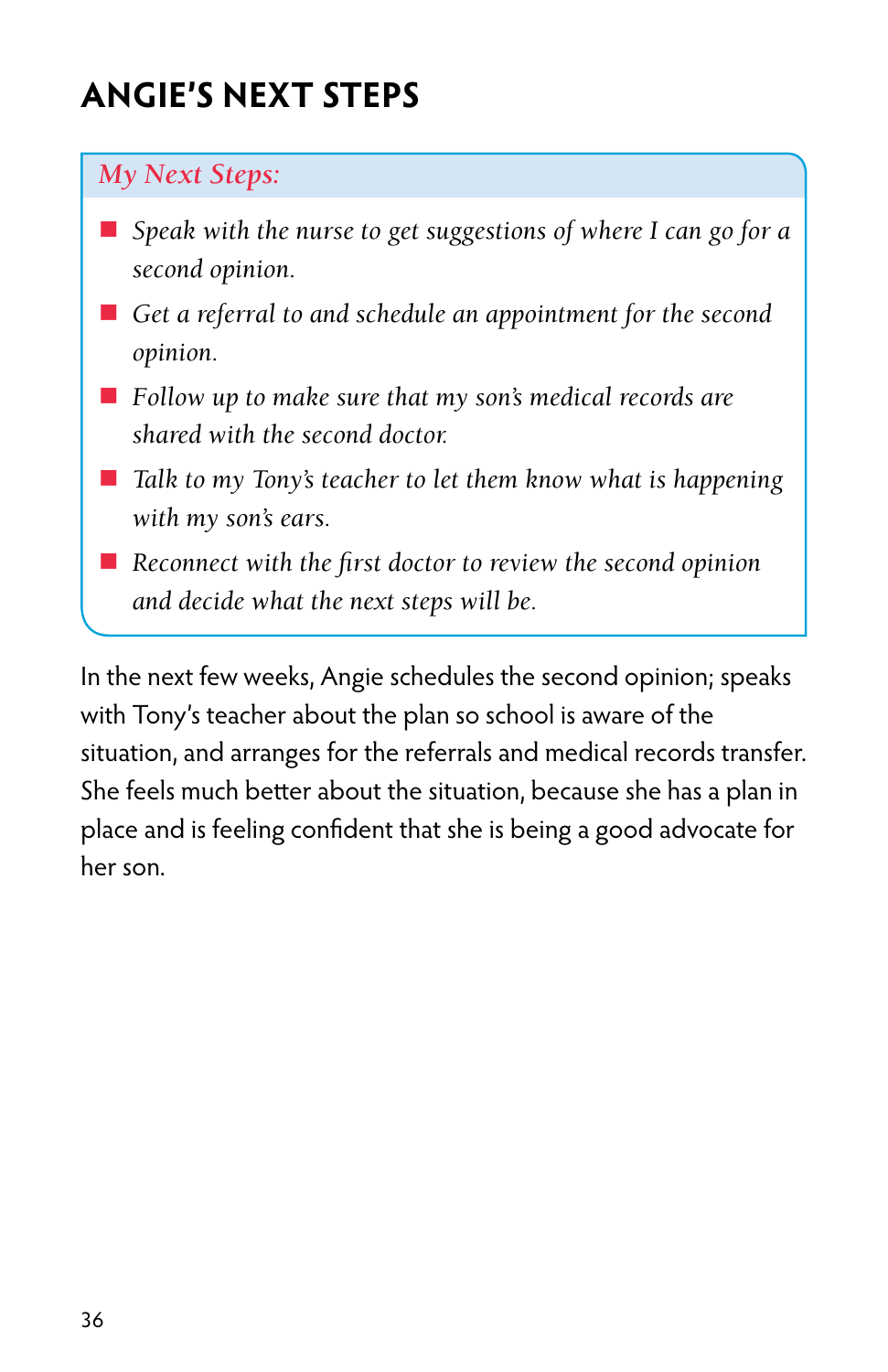## **COMMUNICATING WITH ANOTHER FAMILY**

As family members, we are excited when our children make new friends, are invited to play dates, birthday parties and other events. Family members learn so much from each other by sharing experiences, problem solving together, and celebrating the joys and successes of parenting.

Connecting with other families is beneficial to both children and families. These relationships can establish bonds of friendship that can last a lifetime, provide support through difficult times, and create opportunities to share ideas, goals and experiences.

However, these relationships can also bring up issues that you might never have imagined. A difference in values and parenting styles can be difficult to navigate at times. Sometimes there can be a need to have a conversation that requires more diplomacy than you would have thought necessary to simply plan a play date!

Families have different values, goals and traditions. Often these go unspoken, not because they are a secret, but because they are so much a part of how we view the world, that it doesn't occur to us that others may do things differently! What is important to one family may not be important to another.

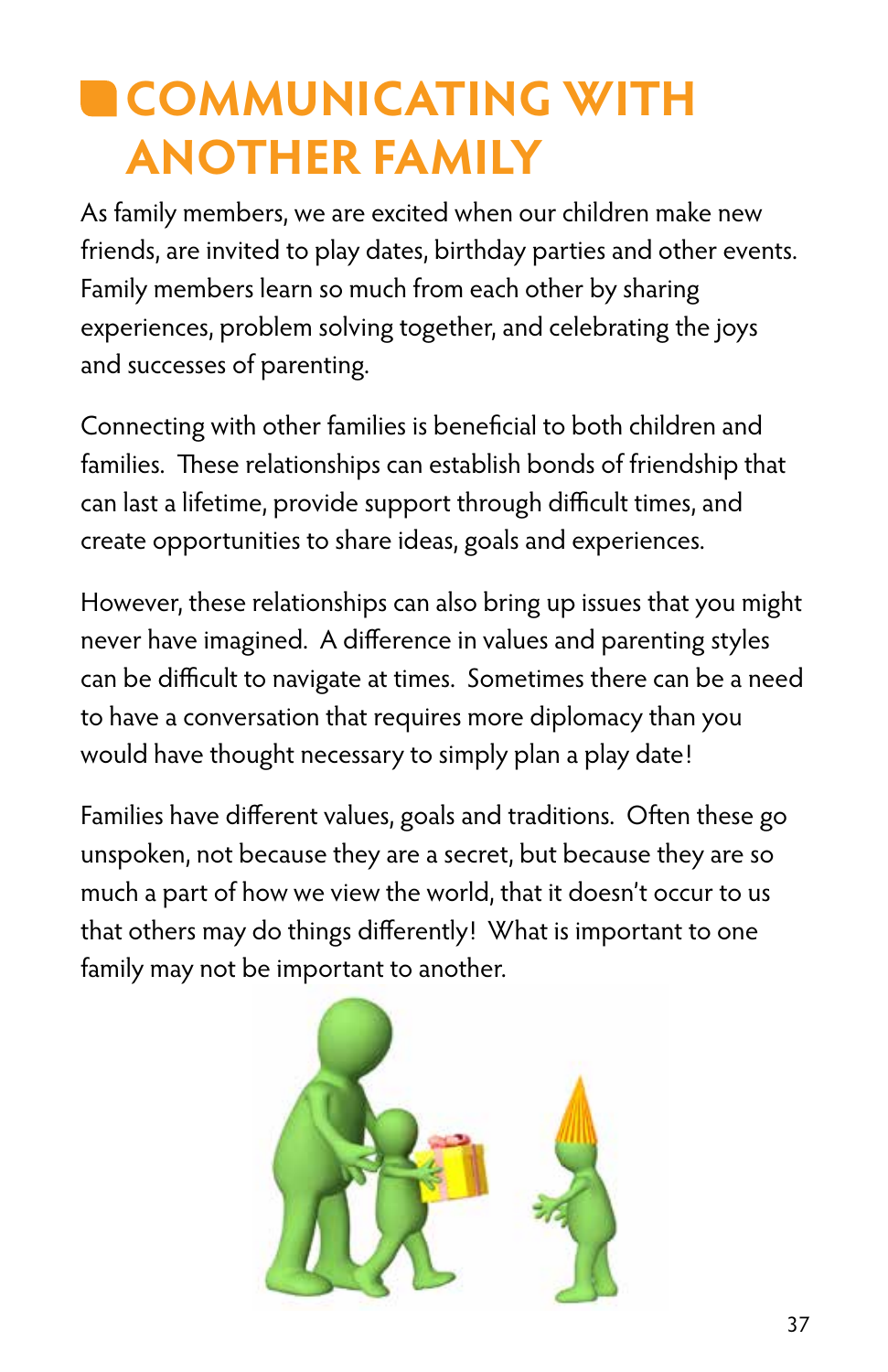**Keep an open mind** and try not to assume that the way your family does something is the only way or the correct way. Even though someone has a different value or parenting style than your own, it doesn't make them right or wrong. Just as there is more than one type of child, there is more than one way to parent.

**It is important for children to know and understand that families are different.** Different homes might have different rules, and it is important to be respectful of others.

**Address the issue without judgment and focus on your child.**  As a family, you may encounter situations with other families that you feel puts your child in a health and/or safety risk. If this is the case, then it needs to be addressed, but doing so without judgment and focusing on the child may mean the outcome is a positive one.

**Speak up, especially with a health or safety concern.** When you feel there is a health or safety concern, it is even more important to address the situation. Issues such as car safety, bike safety, eating of unhealthy foods, and firearms safety can make even the savviest parent want to avoid the play date or situation. While that is understandable, the health and safety of a child should always be most important.

**It is better to have a difficult conversation than to not have the conversation at all.** Not every conversation will go the way you hope. However, if you keep your child as the focus and keep in mind your role as a family member, the conversation may go much better than you anticipated!

**Stay focused.** During a conversation with another family about a sensitive issue, it is important to focus on your child. Your role is to keep your child safe, healthy and to support their positive and healthy relationships with their peers. While it may be difficult to remember, your role is not to change another family's or child's behavior!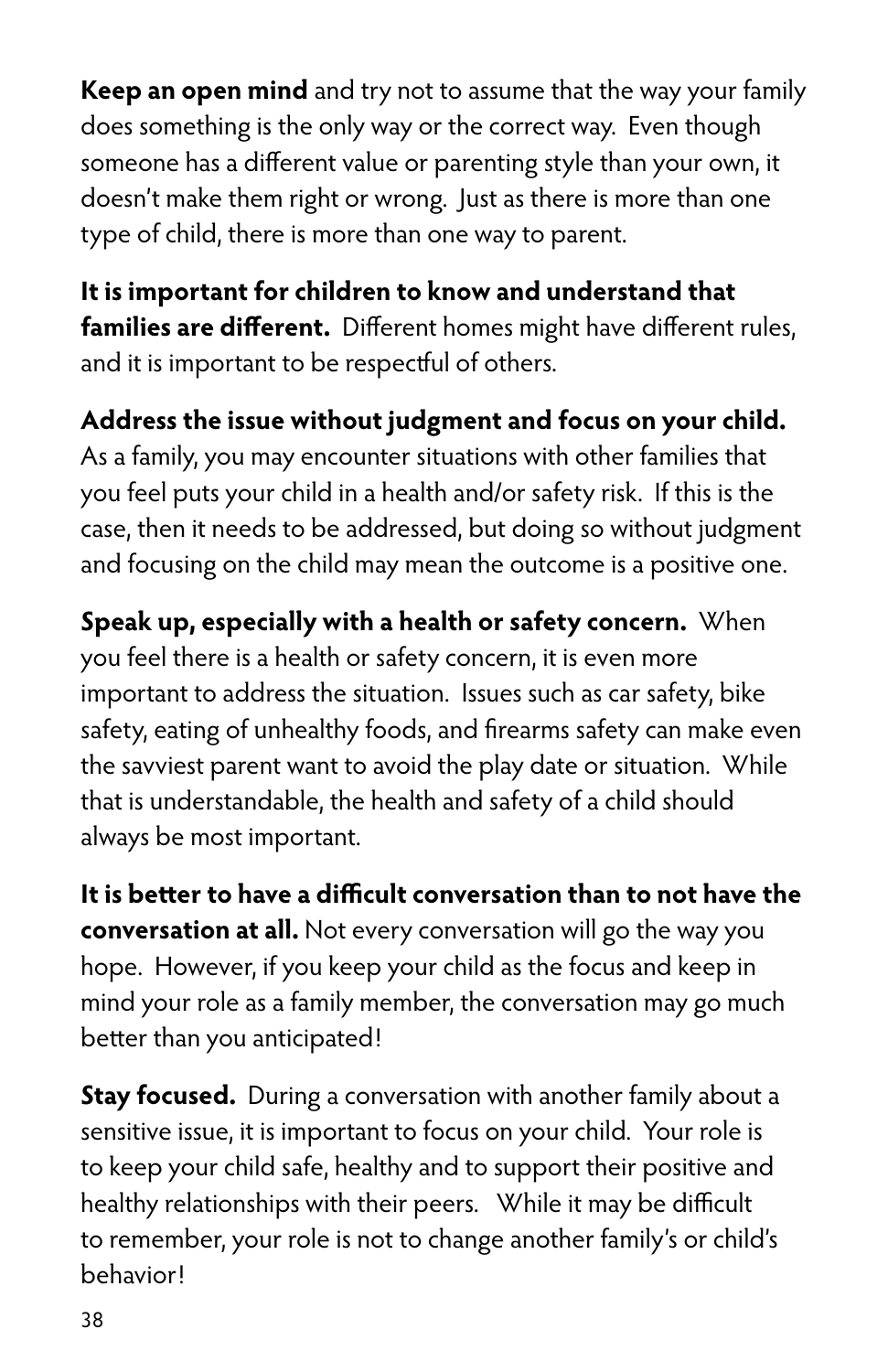## **Communicating With Another Family – Meet Latisha and Dan**

Sometimes it may help to be able to see how someone else handles a situation. That's why we've provided you with Latisha and Dan's situation.

Latisha and her husband, Dan, have a four year old son, Nathan. Nathan and his neighborhood friend, Bruce, occasionally get together to ride their new bikes, and sometimes Bruce's grandfather takes the boys to the neighborhood park to ride. However, they have noticed that Bruce's family does not require him to wear a helmet when he rides his bike. Latisha and Dan have a very clear rule in their house that if something has wheels then a helmet must be worn!

Latisha and Dan know this is one conversation that could be ripe for conflict. They understand and support Bruce's family's authority to set rules for him. However, they would like Bruce's family to support their helmet rule if Nathan is in their care. Also, they feel that if Bruce is in their care, he needs to follow the helmet rule. Latisha and Dan are struggling with how to approach this without alienating Bruce's family.

With Latisha and Dan's situation, you'll be able to see how they used the questions in the workbook to identify the problem, what is working and what they'd like to happen (My Thoughts), how they prepare for the conversation (Setting up the Conversation), what happens during the conversation, and the results of the conversation (My Reflections). You can also see the next steps Latisha and Dan take to resolve the situation. The boxes reflect what Latisha and Dan wrote in their workbook.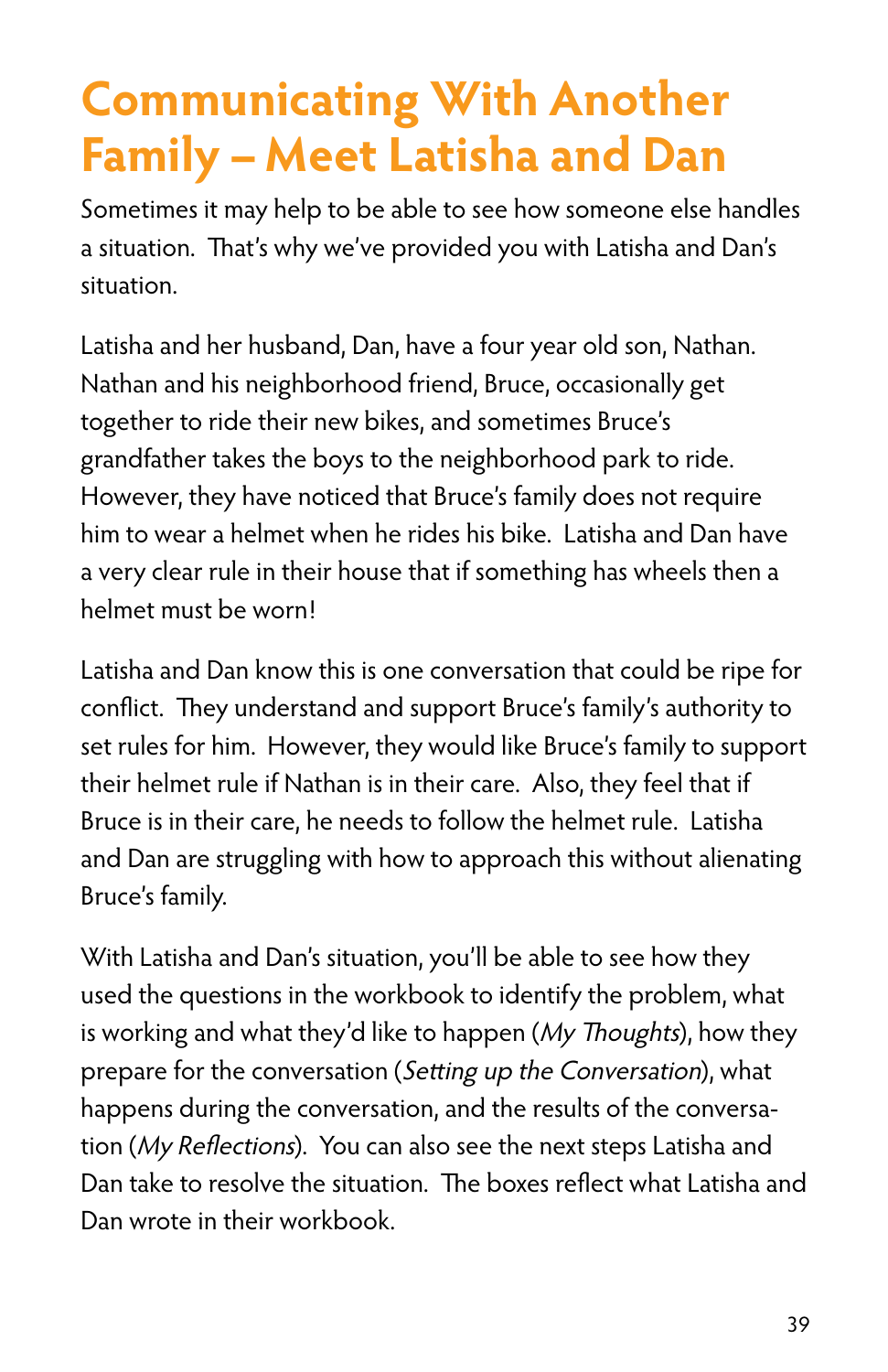### **WORKBOOK: MY THOUGHTS**

- $\blacksquare$  What is working well in this situation
- $\blacksquare$  My concern
- $\blacksquare$  What I see in my child
- $\blacksquare$  This is how my child is affected
- $\blacksquare$  This is what I have done or tried to do
- $\blacksquare$  These are the results I've gotten
- $\blacksquare$  This is what I think I would like to happen

## **LATISHA AND DAN'S THOUGHTS**

### *What is Working*

- *Nathan and Bruce have become fast friends and Nathan loves going to the park with Bruce and his grandfather to ride bikes!*
- *Bruce's family are neighbors, so it's easy to have Bruce come to our house, or have Nathan go to Bruce's when the boys want to spend time together.*
- *Next year, when the boys enter kindergarten, they will be in the same school, so their friendship could last for some time.*

### *My Concern*

- *Nathan will not receive a clear message that our rule is to wear his helmet.*
- *Bruce's family may not understand why we feel it's important that Bruce should wear a helmet when he's in our care.*
- In explaining how and why it's important for Nathan to wear *a helmet, we may offend Bruce's family.*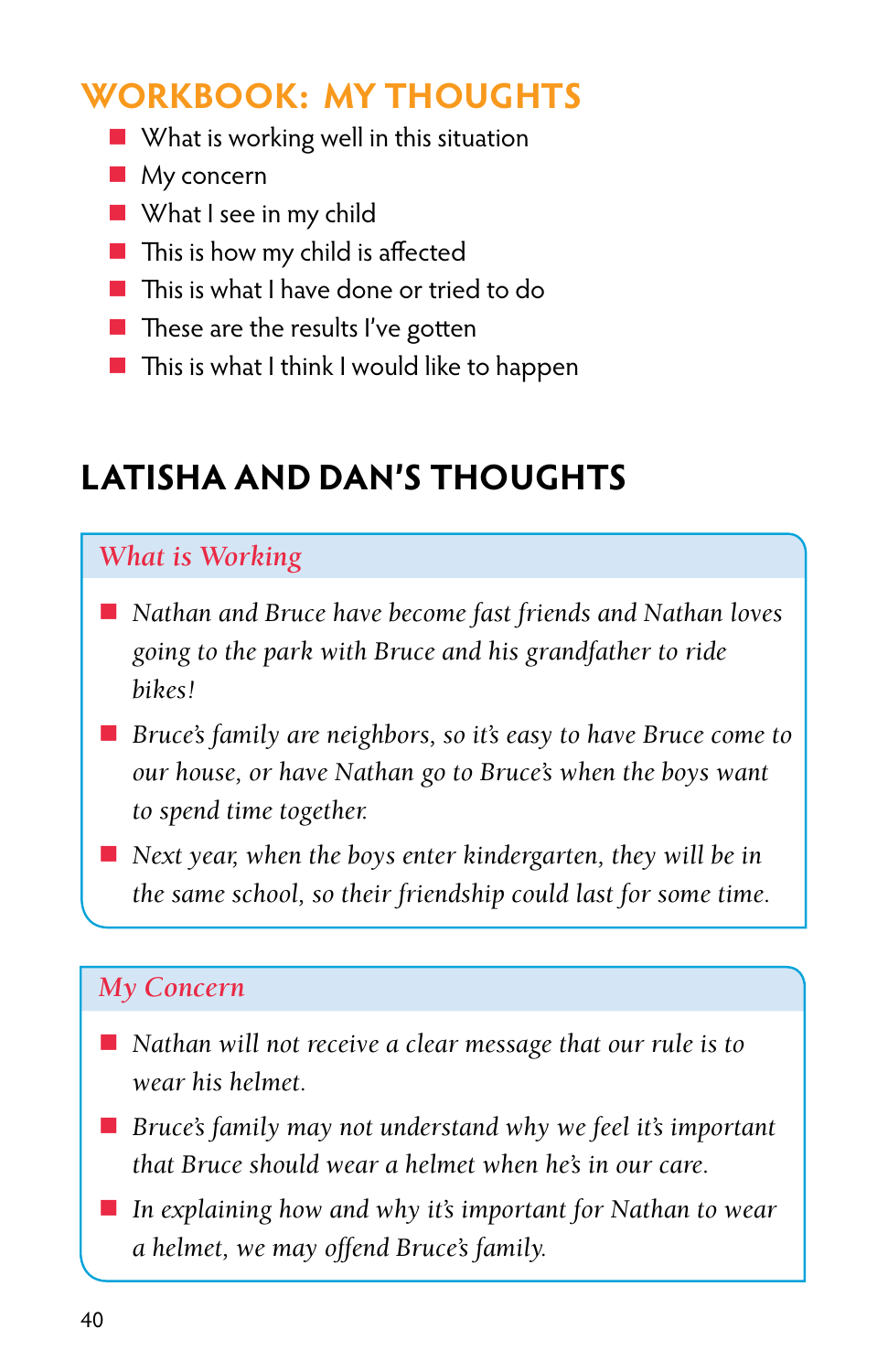### *What I see in my child*

- *Nathan loves being outdoors and can be a bit of a daredevil. We want to support Nathan's sense of adventure, but keep him safe so he doesn't get hurt.*
- *Nathan readily accepts that he should wear a helmet when he rides his bike.*
- He also accepts that both Mommy and Daddy wear a helmet *when we bike as a family.*
- When he sees someone on a bike without a helmet, he points *out that it's not safe.*

### *This is how it affects my child*

- Right now, Nathan doesn't know any different—helmets are *just part of what we do, and we don't want him to question that.*
- With a helmet, he's safer than if he wasn't wearing one.

### *This is what I have done or tried to do*

■ *Nathan always wears a helmet, but talking to other families about our rules is new to us!*

### *This is what I think I would like to happen*

- When Nathan is with other families, we feel he needs to follow *the safety rules we have established in our family.*
- We want other families to support our safety rules with *Nathan, even if we aren't there!*
- If Bruce comes to our house to play, we feel that he needs to *follow the safety rules of our family.*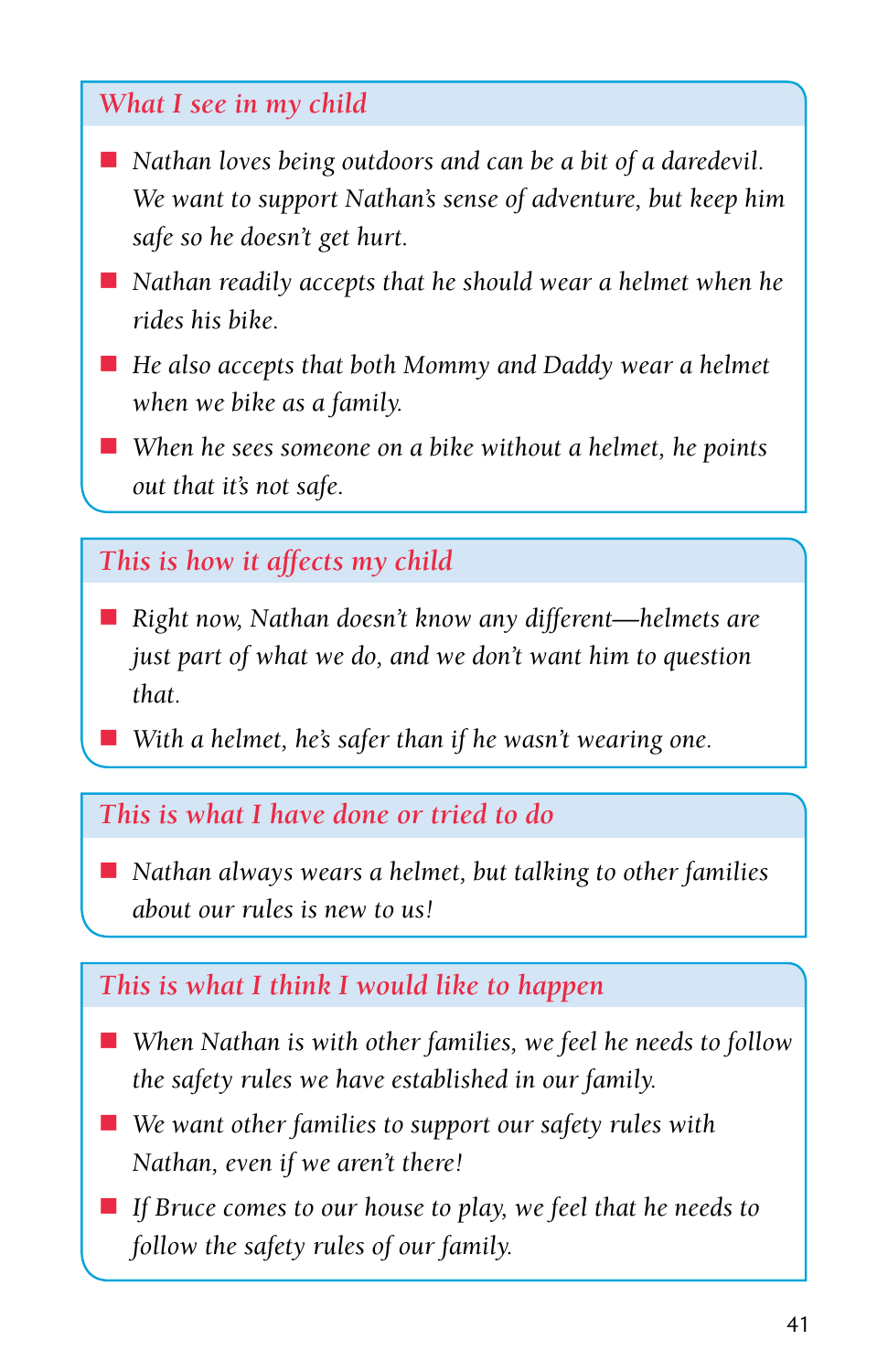## **LATISHA AND DAN'S SETTING UP THE CONVERSATION**

Latisha and Dan were very uncomfortable to have this conversation with Bruce's family—but they knew it had to happen. Nathan was so excited to play with Bruce and they did not want their discomfort to be a barrier to him having fun with a friend.

### **WORKBOOK: DURING THE CONVERSATION**

- $\blacksquare$  Can you please tell me your thoughts?
- $\blacksquare$  What are your suggestions to resolve this?
- $\blacksquare$  How can we work together to make this happen?
- $\blacksquare$  What can I do to help make this happen?
- Can I get additional information?

## **LATISHA AND DAN'S CONVERSATION WITH THE BRUCE'S GRANDFATHER**

One afternoon, Latisha and Dan were able to speak with Bruce's grandfather. They pointed out how much fun the two boys were having, and how well they played together. They conveyed how much fun Nathan had at the park with Bruce and his grandfather. (See What is Working.)

They pointed out how fast and sometimes out of control Nathan tended to be on his bike. Latisha and Dan told Bruce's grandfather of their family rule that if something had wheels, a helmet was required, and expressed why this safety rule is in place. (See What I see in my child.)

Latisha and Dan asked Bruce's grandfather if he would be willing to help with Nathan and their safety rule. They asked Bruce's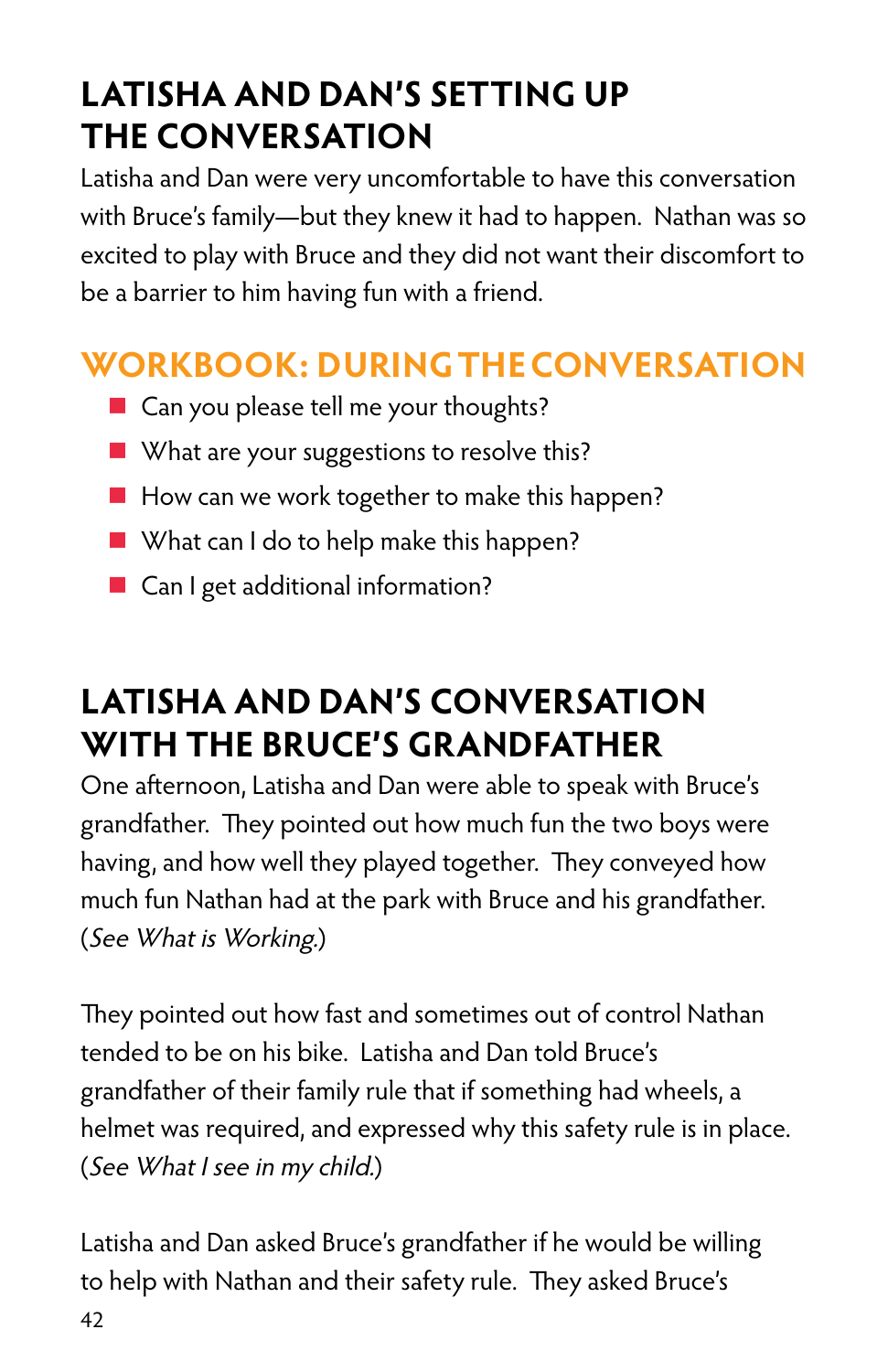grandfather if he noticed Nathan was not wearing his helmet to please remind him that his parents said that he always had to wear a helmet. Latisha and Dan also said that if Bruce was under their care, he would need to wear a helmet while riding bike. (See This is what I would like to happen.)

Bruce's grandfather said when he was raising his children, helmets weren't even available! He also stated he hadn't known how important it was to wear one while riding something like a bike. Latisha and Dan thanked him for respecting her family rule and acknowledged that a lot has changed over time with safety rules. They mentioned that Nathan was an adventurous boy and they were sometimes concerned for his safety. Latisha and Dan wanted to do everything they could to instill some respect for safety rules while he was young. They mentioned that they understood that different families have different rules, but this was one that they felt Nathan always has to follow. Bruce's grandfather didn't necessarily feel the same way, but respected their family's rule, stating that he would make sure Nathan kept his helmet on.

### **WORKBOOK: MY REFLECTIONS**

- $\blacksquare$  This is how I feel about the conversation.
- What I learned or information I got from this conversation.
- $\blacksquare$  The additional concerns or questions I have as a result of this conversation.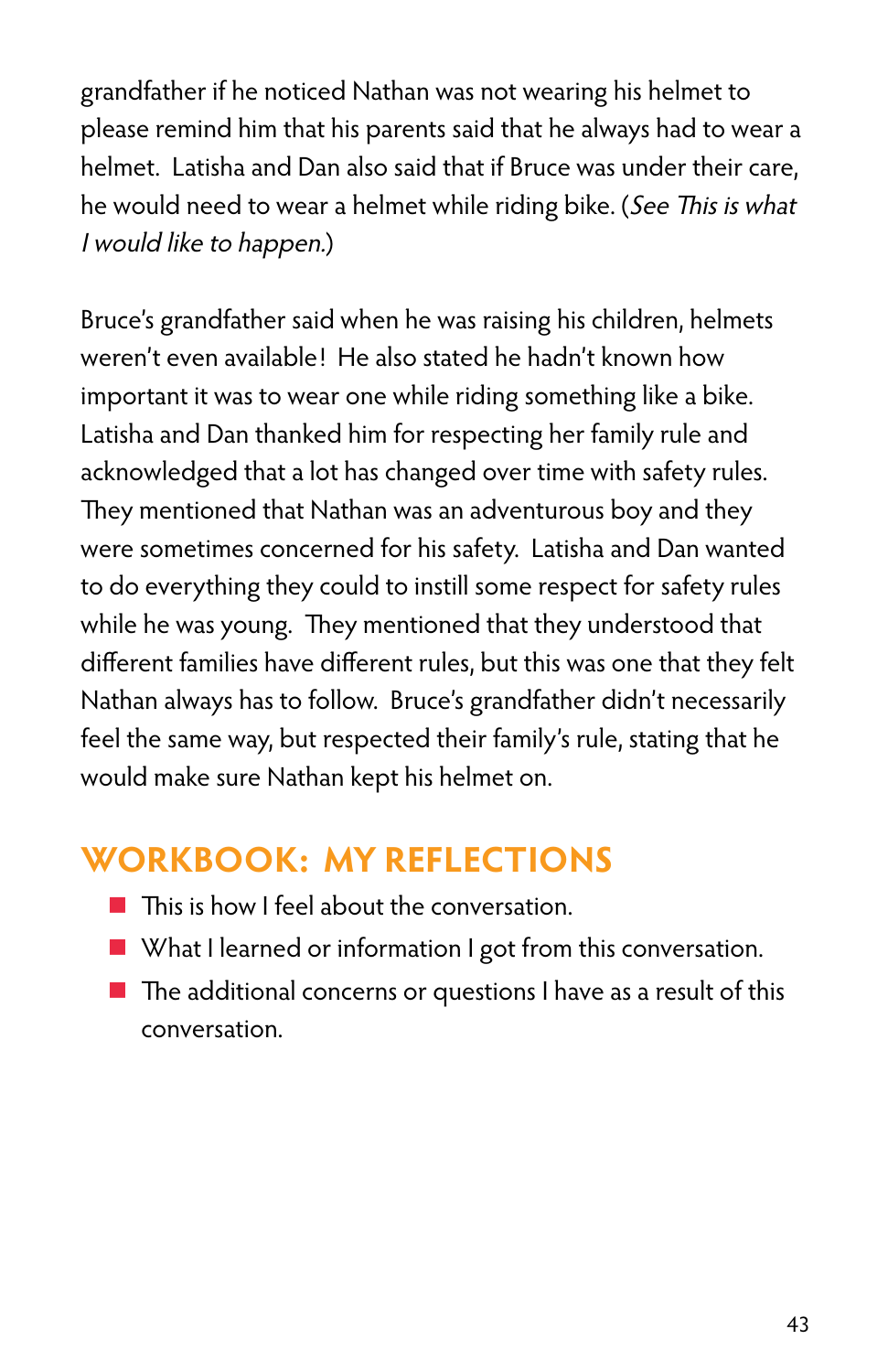#### *How I feel about the conversation*

- *Neither of us feels that Bruce's grandfather really "buys into" why wearing a helmet is important, but we feel that we made our safety rule known without offending Bruce's grandfather.*
- We also feel that we made an important step in conveying to *Bruce's grandfather why it's important to wear a helmet.*

#### *What I learned*

■ Although Bruce's grandfather didn't see eye-to-eye with our rules, *he was willing to respect them.*

#### *The additional concerns or questions I have*

■ Even though Bruce's grandfather said he'd make sure Nathan was *wearing his helmet, we want to be sure that it gets back on if he stops to play at the playground or stops for a snack, then returns to his bike.*

### **WORKBOOK: NEXT STEPS**

- $\blacksquare$  To get more information, I can contact
- $\blacksquare$  What I will need to do next
- $\blacksquare$  This is when I will attempt to do this
- $\blacksquare$  What I expect the other person to do next
- $\blacksquare$  This is when I can expect to hear from them
- $\blacksquare$  This is how I will know the situation has been addressed or resolved
- $\blacksquare$  If I need help from someone else, this is who I can contact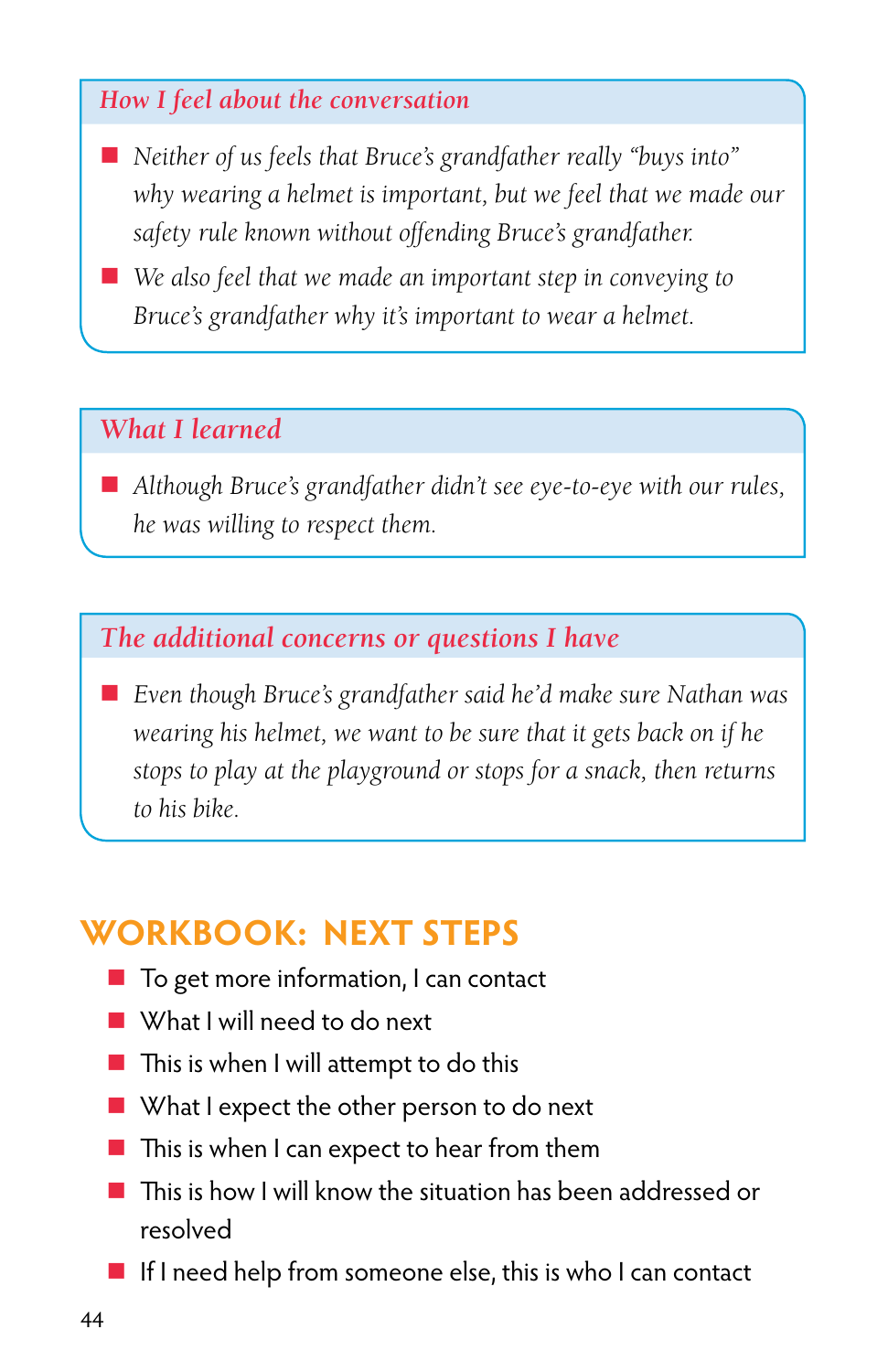## **LATISHA AND DAN'S NEXT STEPS**

### *My Next Steps:*

- *Get a copy of the bicycle helmet safety pamphlet from The Bicycle Helmet Safety Institute5 about why it's important for everyone to wear a helmet. We can give this to Bruce's family.*
- Offer for one of us to go to the park with Bruce's grandfather *and the boys for awhile to show how to get the helmet on properly after it's been removed to play at the park.*



<sup>5</sup> http://www.helmets.or/pamget.htm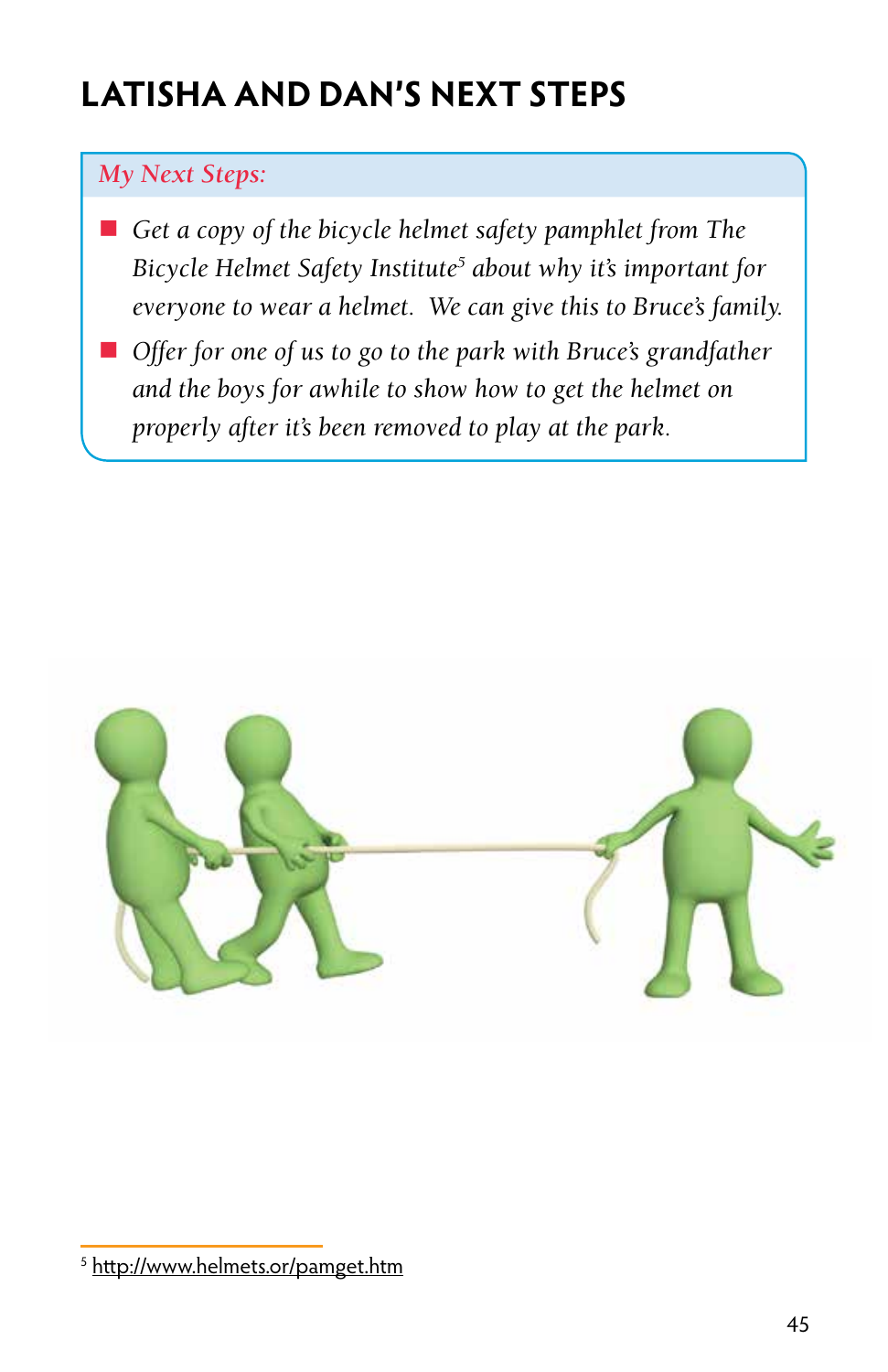## **COMMUNICATING WHY QUALITY CHILD CARE IS IMPORTANT**

Every day, families make many decisions related to the care and safety of their children–from watching TV, to selecting the right toys, to what types of activities are a right fit. One of the most important decisions families make is where their children will receive child care services. It can seem that everyone has an opinion of what is best for your child! And your friends, family and colleagues may want your opinion as well!

You take the time to research what quality is and to find a quality child care provider that is best for your family. But you may need to talk to others about why you choose a particular child care provider. How can you convey that the provider you chose is the right one for your family?

There are several ways you can explain what you are looking for in a quality child care or early learning program. When talking to friends and family about your child care choices, remember to share the elements of quality most important to you!

**A Good Match.** Quality early learning programs should be a good match for both your child and your family. You'll feel that you can talk with the provider and/or your child's teacher, and that you can trust them as a partner in your child's growth and learning.

 **Why is this important?** Quality providers will welcome your thoughts and experiences as a parent or family member and will see themselves as a partner to help your child grow and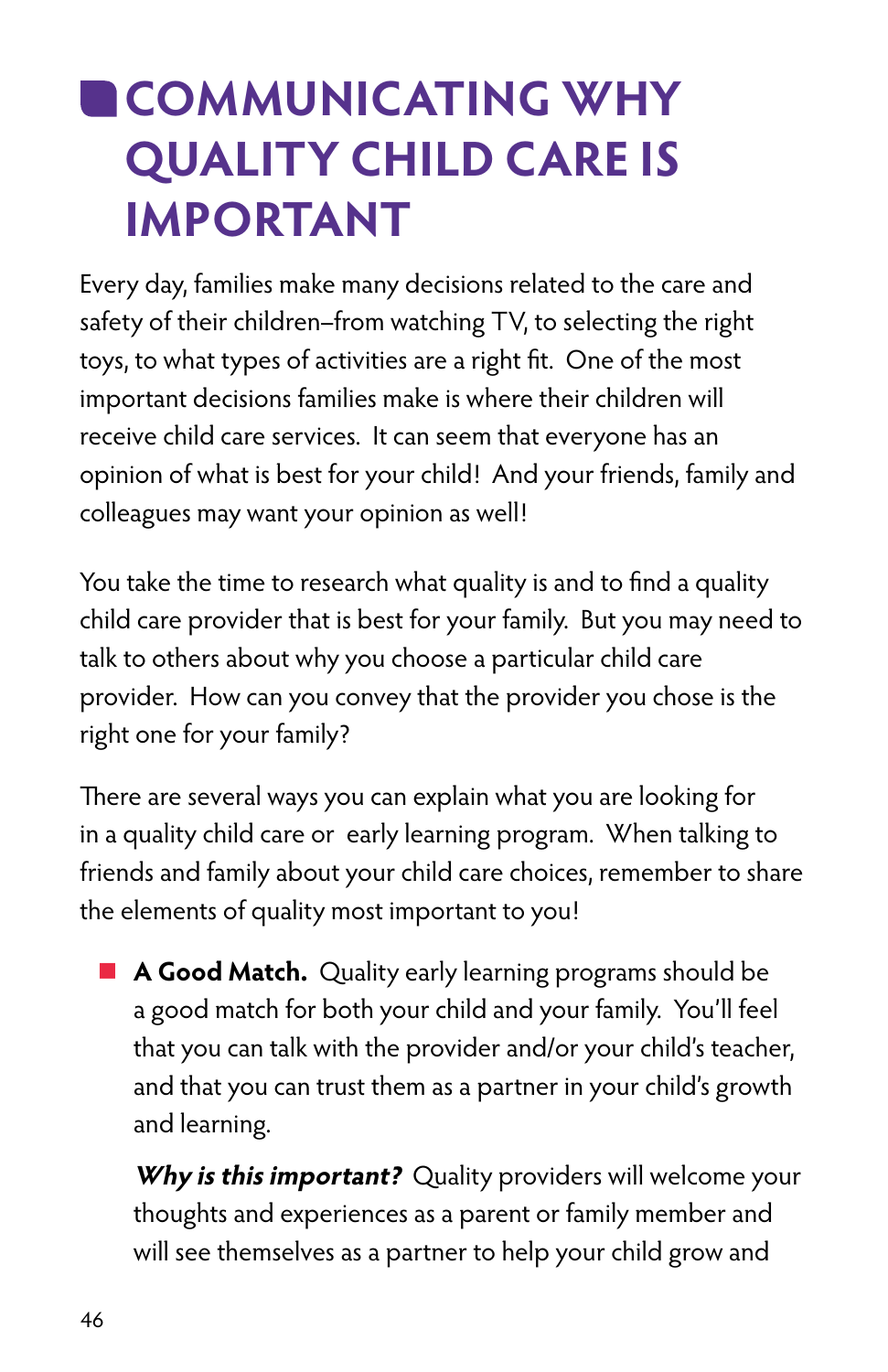

develop. This will help your child feel more secure, and you can feel that your child is in a positive and supporting learning environment.

**n** Well-Educated Teachers: Quality early learning programs have friendly child care teachers who are trained professionals with an education in child development. They may also participate in Keystone STARS, a voluntary program that awards a STAR 1 to STAR 4 to child care, Head Start, and select PA Pre-K Counts programs.

 **Why is this important?** Qualified and better educated providers are more likely to develop strong and responsive relationships with the child in their care, which affects each child's motivation to learn, interact with their peers, and do well later in school. They also recruit teachers and aides who reflect the cultural diversity of the children and families they serve.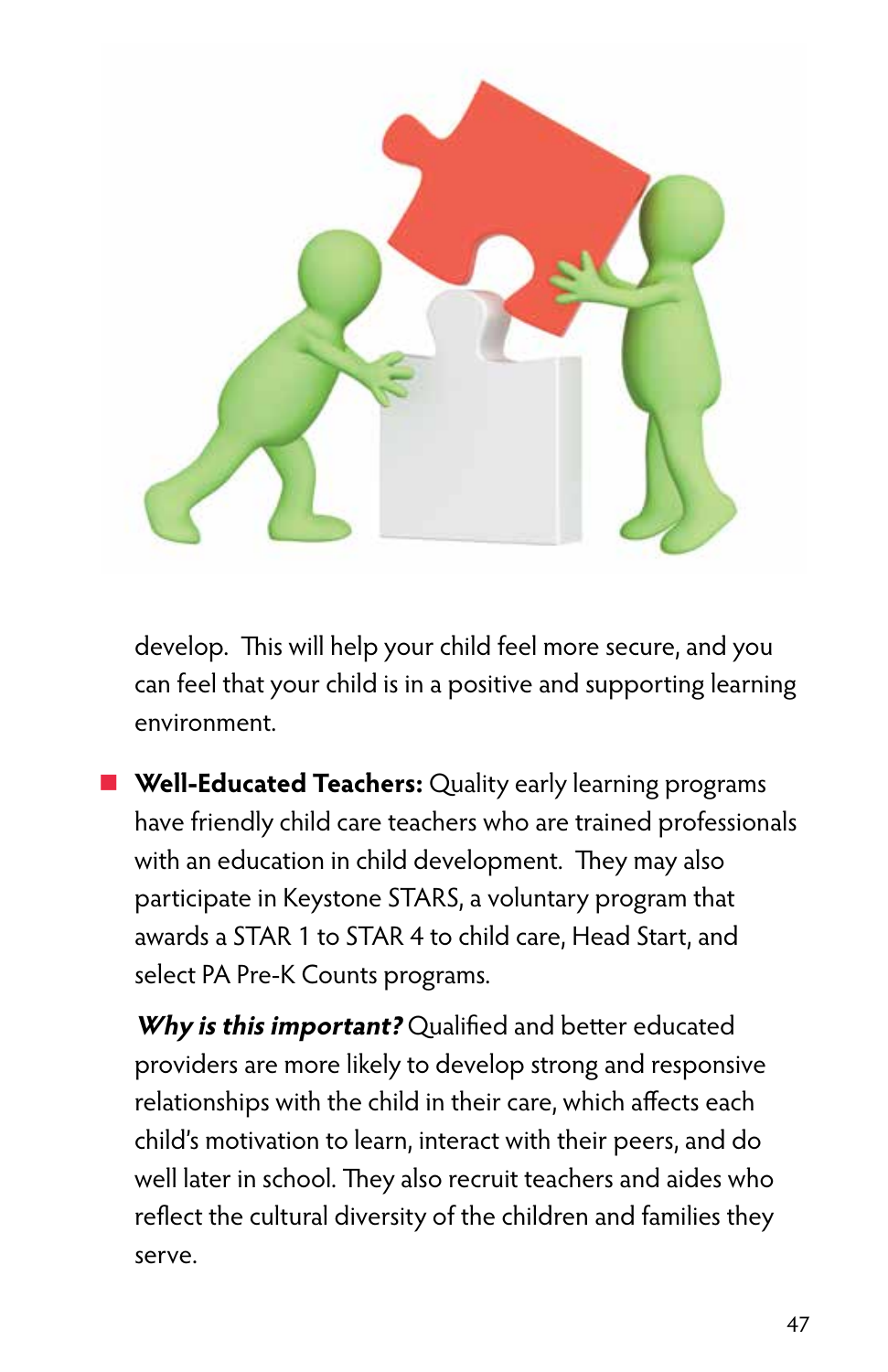**Family Engagement:** Quality early learning programs talk with parents and families about how their children are learning and suggest ways families can help children learn at home.

 **Why is this important?** Quality providers involve and inform parents and families, including them in what their child is learning, and sharing with them their children's progress and development on a regular basis.

**n** Classrooms: Quality early learning programs have smaller class sizes which helps children receive more individual attention. This creates a comfortable environment where children can build a strong bond with teachers and fellow students.

 **Why is this important?** Quality teachers get to know the children well, which can help in planning learning activities for the children. Children also get to know each other and the teachers, and are comfortable, happy, and energized in the classroom.

**n** Activities & Curriculum: Quality early learning providers use research-based standards to provide fun and activities which match a child's age and development (like language, math, science, art, and music). This provides learning experiences in all areas of a child's development.

 **Why is this important?** Children have FUN while learning in quality early learning programs! The fun activities are intentional – what children learn is based on research and is age-appropriate learning and developmental standards. What they learn also builds on each child's interests and natural curiosity, and gives children opportunities to direct their own learning.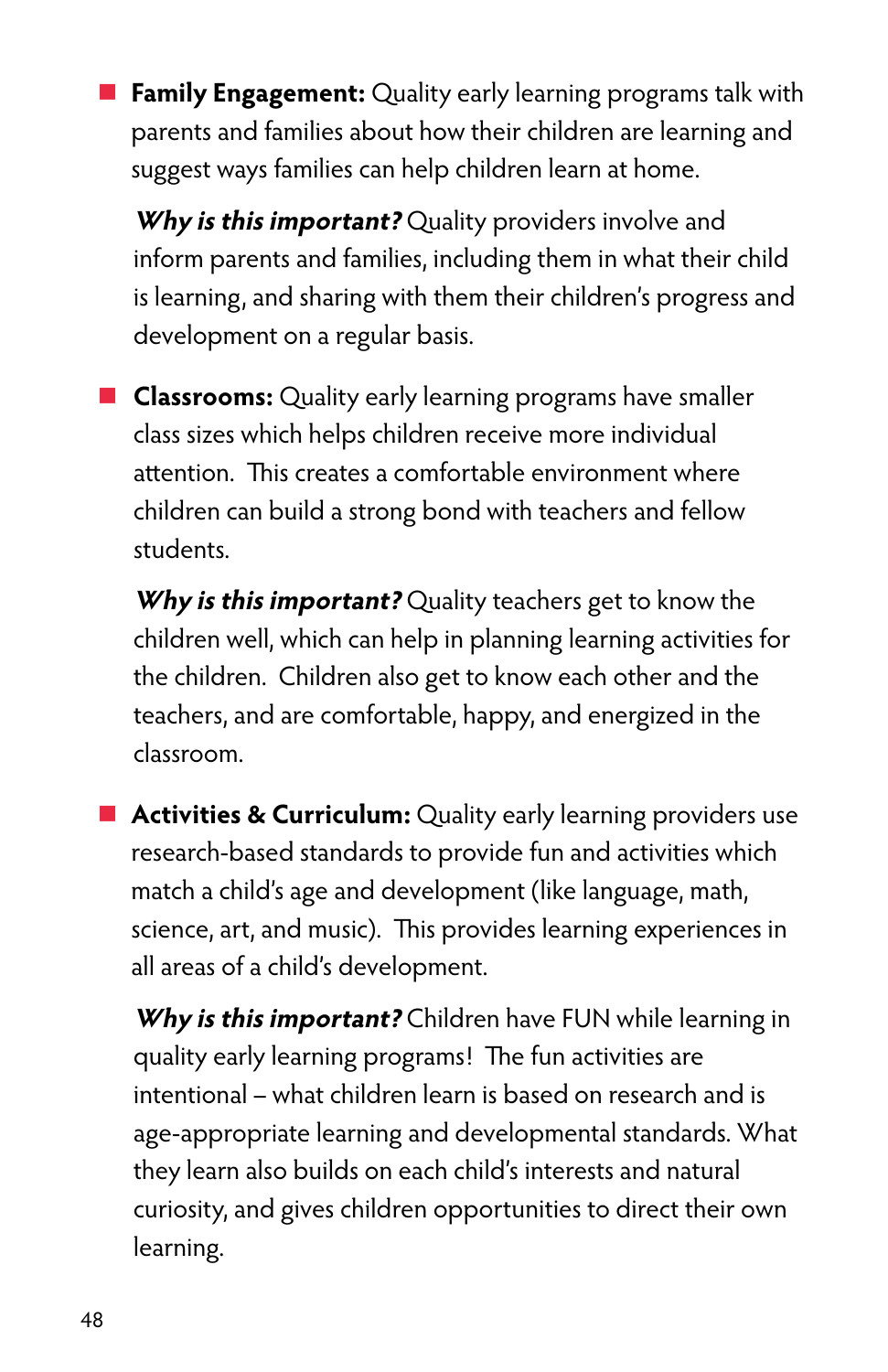**Observation and Assessment:** Quality early learning providers continually observe how and what children are learning and will adjust activities to build on what a child has learned to teach a new concept.

**Why is this important?** A quality provider gives children a competitive edge by preparing them with skills to start school ready to learn. Children who start early, start strong!

Quality child care benefits everyone, not just a child or his or her family. When young children receive high-quality early education, they enter school ready to learn, do better in school, graduate, attend college and get better jobs. Early education saves tax dollars in special education, remediation, crime control, and public assistance, and strengthens our economy with a higher quality workforce and larger tax base.



**No matter who you talk to, EVERYBODY benefits from quality early education!**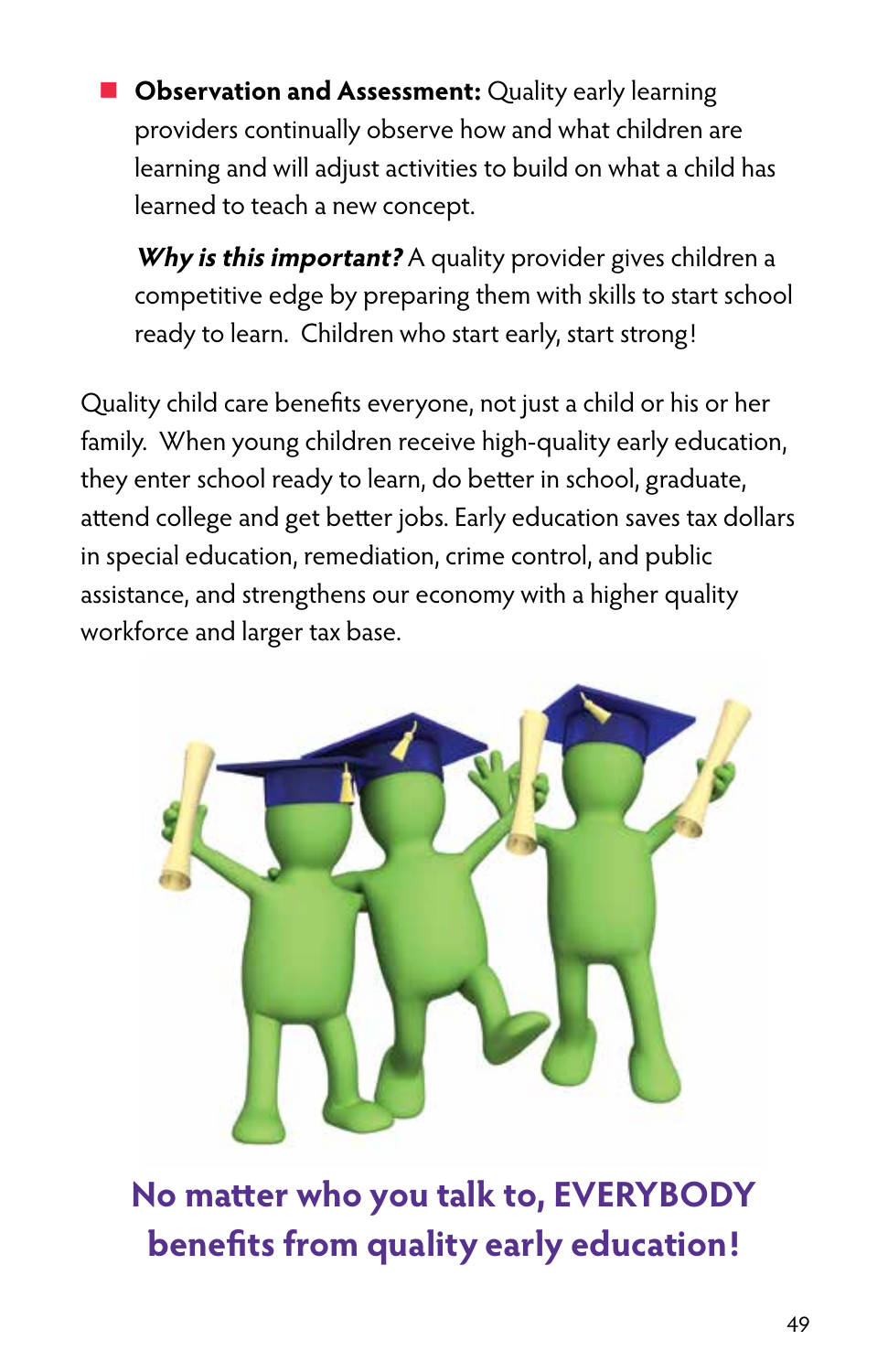## **Communicating the Choices To Benefit Your Child – Meet Rosa**

Sometimes it is helpful to hear how someone else handled a similar situation. That is why we've provided you with Rosa's situation.

Rosa is a new mom who is going back to work when her baby, Sophia, is 10 weeks old. Rosa started doing research about child care options while she was still pregnant. She spoke to her best friends and co-workers about their arrangements and realized that people made many different decisions. Rosa also heard about her local Child Care Information Services (CCIS), which were able to provide her with information about the different types of child care providers in her area. Rosa also had several relatives and a friend who offered to help her take care of her baby. Through her local CCIS office, Rosa learned about Keystone STARS.

When she was reading about Keystone STARS and how quality early learning is important to her daughter's development, Rosa realized that her baby would be learning as soon as she was born! She was already committed to making sure that Sophia was happy, safe and with people that cared about her. Now Rosa realized how important it was to make the best child care selection for her and Sophia, and decided that for her family, the best decision would be to choose a child care provider that would be able to provide care to her child until she would be ready for school. She thought that this decision was hard enough and didn't want to have to keep making changes in her child care arrangement as her child got older.

Rosa visited several child care providers--one that a co-worker recommended, one that a friend recommended, and two programs she learned about from the Child Care Information Services office. Rosa also considered the offer from one of her friends to watch Sophia.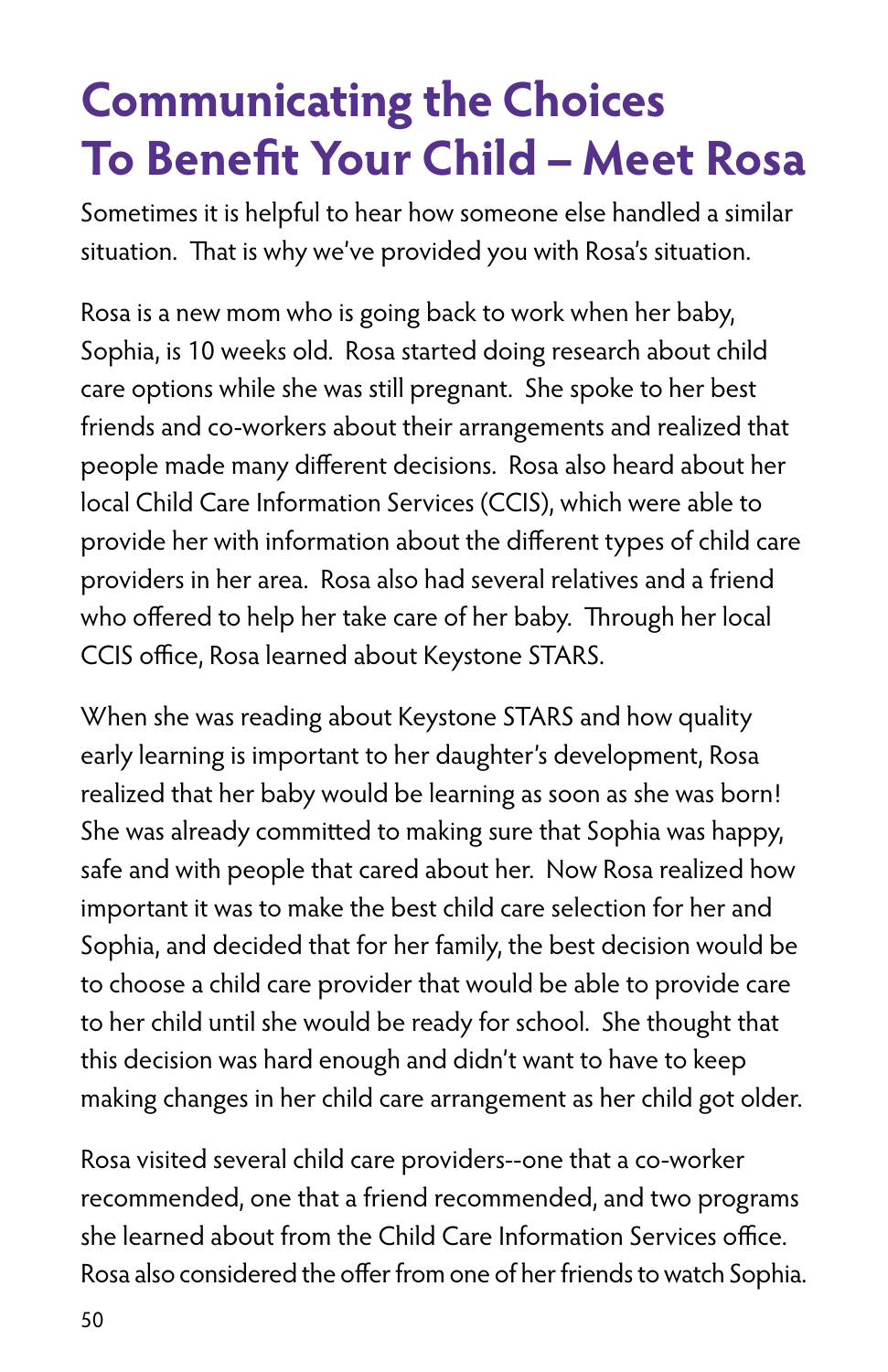Several of the programs Rosa considered participated in Keystone STARS. When she visited each child care provider, she asked what a typical day would look like, and asked to see where Sophia would spend her time. She also asked questions about feeding, diapering, what they would do if Sophia cried. Rosa had questions about how they would communicate with her about Sophia's day and how she was learning and growing. It took some time for Rosa to visit the different child care providers, but she felt this was time well-spent in investing in Sophia's future!

After considering all of the options, Rosa saw that the Keystone STARS providers answered her questions in ways that made her feel comfortable about leaving Sophia in their care. She liked that they would provide her daily information about Sophia. She liked that the staff held the children while they were being fed their bottles, and she noticed that when babies cried in the room, they were picked up and comforted. After her visits, Rosa narrowed down her choices between two Keystone STARS providers and her friend.

After much consideration, she chose a Keystone STAR 4 provider who was close to her work. She was very comfortable with her choice of child care provider; however, she was not looking forward to telling Mama about her decision. Rosa's Mama had mentioned that she was really happy that Rosa's friend offered to watch the baby, and Rosa felt that Mama may not be supportive of her choice of a child care center.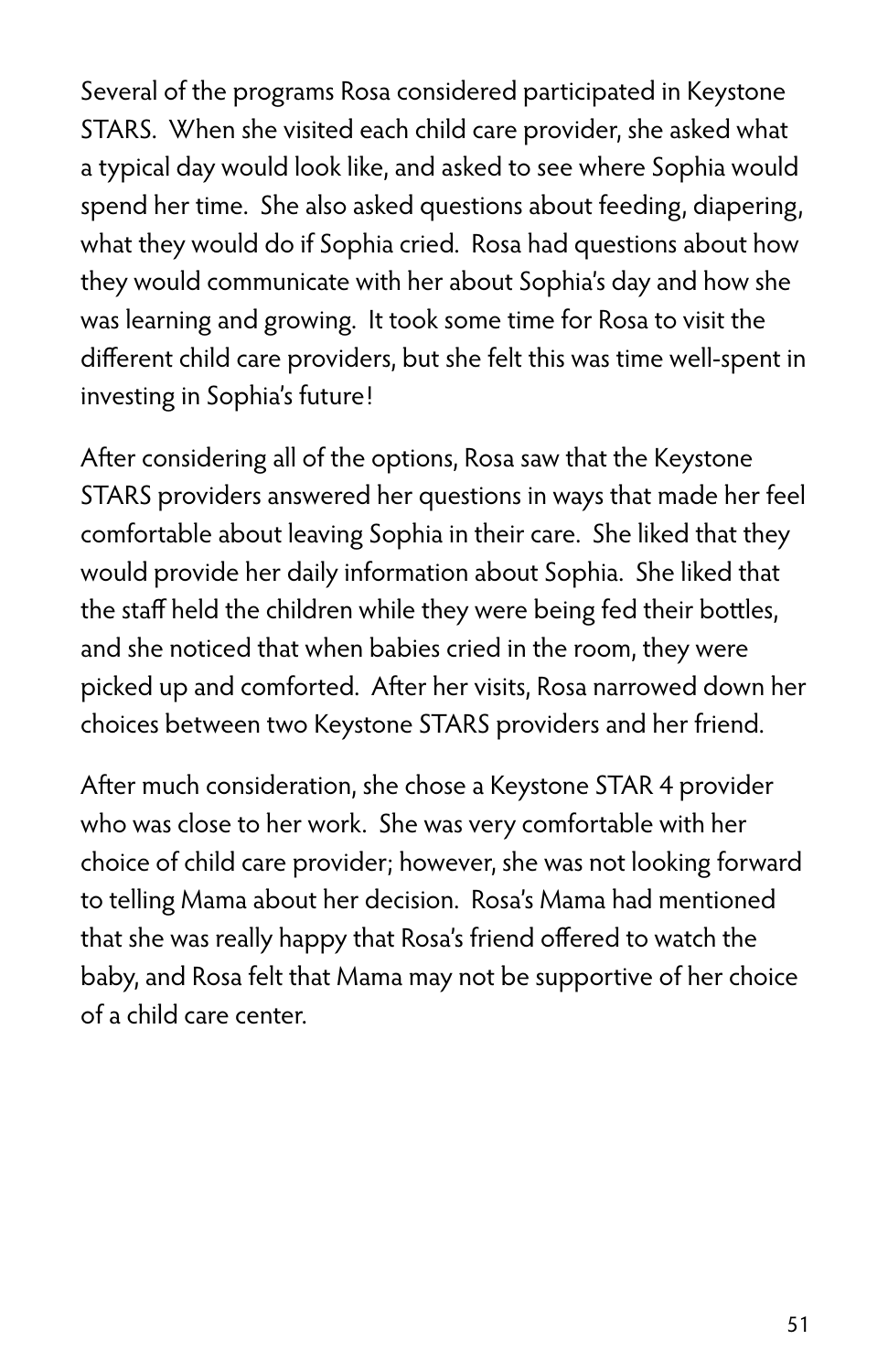### **WORKBOOK: MY THOUGHTS**

- $\blacksquare$  What is working well in this situation
- $My$  concern
- $\blacksquare$  What I see in my children
- $\blacksquare$  This is how it affects my family
- $\blacksquare$  This is what I have done or tried to do
- $\blacksquare$  These are the results I've gotten
- $\blacksquare$  This is what I think I would like to happen

## **ROSA'S THOUGHTS**

### *What is Working*

- *I did a lot of research & spoke with several trusted people about my options for child care.*
- *I feel I know what is available & the different types of care I could choose for Sophia.*
- *I feel fortunate to have so many choices!*
- *I feel like I made the choice based upon facts, as well as my emotions. The Keystone STARS provider felt right and they met the requirements for Quality in the Keystone STARS. I feel confident that Sophia will be in good hands while I'm at work.*

### *My Concern*

- *That Mama and some of my friends won't understand my choice. They either stayed home when their children were young, or had relatives or other friends watch their children.*
- n *I want Mama to understand why I made the choice that I did and see that's it's a good and safe place for Sophia.*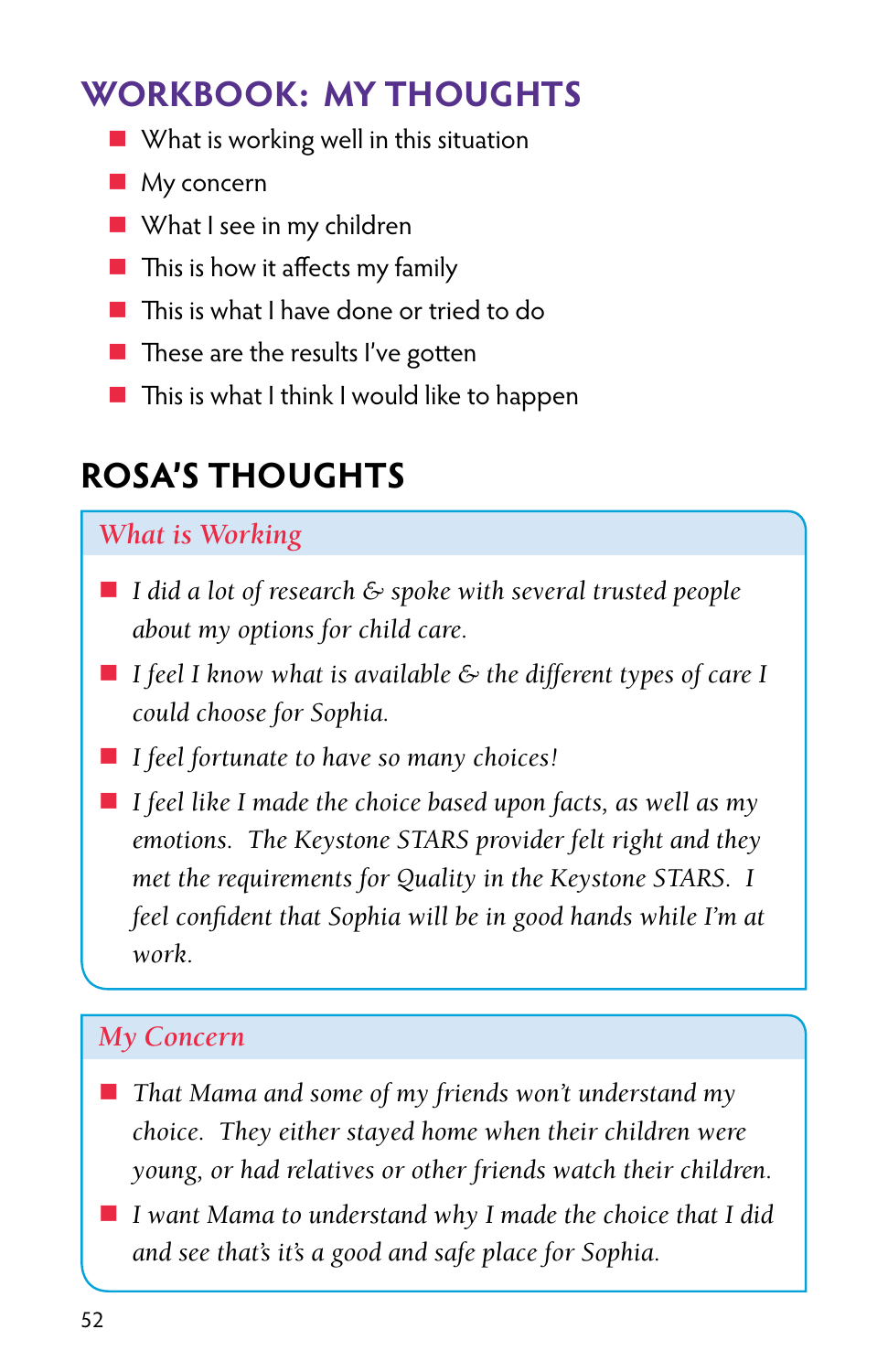### *What I see in my child*

■ *Even though Sophia is so young, I see how she acts when she's being held by someone who interacts with her. She loves being talked to, held and feeling loved.*

### *This is how it affects my child*

■ *This is a big decision that can affect Sophia's learning & development. I want to make sure that whoever provides care to her is a partner with me.*

### *This is what I think I would like to happen*

■ *I want Mama to understand my choice. I want her to know how the Keystone STARS provider will be supporting me in my parenting role and how Sophia will benefit from being in their care.*

### **WORKBOOK: DURING THE CONVERSATION**

Before talking to Mama, Rosa found materials about the Keystone STARS program, and she had the brochure from the child care center that she chose.

- $\blacksquare$  Can you please tell me your thoughts?
- $\blacksquare$  What are your suggestions to resolve this?
- $\blacksquare$  How can we work together to make this happen?
- $\blacksquare$  What can I do to help make this happen?
- Can I get additional information?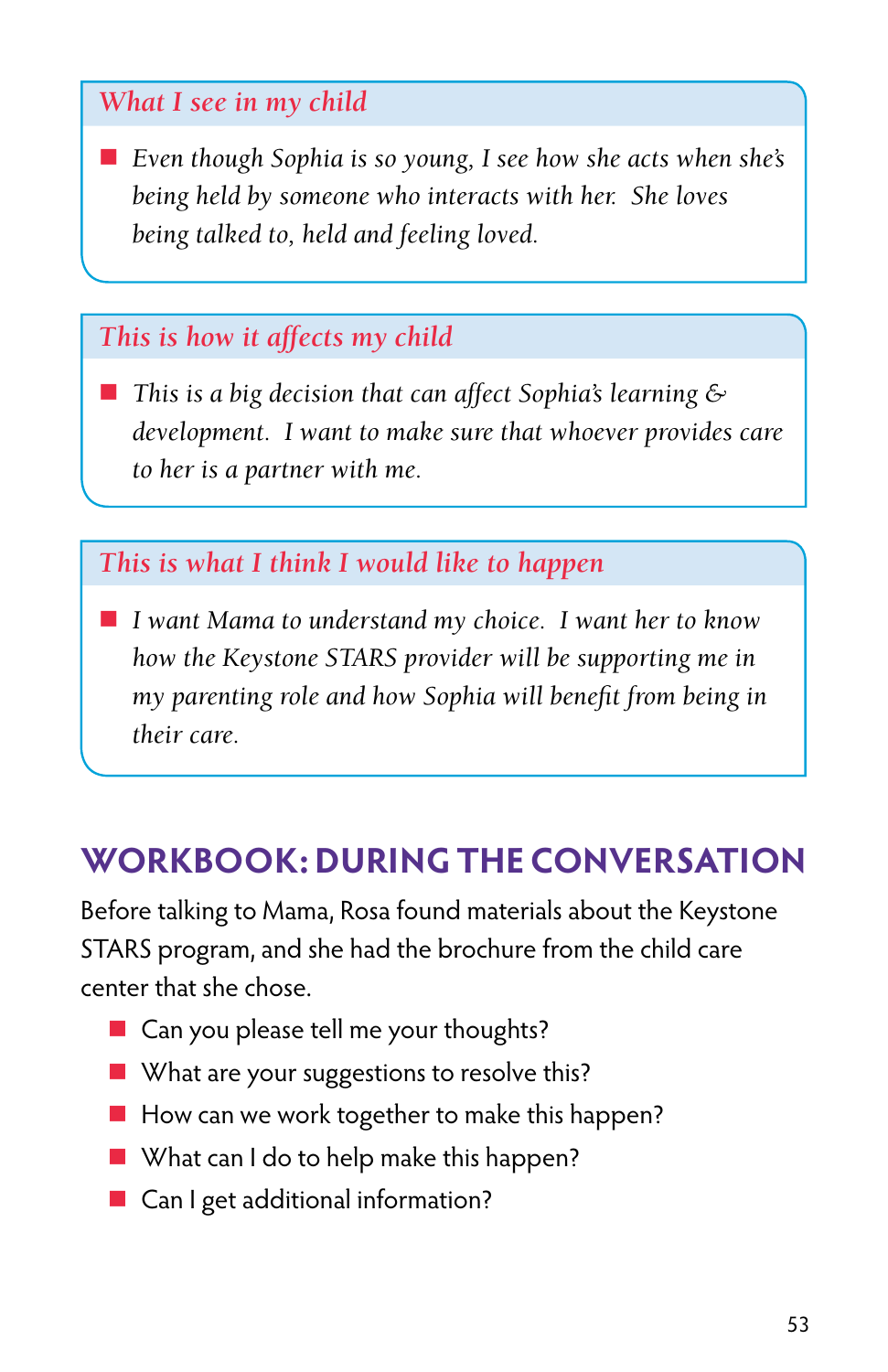## **ROSA'S CONVERSATION WITH MAMA**

When Rosa visited Mama, she started the conversation by saying she had made a decision about Sophia's child care and made a point to say that she had considered many options and had thought about it a lot. She told Mama about her conversation with the CCIS office, the materials they had available, and about her visits to the Keystone STARS providers and what she saw while there. (See What is working) Mama was very interested in her decision and asked her why it was so hard--Mama just assumed that Rosa would let a friend watch Sophia.

Rosa talked to Mama about how she felt really lucky that she had several options, and that a friend was one that she really considered. But after learning more about how Sophia could benefit from being in a quality child care setting, Rosa felt more comfortable with the decision she made. (See My concern)

Mama didn't understand this at first. She wasn't sure what else Rosa and Sophia needed, other than a nice person to make sure Sophia got fed, her diaper changed and lots of love. Rosa said that all of these things were first on her list, too! She explained how she made sure that the place she chose held the babies while they were fed their bottles, and that she would be able to come in and nurse her baby or send in milk if she wanted to do so. She let Mama know about the questions she asked about diapering to make sure that it was clean. Rosa also talked to Mama about what she saw when she was in the infant room. She shared how attentive the staff were with the babies, both when the babies were happy and when they cried. (See What I see in my child and This is how it affects my child)

Rosa told Mama how she realized that in addition to feeding and changing diapers, babies started learning right away. She talked about how the staff explained how they monitor development of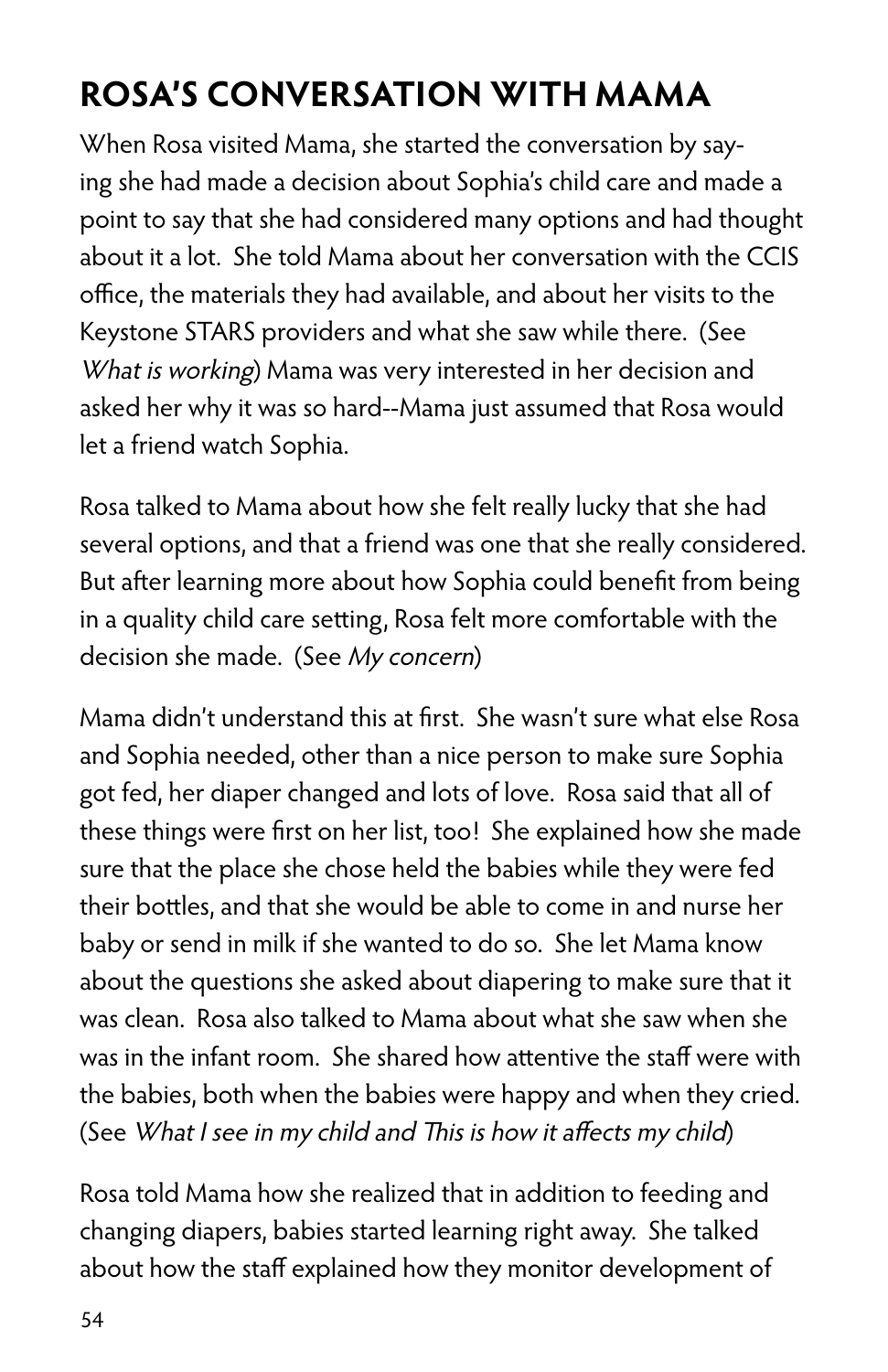the children and how they help the babies to learn new things by paying close attention to what they are doing now & they have a lot of knowledge about what comes next. Rosa thought it would be helpful to her, having a child care partner who really knew Sophia & could help her anticipate what would come next developmentally and what she could do at home to help Sophia's development. (See This is what I would like to happen)

Rosa shared how several parents at the child care provider seemed to know each other. She liked how she felt that the center was very open, friendly and just seemed like a fun place to be. Rosa and Mama looked at the information from the brochure and discovered that the child care provider even had special events for grandparents! Mama seemed to like that a lot.

When Rosa told Mama about Keystone STARS, Mama was surprised—she didn't think that people could go to school to learn about how to care for little babies. She thought that people only went to college to learn how to teach in grade school.

At the end of the conversation, Rosa could tell Mama still had questions. But she also felt that Mama understood this was a difficult decision that Rosa really thought about before making. Rosa realized that both of them wanted what was best for Sophia, and she felt much better after she had the conversation.

### **WORKBOOK: MY REFLECTIONS**

- $\blacksquare$  This is how I feel about the conversation.
- $\blacksquare$  What I learned or information I got from this conversation.
- $\blacksquare$  The additional concerns or questions I have as a result of this conversation.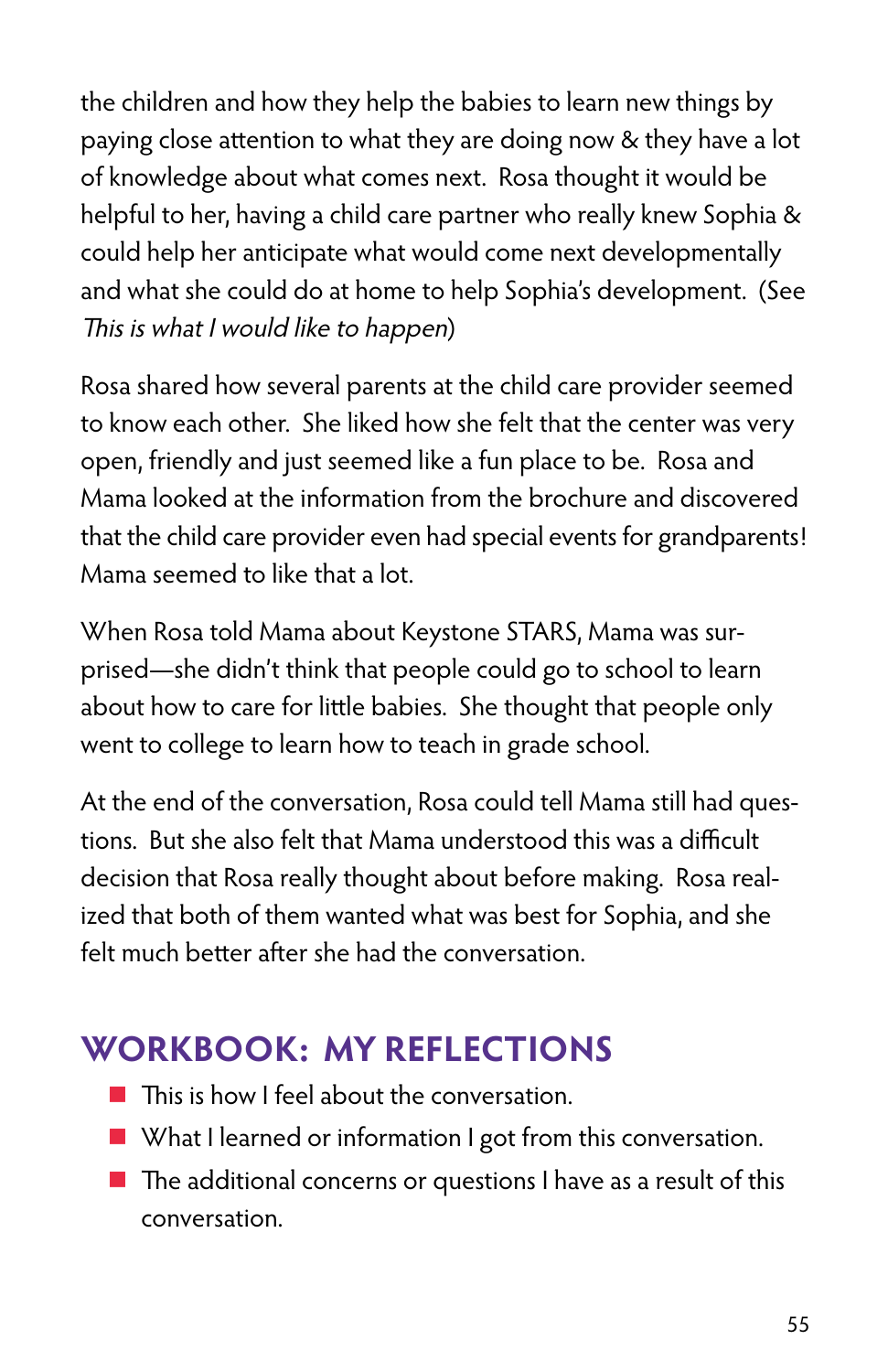## **ROSA'S REFLECTIONS**

Over the next few weeks, Mama asked more questions about Keystone STARS. Rosa felt more comfortable in her ability to make decisions and to talk to others about them. She knew this might be the first of many decisions that she and Mama might not see eye to eye at first. However, she felt much more comfortable realizing she was able to look at the facts, follow her heart, and feel good about her choice.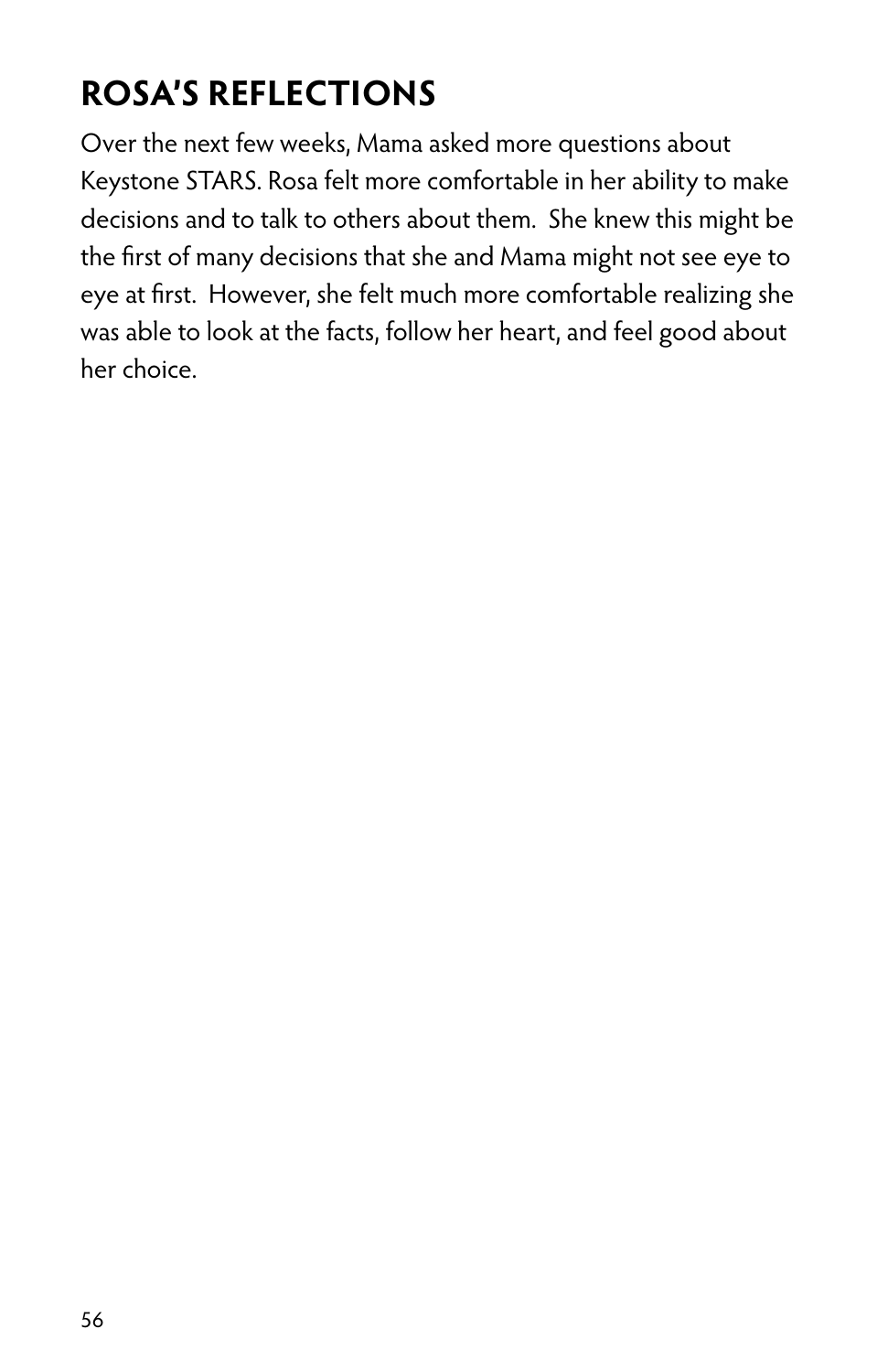## **HOW DO YOU KNOW WHEN IT'S TIME TO EXPLORE OTHER OPTIONS?**

You may find that it's time to find another child care provider, seek a second opinion from a healthcare professional, give your family a break from another family, or stop a conversation if you feel that you're just not getting anywhere with all the conversations you've had.



### **HOW DO YOU KNOW FOR SURE?**

- $\blacksquare$  Listen to your instincts
- $\blacksquare$  When the needs of your child are not the focus of ongoing conversations
- $\blacksquare$  When you feel your child's health or safety is at risk
- **Now When that's what you want to do**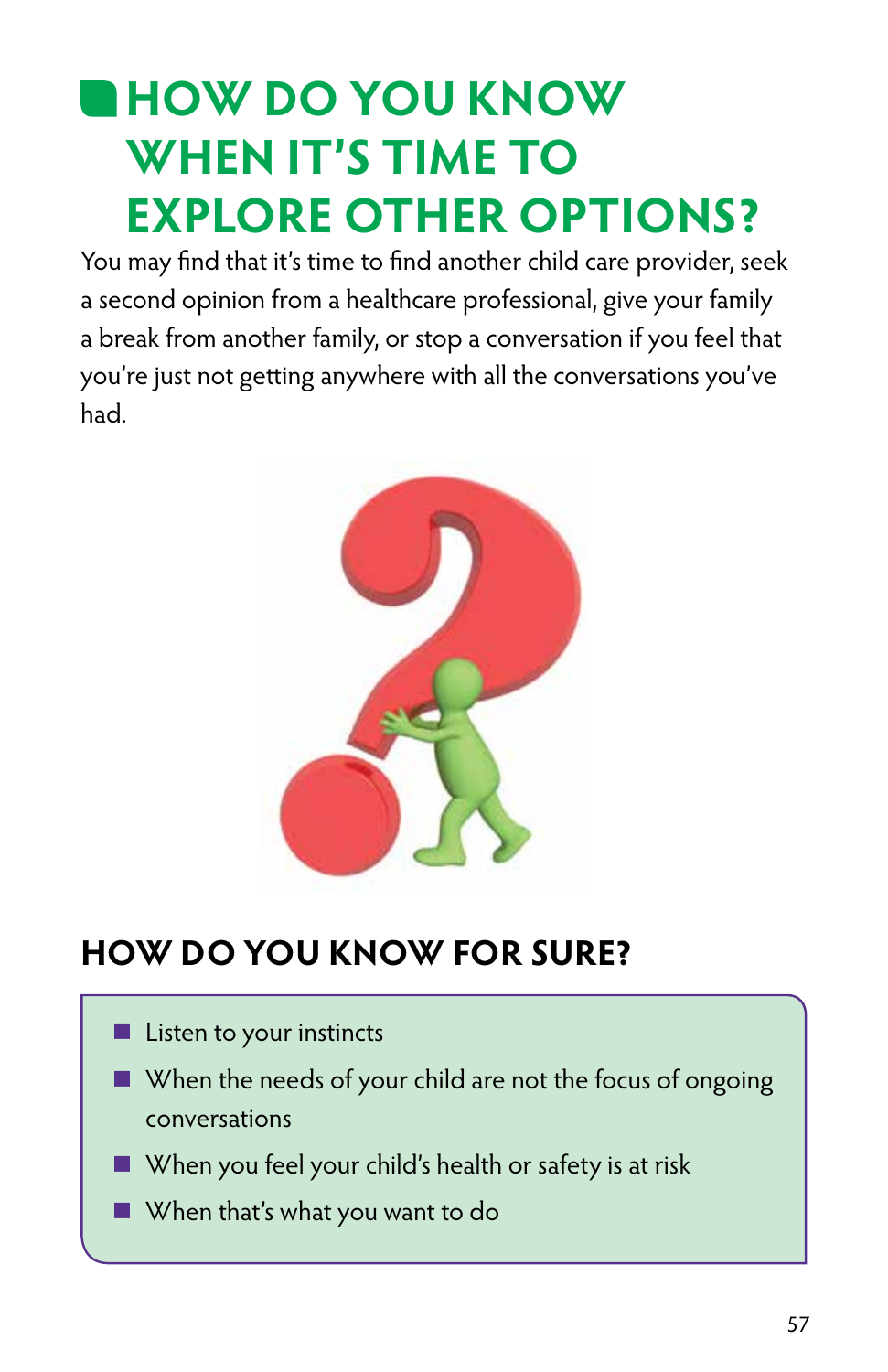## **ADDITIONAL SUPPORTS AND RESOURCES**

**CCIS:** Child Care Information Services (CCIS) agencies are the hub of child care information in your local area. CCIS agencies provide you and your family with information on quality child care and personalized child care referrals to child care providers based on your specific needs or preferences. CCIS agencies also administer the Child Care Works subsidized child care program. For all of your child care questions and needs, contact the CCIS agency for your local area. Visit www.dhs.state.pa.us for additional information.

**CHILD CARE WORKS:** If you are concerned about the cost of quality child care, Child Care Works may be able to help. Working families may be eligible for assistance for child care expenses if they meet the income guidelines. The annual income for a family to be eligible to receive subsidy is 200 percent or less of the Federal Poverty Income Guidelines. Visit www.dhs.state.pa.us for additional information.

**PROVIDER SEARCH (COMPASS):** COMPASS is an online application for Pennsylvanians to apply for many health and human service programs. You can also search for early learning providers/ programs in your area. Visit www.compass.state.pa.us for additional information.

**CONNECT HELPLINE:** If your child, up to age 5 years, has a disability or developmental delay, Early Intervention services can provide access to as many opportunities as possible to help them reach their promise. Families interested in early intervention services may contact the CONNECT Helpline at 1-800-692-7288.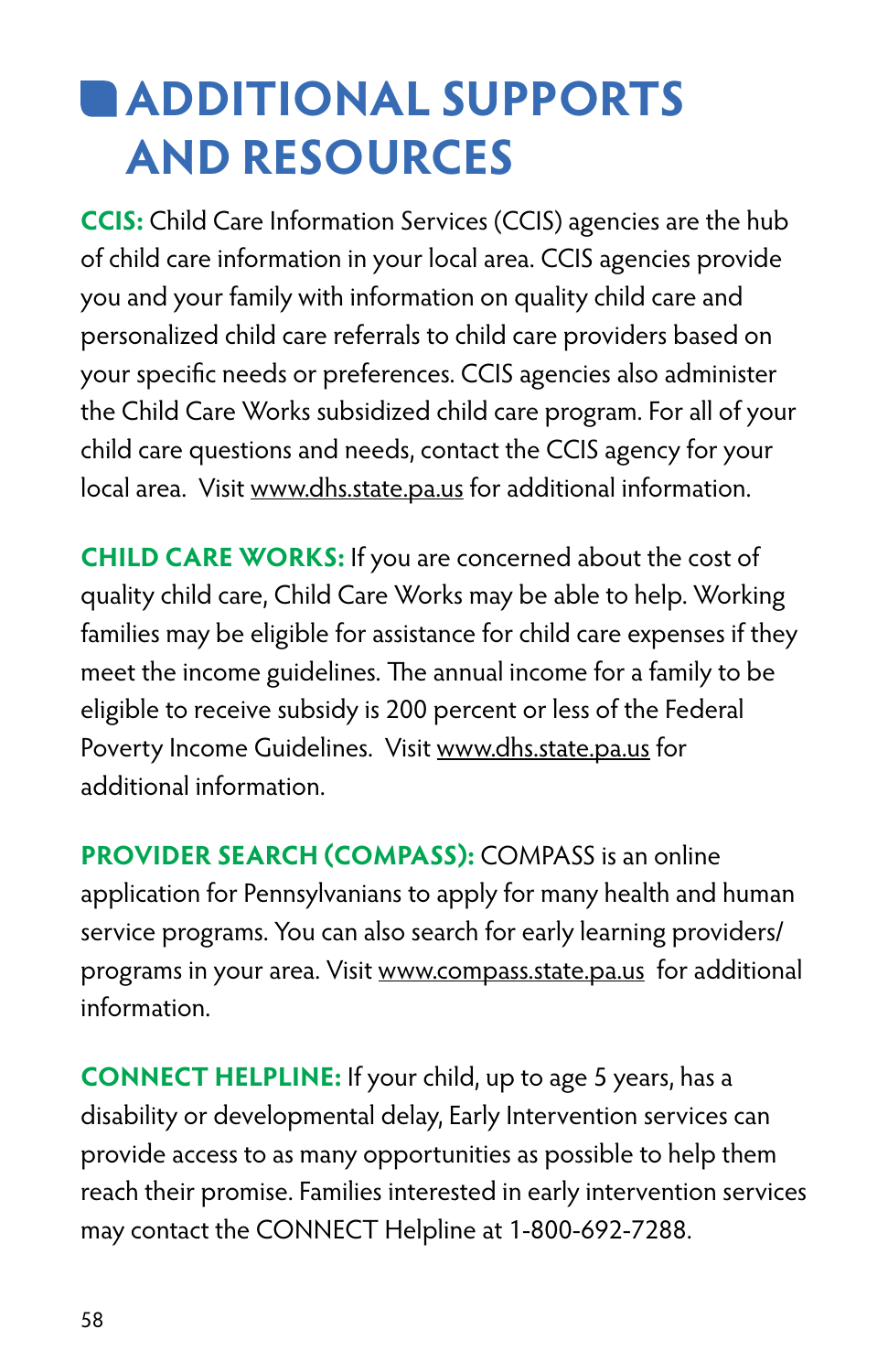**PA PROMISE FOR CHILDREN:** A great place to find out how to help your young children learn, information about Pennsylvania's early learning programs (such as child care, Head Start, and preschool), and why we all need to help Pennsylvania's children reach their promise. Visit www.papromiseforchildren.com for additional information.

**WIC:** WIC provides Federal grants to States for supplemental foods, health care referrals, and nutrition education for low-income pregnant, breastfeeding, and non-breastfeeding postpartum women, and to infants and children up to age five who are found to be at nutritional risk. Visit www.pawic.com for additional information.

**PA CHIP:** Pennsylvania's program to provide health insurance to all uninsured children and teens who are not eligible for or enrolled in Medical Assistance. Visit www.chipcoverspakids.com for additional information.

### **EARLY CHILDHOOD EDUCATION:**

Visit www.papromiseforchildren.com for additional information about any of the following programs.

- **EARLY HEAD START:** Early Head Start's programs are designed to provide the same kinds of comprehensive child development and family support services to families with children under age three, and pregnant women that are already involved in Head Start. Early Head Start's services include home visits, health and nutrition services, and referrals to other social services that may be needed.
- **EARLY INTERVENTION:** For parents of children ages birth to five with disabilities or developmental delays, Pennsylvania's Early Intervention (birth- five) program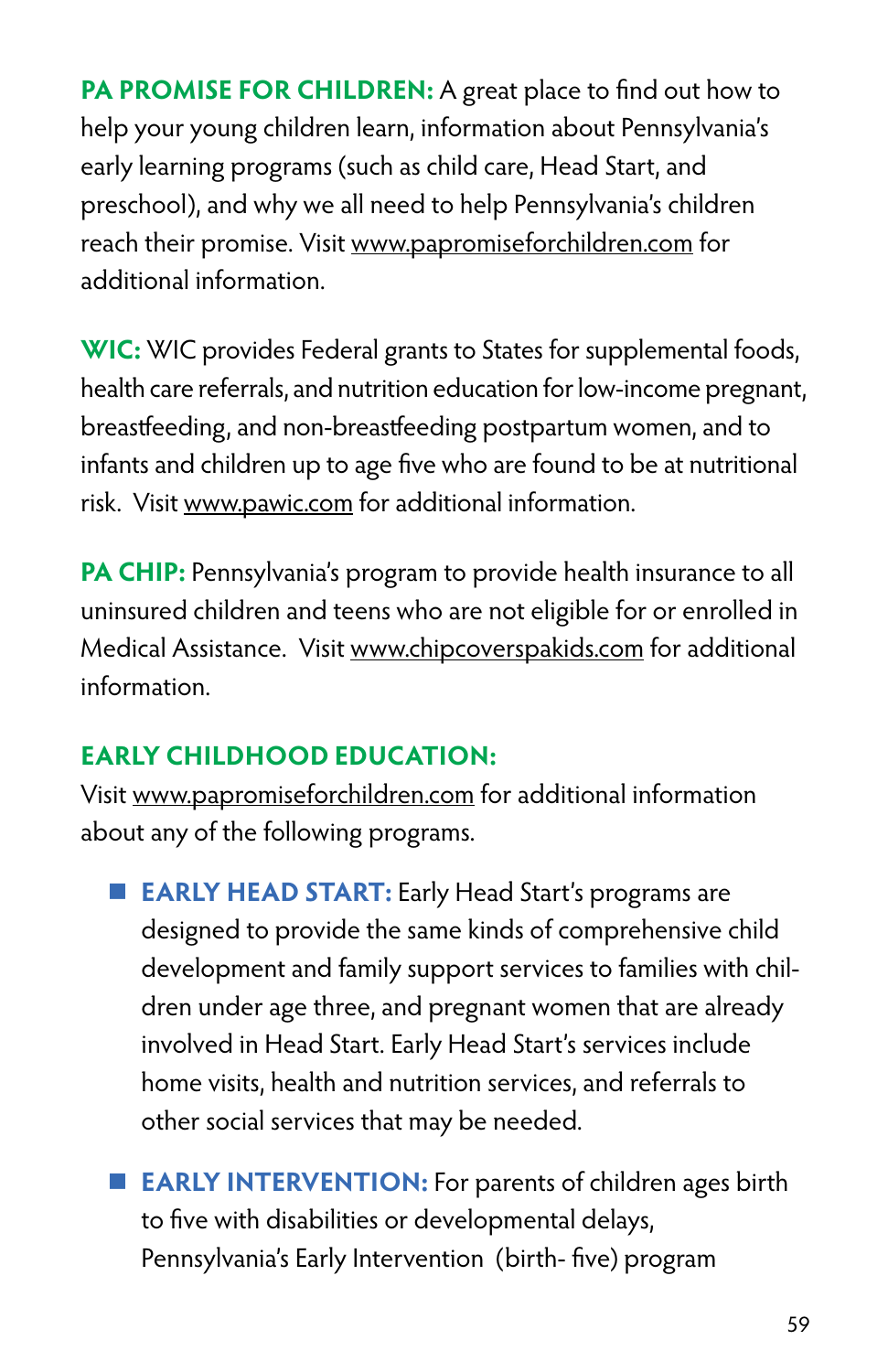provides individualized support and assistance for both child and family. Early Intervention provides children from birth to five with developmental delays with services to help maximize their development so they are successful in any early education setting.

■ HEAD START: Head Start is a comprehensive preschool program for low-income three, four, and five year olds. It provides children with a developmentally appropriate early childhood education. The program ensures that young children get health checkups and treatment, and that they are fed a nutritious hot meal every day.

**EXEYSTONE STARS:** Keystone STARS supports child care and Head Start programs that are committed to continuous quality improvement and offers families a valuable tool to gauge quality in early learning programs. Programs may earn a STAR 1 through STAR 4 rating based on research-based standards for staff education and professional development, early learning environment, and business management. Child care programs receive professional development, technical assistance and, when eligible, targeted financial supports to continue to improve the quality of the early learning they provide.

**NURSE-FAMILY PARTNERSHIP:** In the Nurse-Family Partnership program, through ongoing home visits from registered nurses, low-income, first-time moms receive the care and support they need to have a healthy pregnancy, provide responsible and competent care for their children, and become more economically self-sufficient.

**PA PRE-K COUNTS: Pennsylvania Pre-K Counts provides free** half-day or full-day pre-kindergarten throughout Pennsylvania.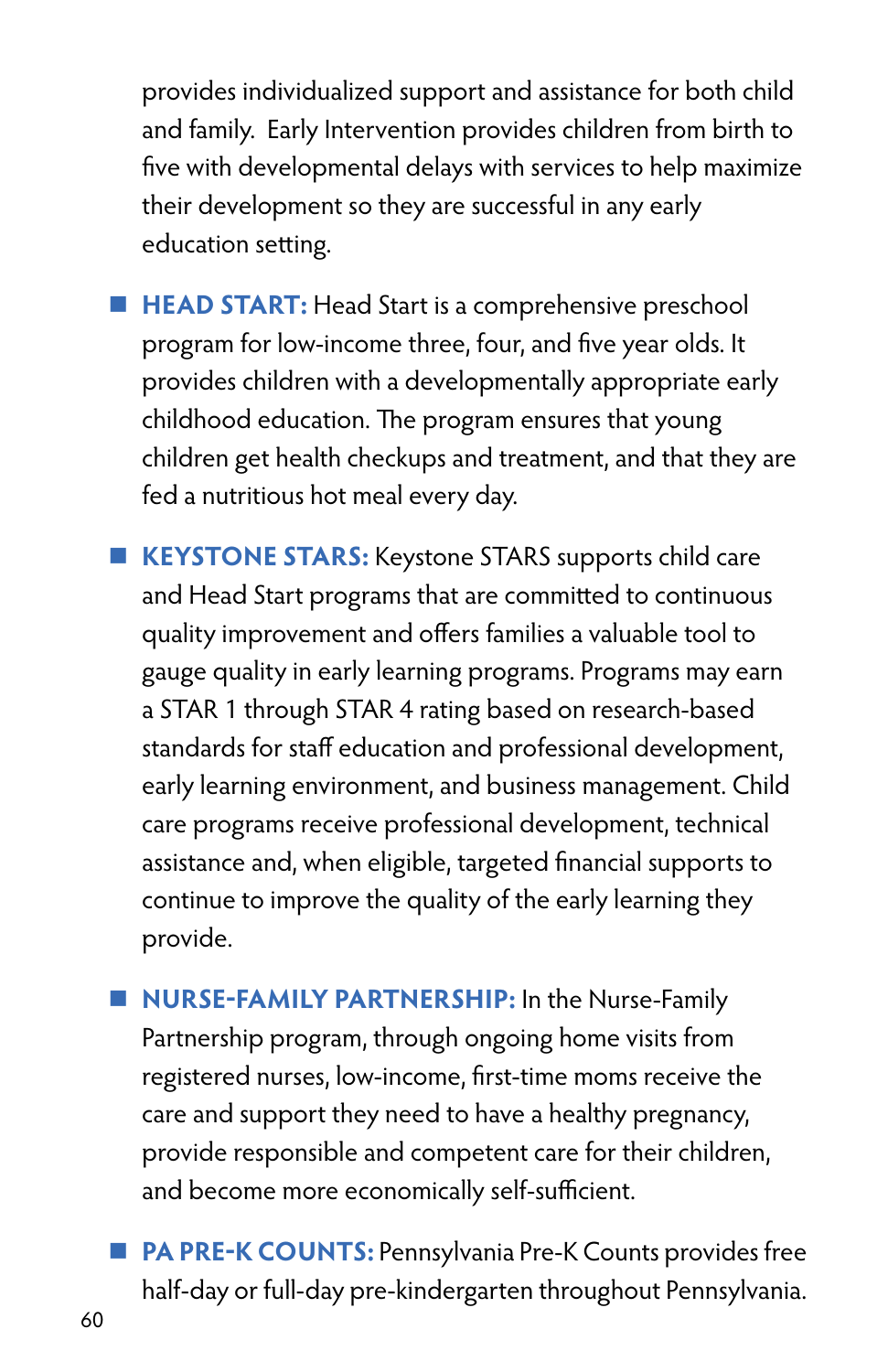**n** PARENT - CHILD HOME PROGRAM: Pennsylvania's Parent-Child Home Program, provides a home visitor to help parents learn how to read to and play with their children in a way that promotes early learning and builds a positive parent-child bond.

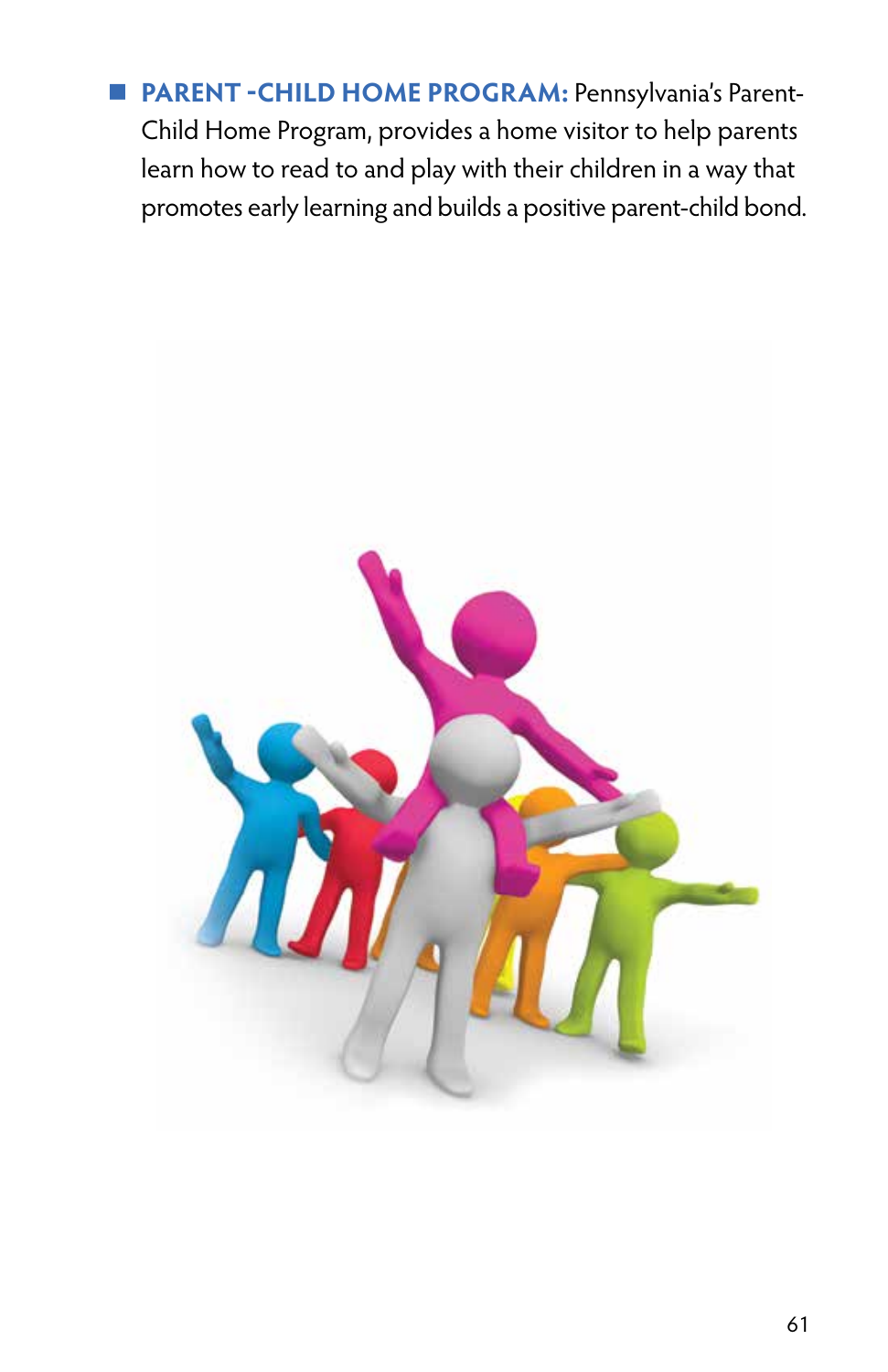## NOTES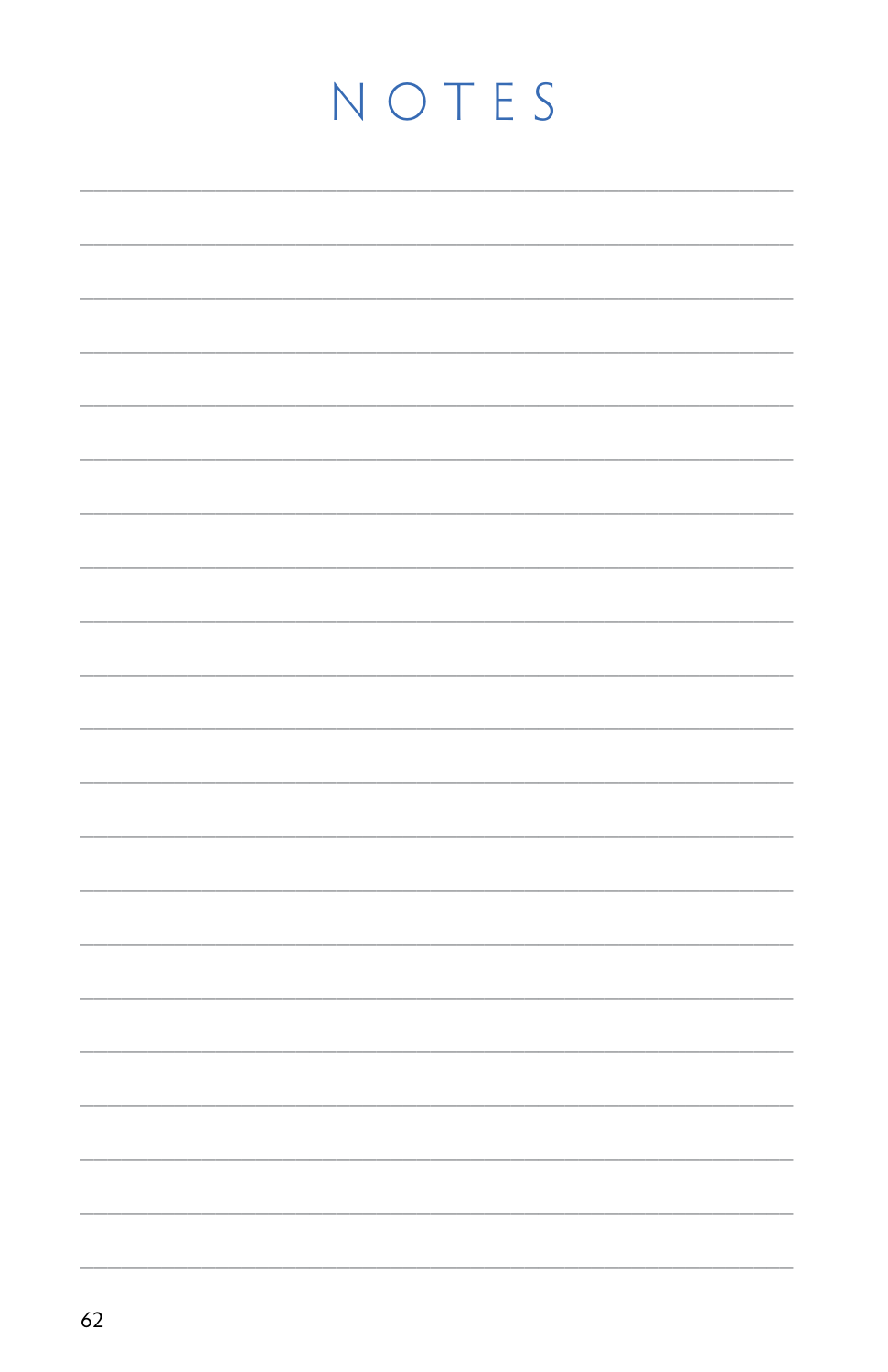## NOTES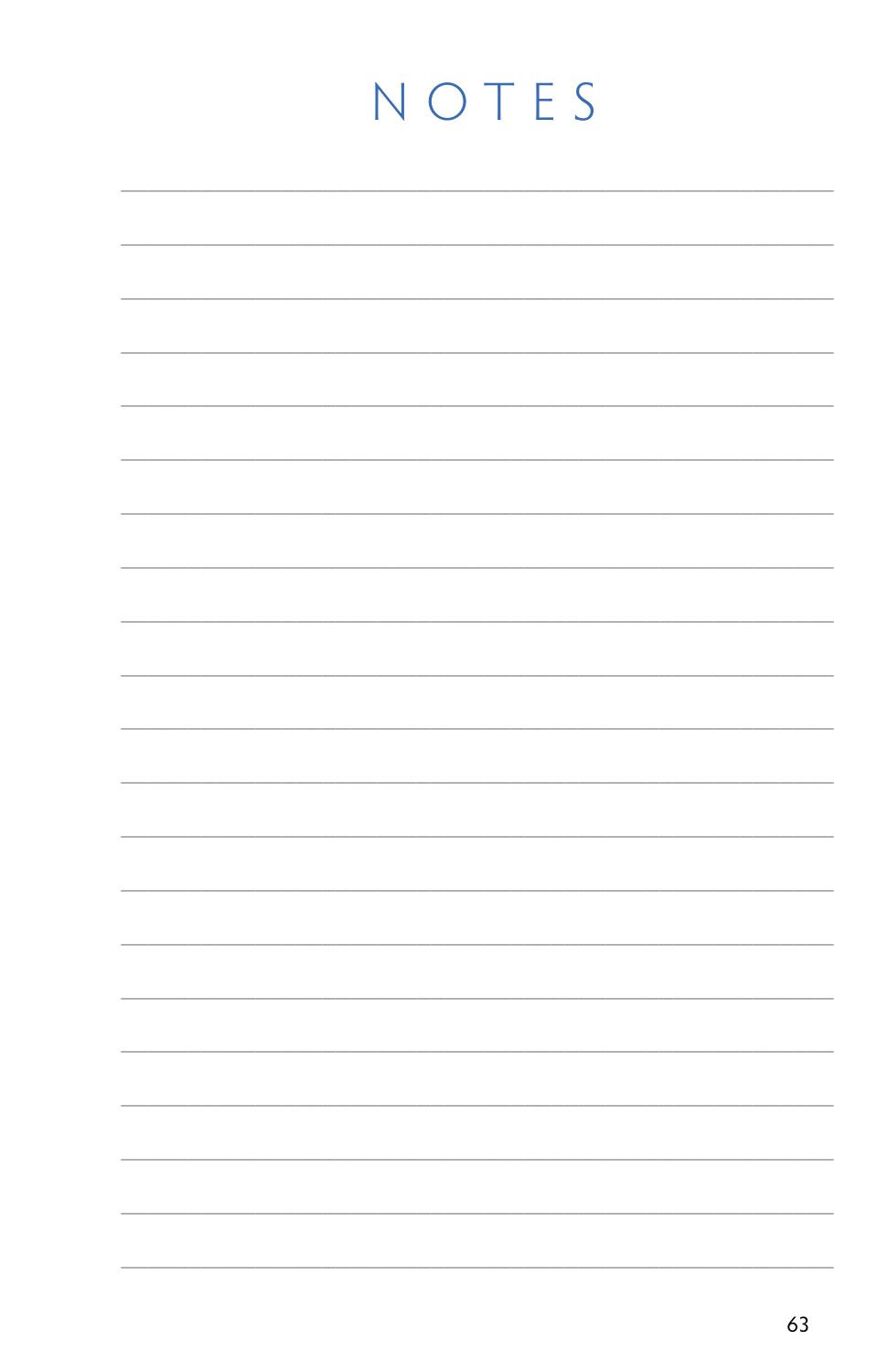## NOTES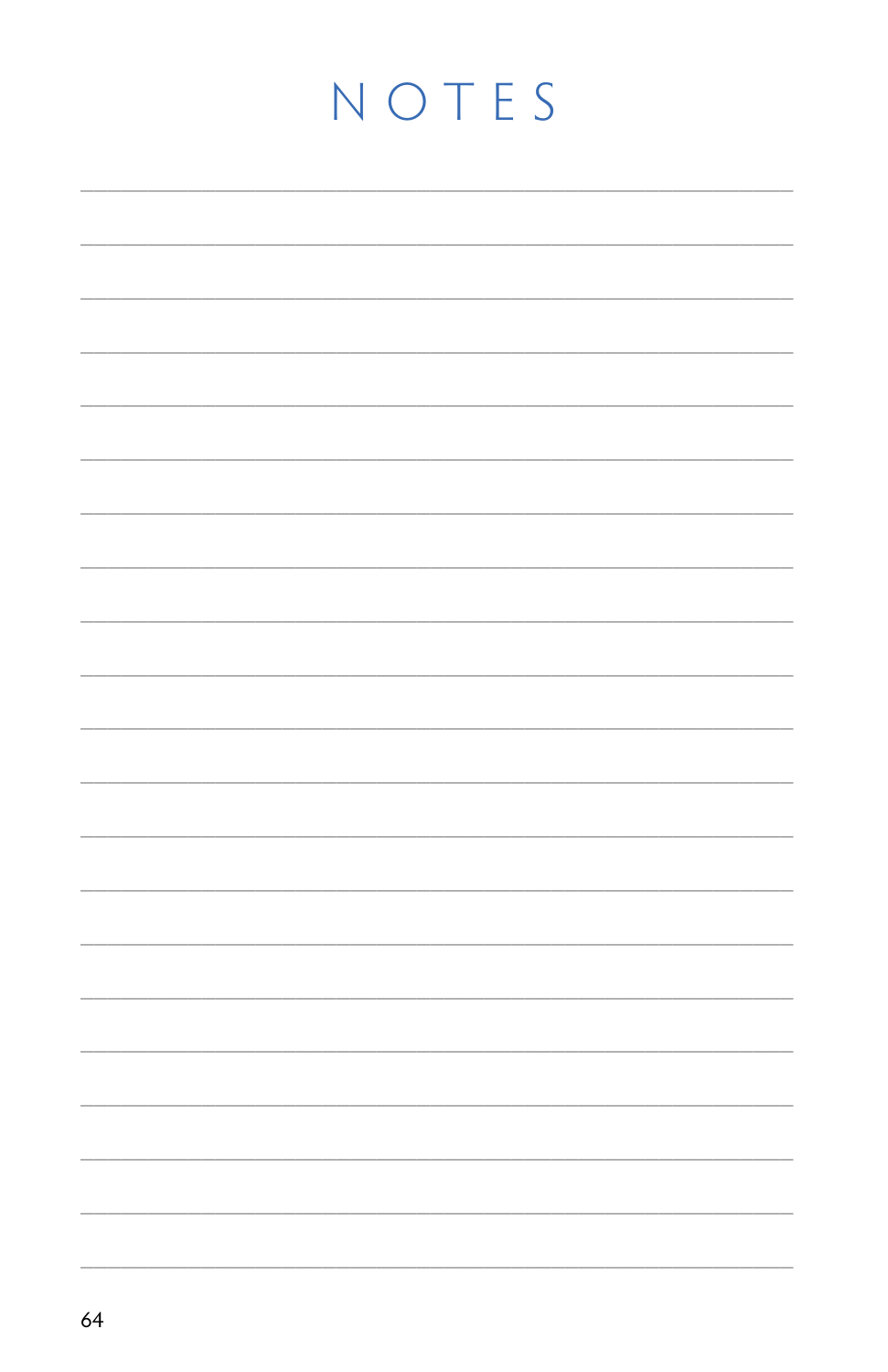## **Regardless of how difficult a situation gets, you always have a choice. A choice to remain in the situation, to continue forward, or not. A choice to speak up for your child and your family. A choice to be your child's Champion.**